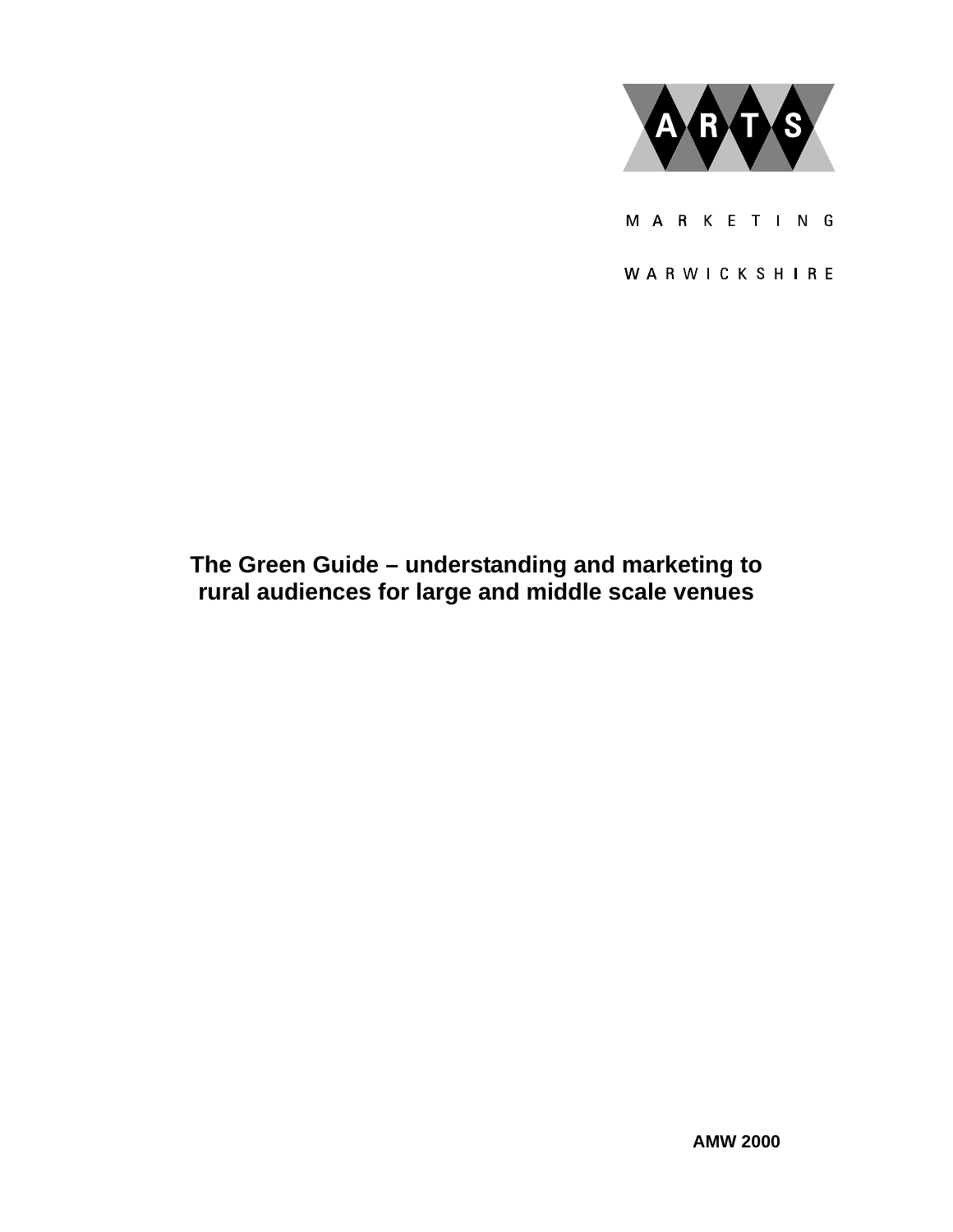# **THE GREEN GUIDE – UNDERSTANDING AND MARKETING TO RURAL AUDIENCES FOR LARGE AND MIDDLE SCALE VENUES 1**

| 1) CONTENTS                                                                                |                                                               | $\boldsymbol{2}$ |
|--------------------------------------------------------------------------------------------|---------------------------------------------------------------|------------------|
| <b>INTRODUCTION</b><br>2)                                                                  |                                                               | 4                |
| Aims of the study<br>a)                                                                    |                                                               | 4                |
| <b>The Rural Context</b><br>b)                                                             |                                                               | 4                |
| Service Provision in rural areas                                                           |                                                               | $\overline{4}$   |
| <b>Transport</b>                                                                           |                                                               | $\mathfrak s$    |
| Recreation                                                                                 |                                                               | 5                |
| Summary                                                                                    |                                                               | 6                |
| <b>RESEARCH FINDINGS</b><br>3)                                                             |                                                               | 6                |
| <b>Reaching Rural Audiences</b><br>a)                                                      |                                                               | 6                |
| How important are rural audiences?                                                         |                                                               | 6                |
| Barriers to attendance                                                                     |                                                               | $\,8\,$          |
| Transport as a barrier                                                                     |                                                               | 9                |
| Reaching rural audiences - overcoming barriers<br>Reaching Rural Audiences - core activity |                                                               | 9<br>10          |
|                                                                                            |                                                               |                  |
| $\mathbf{b}$<br><b>Transport</b> - other sectors                                           |                                                               | 10               |
| <b>Community Transport Association</b><br>Wheels to Work                                   |                                                               | 10               |
|                                                                                            |                                                               | 11               |
| <b>Best Practice</b><br>c)                                                                 |                                                               | 11               |
|                                                                                            | Touring, Outreach and the National Rural Touring Forum (NRTF) | 11               |
| <b>Arts Express</b>                                                                        |                                                               | 13               |
| Eastern Angles Theatre Company - Putting Down Roots<br>InRoads                             |                                                               | 13               |
| English National Ballet - The Ballet Bus                                                   |                                                               | 14<br>16         |
| The Anvil, Basingstoke                                                                     |                                                               | 18               |
| The Concerts Coach, Shropshire                                                             |                                                               | 19               |
| The Hall For Cornwall                                                                      |                                                               | 19               |
| Leighton Buzzard Theatre                                                                   |                                                               | 20               |
| Malvern Theatres group coach                                                               |                                                               | 21               |
| New Perspectives - Ticket to Ride<br>South Hill Park Arts Centre                           |                                                               | 21<br>22         |
| The Theatre Royal, Bury St Edmunds                                                         |                                                               | 22               |
|                                                                                            |                                                               |                  |
| Prioritising and Funding the work<br>d)                                                    |                                                               | 23               |
| <b>Regional Arts Boards</b>                                                                |                                                               | 23               |
| <b>Local Authorities</b>                                                                   |                                                               | 28               |
| Not-for-Profit<br>Commercial                                                               |                                                               | 34<br>34         |
| <b>European Funding Sources</b>                                                            |                                                               | 35               |
| 4) MEETING THE BRIEF                                                                       |                                                               | 35               |
|                                                                                            |                                                               |                  |
| THE MARKETING ENVIRONMENT<br>5)                                                            |                                                               | 41               |
| <b>Political</b><br>a)                                                                     |                                                               | 41               |
| THE GREEN GUIDE - MAY 2000                                                                 | © AMW                                                         | 2                |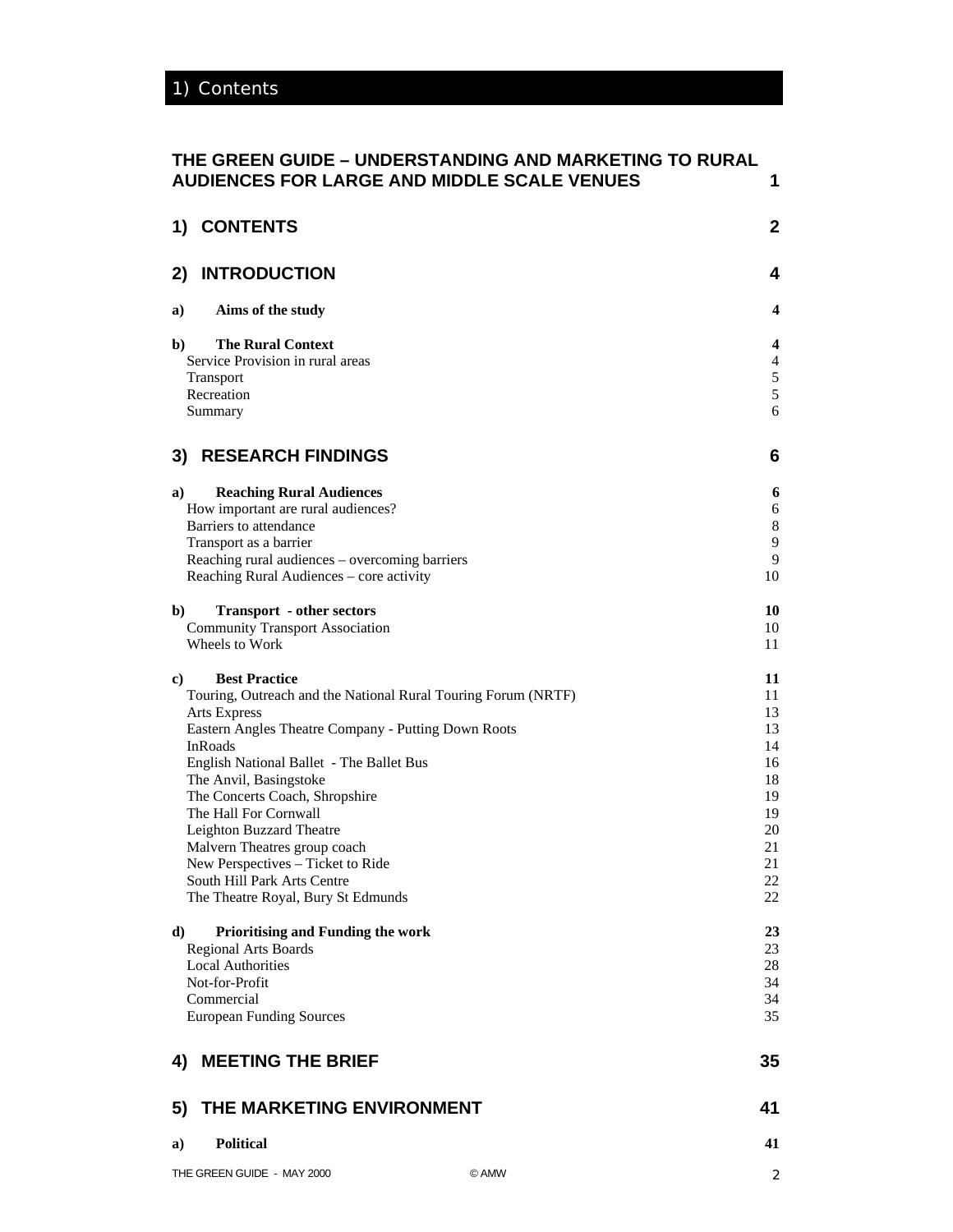| Department of Culture, Media and Sport<br>Regional Cultural Consortia | 41<br>42 |
|-----------------------------------------------------------------------|----------|
| Best Value - A Brief Outline of the Key Issues                        | 43       |
| The Social Exclusion Unit - Policy Action Team 10 (PAT 10)            | 43       |
| Department of the Environment, Transport and the Regions              | 48       |
| $\mathbf{b}$<br>Economic                                              | 49       |
| The Changing Funding System                                           | 49       |
| Financial Viability of Rural Transport                                | 50       |
| <b>Social</b><br>c)                                                   | 50       |
| <b>Community Transport Schemes</b>                                    | 50       |
| Demographic Changes                                                   | 50       |
| <b>Technological</b><br>d)                                            | 50       |
| New Technology                                                        | 50       |
|                                                                       |          |
|                                                                       |          |
| SUMMARY AND RECOMMENDATIONS<br>6)                                     | 51       |
| <b>Summary</b><br>a)                                                  | 51       |
|                                                                       |          |
| <b>Recommendations</b><br>b)                                          | 52       |
|                                                                       |          |
| <b>APPENDICES</b><br>7)                                               | 53       |
| <b>Consultation</b><br>a)                                             | 53       |
|                                                                       |          |
| <b>Funding Sources</b><br>b)                                          | 56       |
| <b>Guardian Article</b><br>$\bf c)$                                   | 57       |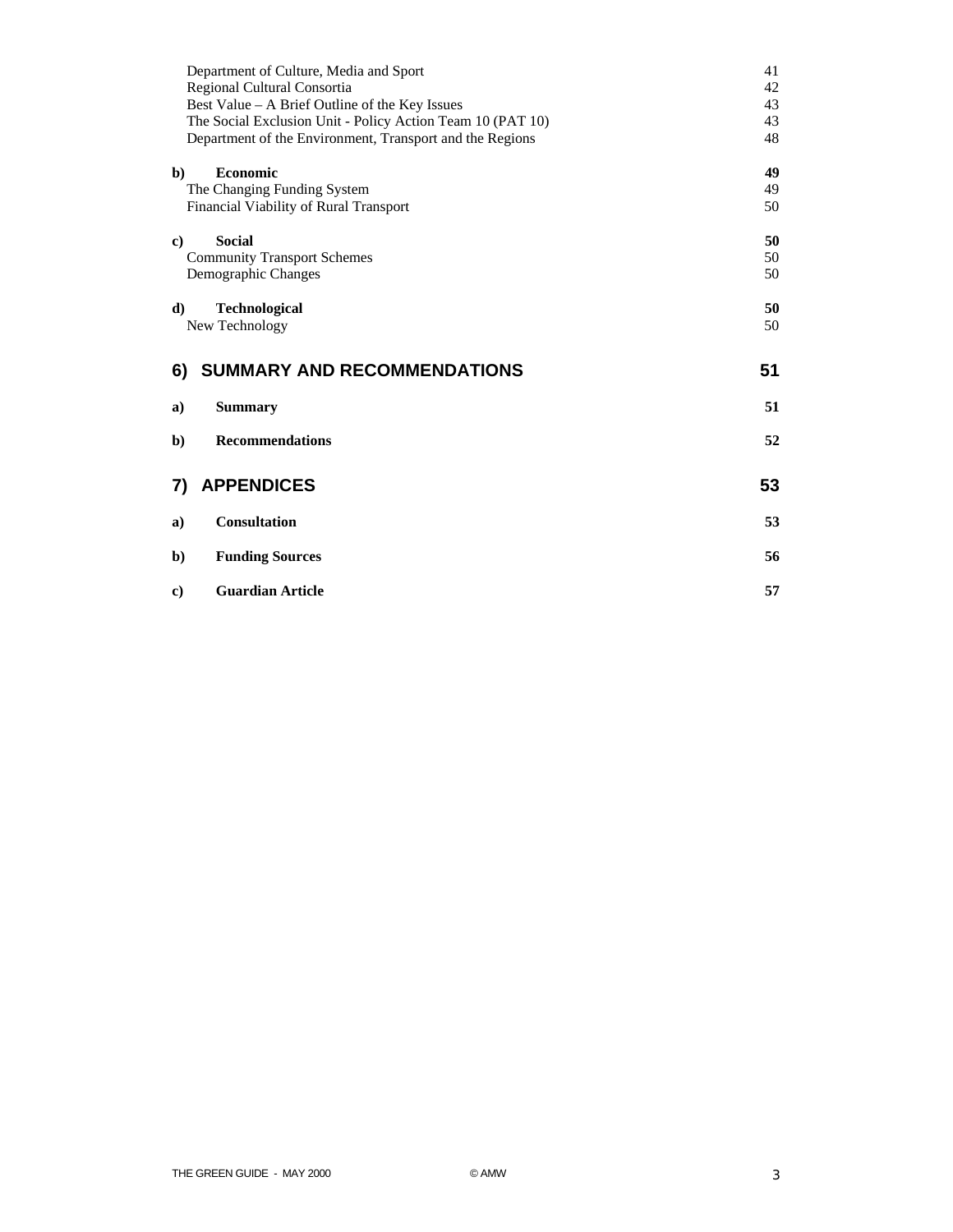# 2) Introduction

### a) Aims of the study

This study aims to examine ways in which arts organisations – middle and large scale – interact with audiences living in rural areas of England. To ascertain if a different marketing approach is adopted to reach these markets and to measure the effectiveness of Networking and Transport schemes as marketing tools within this sector. It will also examine barriers to attendance amongst this group as perceived by the arts sector – through research and intuition – and identify examples of best practice in overcoming these.

The study has drawn on the experiences of venues – large, middle and small scale – Local Authorities and Regional Arts Boards. Information has also been sought from other appropriate industry sectors such as transport providers, funders and national organisations with a particular knowledge of rural England. However, it is not a definitive study or 'How To' guide for marketing to rural audiences, instead, The Green Guide is a snapshot of current practices in the arts sector, an identification of perceived barriers to attendance and an examination of some proposed solutions.

# b) The Rural Context<sup>1</sup>

According to the Countryside Agency<sup>2</sup> rural areas are those wards or postcode sectors that are outside settlements of 10,000 people or more.

Approximately 1 in 5 of the English population lives in a rural area, the equivalent of 9.3 million people or 20% of the population of England. From the perspective of the Arts sector, this is a significant number of potential (and current) audiences.

What is more, the rural population is growing with an increase of 6.9% in the 10 years to 1991, compared with only 3% growth across the population as a whole.

For these sound business reasons alone, it could be considered vital that the arts examine and address this market segment, irrespective of the additional issues of social inclusion and access for all.

With small businesses as its backbone, the rural economy is as diverse as the national economy, with a similar mix of industries and services. Working styles however, are quite different with a greater percentage of people working from home, being self-employed or parttime. Unemployment rates for rural districts are below those for England as a whole.

The picture of rural communities is one of growth and entrepreneurial spirit, with low unemployment, high levels of self-employment and increasing population – as much from within as through in-migration. However, the levels of provision tell a different story.

Many people living in rural England have limited access to a range of basic services within their own community. This is often exacerbated by a poor public transport infrastructure, proving particularly problematic to certain groups of people. The problem is compounded by the lack of local authority funding per head for rural counties compared with urban/ suburban districts while in reality, delivering services to rural districts is likely to cost more because of the geographical spread – leading to greater fuel / maintenance / staff costs.

# Service Provision in rural areas

In 1997 the Rural Development Commission undertook a study of services to rural areas. It was found that:

 1 State of the Countryside The Countryside Agency 1999

THE GREEN GUIDE - MAY 2000 **CAMW** 6 AMW 4  $2$  Countryside Agency is the statutory body working for people and places in rural England. This organisation replaces the Rural Development Commission.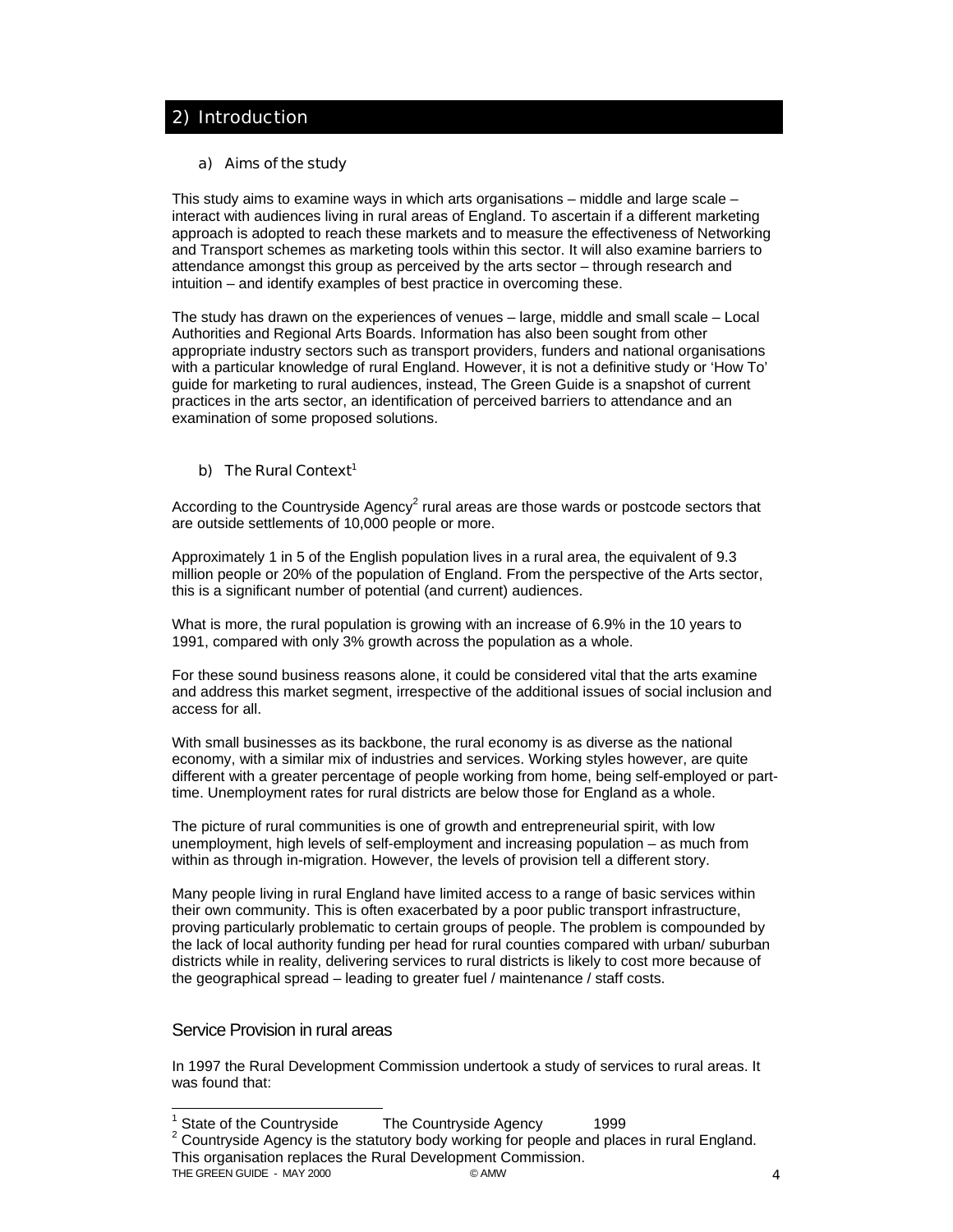75% of rural areas had no daily bus service

61% of rural parishes had no recreational clubs for older people

96% had no day care for disabled people

91% had no residential care for disabled people

68% had no youth club / young people's club

In addition to identifying this serious lack of service provision, the RDC recognised that these groups – elderly, young and disabled people – are those least likely to have their own transport to access services elsewhere. An additional group of parents with young children was also identified, where often the family transport is used by the wage-earner. The overall age breakdown of people living in rural areas is:

57% are aged under 45, with 43% are over 45.

Breaking this down further, 18% are over 65 and 30% are 24 and under – the two most excluded groups accounting for 48% of the rural population.

### **Transport**

Those who live in rural England travel greater distances than urban dwellers and rely more heavily on cars to do so. They make the same amount of journeys but travel 1.4 times as many miles than their urban neighbours.

Where public transport services exist they are limited. In the same 1997 study it was found that:

44% of parishes had no service before 9am

77% had no service after 7pm

93% of rural parishes had no rail service

Two outcomes of this lack of public transport services can be seen:

- 1. Car ownership is higher in rural areas than across the country generally with 84% of households owning a car and 38% having more than one (69% / 25% nationally). Amongst low-income households, those living in rural areas are twice as likely to have a car as similar households in large towns / cities.
- 2. Community Transport is expanding in 1997, 21% rural parishes had some form of community mini-bus / social car scheme, 15% had a dial-a-ride scheme.

In spite of the practical solutions outlined above, there still remains 22% of the rural population of England who do not have access to a car.<sup>3</sup>

### **Recreation**

In spite of the challenges presented by a poor or even non-existent transport infrastructure and limited resources per capita, rural communities are still lively places, structured for the dissemination of information and participation in community life.

59% of rural parishes have a women's institute / mother's union

45% have a village newsletter

74% have a church newsletter

THE GREEN GUIDE - MAY 2000 **Example 2001** © AMW 6 AMW 5 3 Council for the Protection of Rural England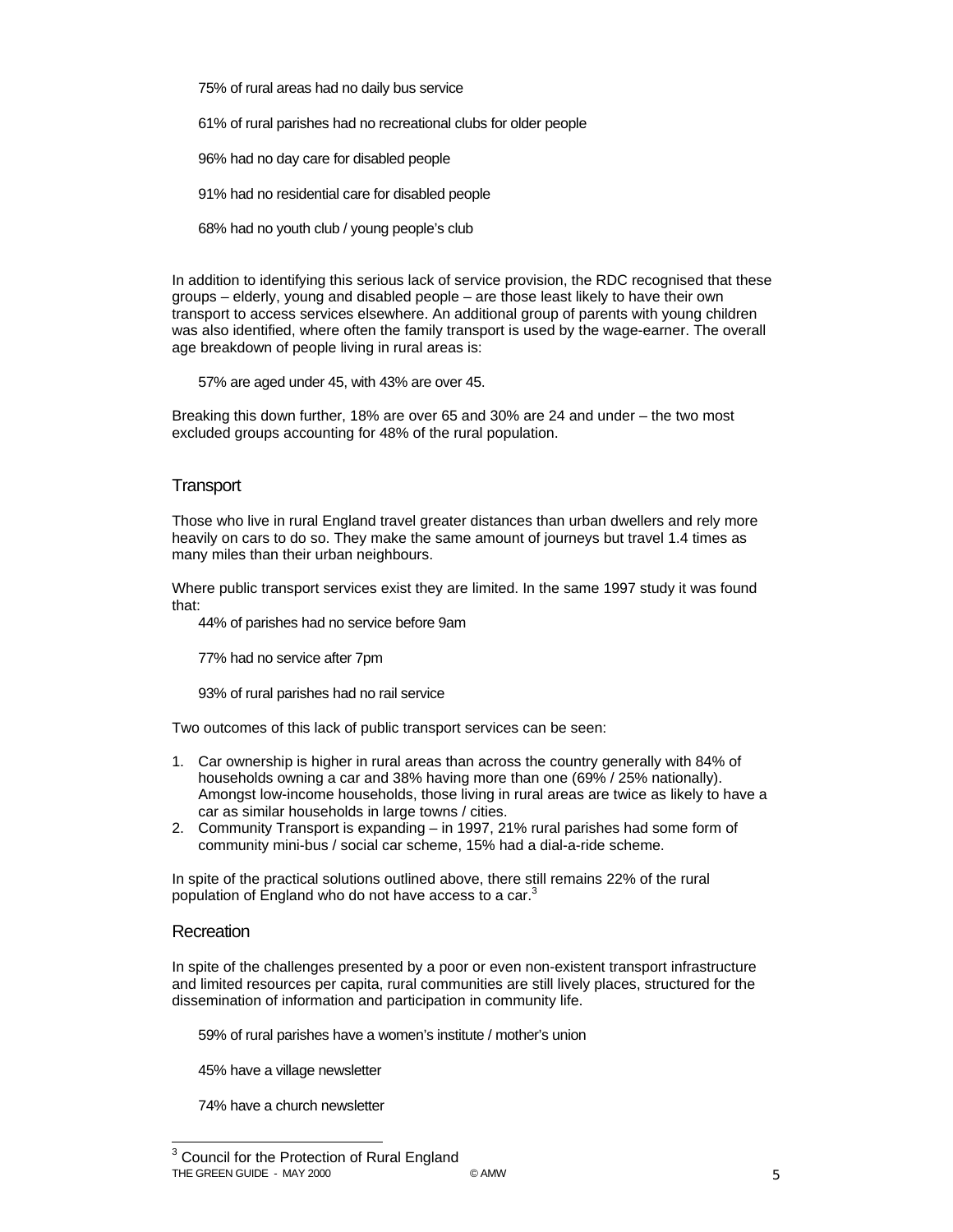There are approximately 8900 village halls and similar community buildings in rural England (excluding Churches) although how often they are used and what for has not been examined by this report.

### **Summary**

The overall picture of rural communities gained from the above research is a positive one. They are places where unemployment is lower than the national average within a healthy mix of industries and services with flexible working patterns, there is a broad range of age groups represented and an entrepreneurial spirit. Problems such as a lack of transport, poor recreational facilities and dissemination of information are currently being solved by the community itself through initiatives such as community transport, local groups, clubs and societies, local newsletters, and notice boards.

# 3) Research Findings

### a) Reaching Rural Audiences

For the purposes of this study, AMW undertook questionnaire research with large, middle and small scale venues across the country. The venues were selected using MapInfo, a mapping software package, which enabled us to select venues within rural<sup>4</sup> areas.

In all, 780 venues were mailed with a self-completion questionnaire and freepost response envelope. The response rate was 9.6%

The key findings from this research are detailed below.

### How important are rural audiences?

53% of respondents approximated that they attracted 50% or more of their audiences from rural areas.

81% of respondents considered rural audiences to be important or very important in terms of ticket income but only 8% specifically addressed rural audiences in their marketing strategy and 20% specifically considered the needs of rural audiences when campaign planning.

57% considered rural audiences important or very important in meeting funding requirements and 75% considered them important or very important for community relations.

While many considered rural audiences important for a range of reasons, only 20% had ever carried out research to verify this.

Of the venues which indicated that 50% or more of their audiences live in rural areas, (53%, 25 organisations), only 9% (4 organisations) actively segment their audience into rural and urban during campaign planning, and only 7% (3 organisations) have a section in their marketing strategy which directly relates to rural audiences.

Overall, it appears that venues consider rural audiences to be important but do not actively segment or target them, even those venues for whom people in rural areas make up a significant proportion of their audience.

Further to the questionnaire research, AMW carried out some in-depth telephone interviews with both venues which actively target those living in rural areas and venues which do not. The telephone interviews were to ascertain how venues are actively targeting rural audiences and amongst those which are not, what the reasons are.

THE GREEN GUIDE - MAY 2000 GALLACTER COMMUNISTIES ON A CONTROL CONTROL CONTROL CONTROL CONTROL CONTROL CONTROL CONTROL CONTROL CONTROL CONTROL CONTROL CONTROL CONTROL CONTROL CONTROL CONTROL CONTROL CONTROL CONTROL CONTROL 4 As defined by the RDC (see section III.B)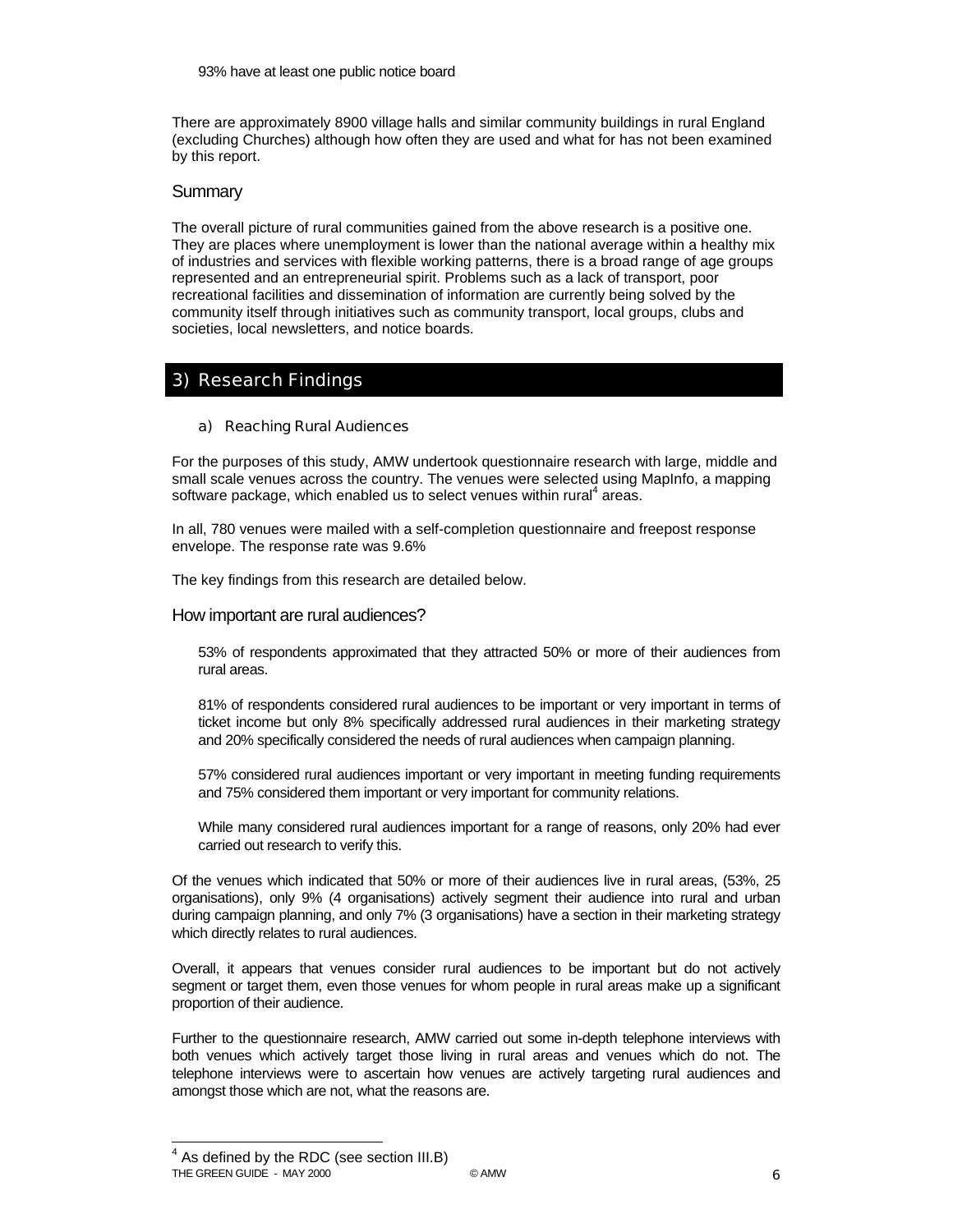10 venues participated in the telephone research and were asked the following questions:

For those who are actively targeting rural audiences:

#### **1. What do you currently do differently to target rural audiences?**  Responses included:

Print distribution in rural areas

Coverage in rurally based publications, both advertising and editorial

Direct mail to rurally based groups

Outreach in the form of talks to rurally based groups such as Women's Institutes and Young Farmers about the work of the arts organisation

Using existing patrons to distribute posters and brochures around their rural communities

Both groups, those who do target and those who do not:

#### **2. From the venue viewpoint, what are the barriers / difficulties in targeting rural audiences?**

Lack of resources was the most quoted barrier to targeting rural audiences separately from other audiences. Many organisations equated targeting with print distribution and noted that to distribute information in rural areas was both expensive and time consuming – two resources arts organisations do not have.

Another related point was that population within rural postcode sectors is lower than in urban sectors, therefore the return on investment is lower and less attractive.

Getting rural audiences to want to attend urban venues was perceived as a problem with one organisation, particularly as transport links are poor.

Lack of understanding of the needs specific to rural audiences was perceived to be a barrier for one organisation which felt that the level of detailed information gathered from attenders was inadequate

### **3. If resources were unlimited, how would you most effectively target rural audiences?**

Responses to this question varied covering:

The inclusion of more detailed transport information in print such as timetables / parking / costs etc

Establishing a network of village contacts across the county to act as ambassadors for the venue, who would undertake promotional work and be responsible for organising group trips.

Having access to other venues' experiences to get ideas of what works and what does not

Provide transport – especially for the young and old who need it most

Door to door distribution which is more effective

Employing a distribution person to work specifically for the venue

Developing outreach and education work including the time and resources to programme talks for community groups about the venue and its product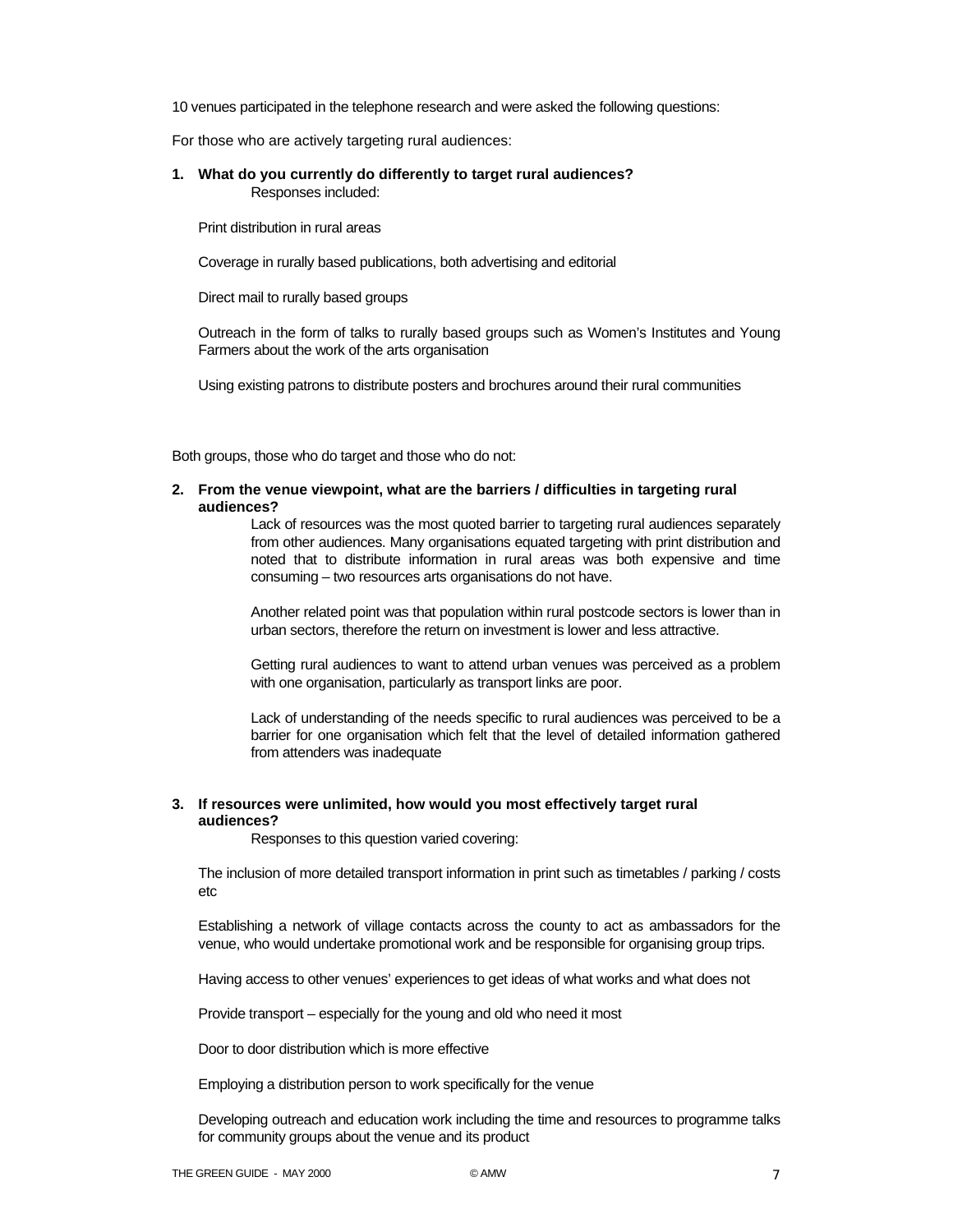#### **4. Would you prefer an independent or a collaborative project?**

All venues consulted said they would prefer to work on a collaborative basis although for different reasons, for example because of lack of staff time in-house or because collaboration offers a greater choice to the customer. It was also mentioned that it depended on who was involved and what the initiative was as to whether collaboration was the best solution.

### **5. If you were to work collaboratively, which partners would you seek to work with?**

Most stated that they would seek to work with other arts organisations, although some recognised the value of working with the public and voluntary sector to tap into other networks. It was feared by some that non-arts organisations would have conflicting priorities which might jeopardise the initiative.

Some identified that working with transport providers would be essential as would working with commercial organisations such as restaurants / pubs to provide a more attractive package for rural audiences and therefore a greater incentive to attend.

### **6. What role would you like ACE to play in the development of rural audiences?**  Responses to this question were:

Resources – to fund outreach work on a long-term revenue basis rather than project;

To fund a distribution post

To be more flexible in funding criteria and allow the venue to choose how they develop audiences with less emphasis on product and more on audiences and audience research to help venues understand their rural audiences thus enabling them to implement long-term strategies

To introduce longer timescales and lead times for project funding

To lobby for an improved public transport infrastructure – although this was recognised as a wider social issue it was recognised that it would impact heavily on the arts and that the arts constituency as a whole could be a significant force

Not to patronise rural audiences but to recognise that they are equally sophisticated as their urban counterparts

To be more aware and involved at grass roots level (RAB's were included in this view)

To provide a mentoring role with better dissemination of information held and advice on who to approach for information not held by ACE

Funding to be more focussed on empowering communities

### Barriers to attendance

Respondents were asked to list up to five barriers to attendance. Many considered transport as one of these. Other barriers mentioned included:

Lack of awareness of venue and/or access to information about product available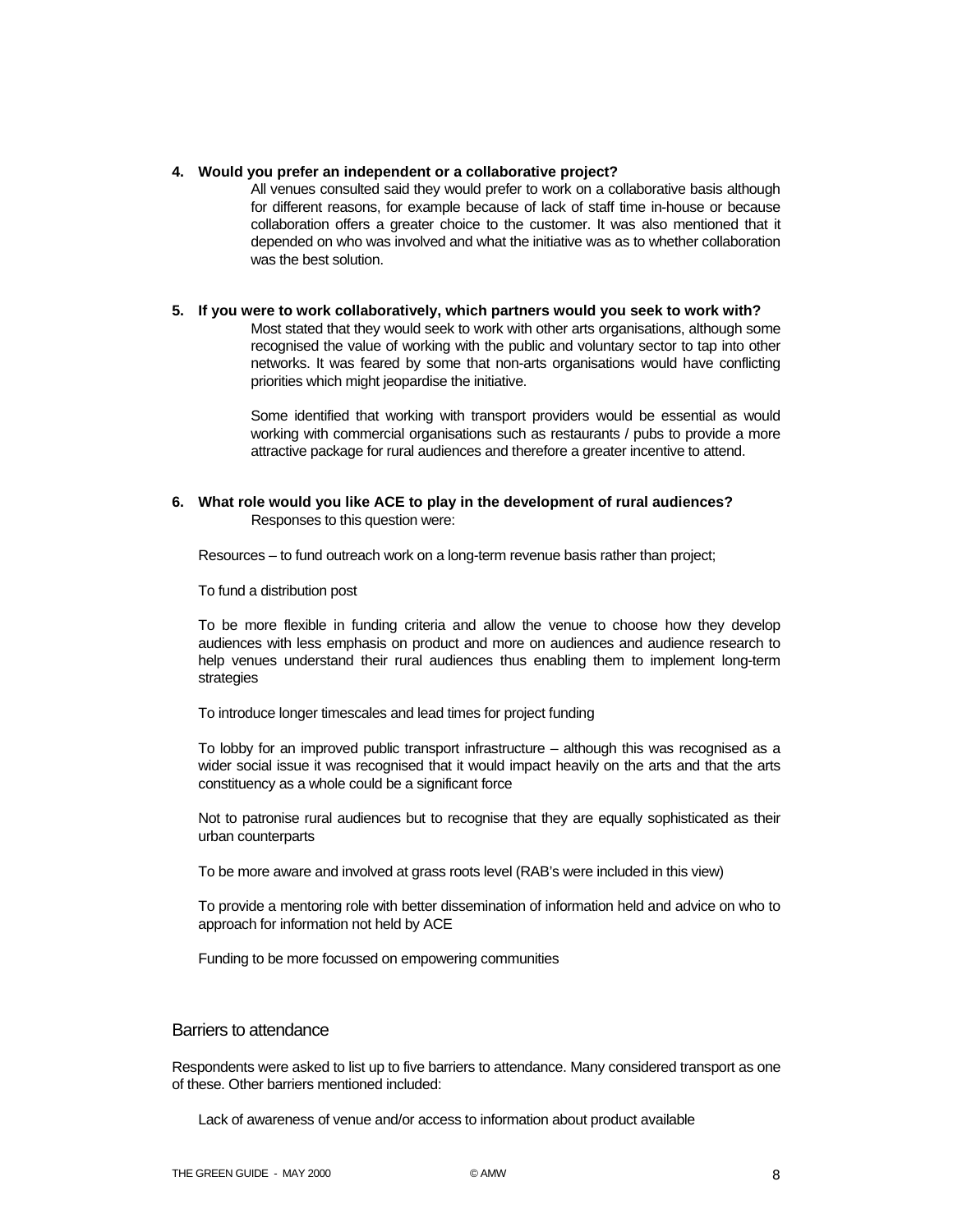Cost - of tickets and/or additional expenditure such as transport, programmes, drinks and babysitter

Disabled access at the venue

Lack of interest / inertia

Personal security depending on location of venue

Perception of venue

**Competition** 

#### Transport as a barrier

As can be seen in section III.B.2 above, The Rural Development Commission (as was) identified transport in rural areas to be in severe shortage. From the questionnaire research with small, middle and large scale venues, many considered transport to be a major barrier to attendance.

28% of respondents have conducted research into whether transport is a barrier to attendance at their venue. The findings of these research projects indicated that transport is often a barrier, especially in the evenings, but also that transport related issues cause difficulties.

Cost – of significant distance to be travelled on top of the ticket price.

Distance – may be considered too far for those with their own transport.

Location – venue is too far from bus / train station

Fear – of car crime when having to leave a car in an urban area.

Parking – hassle of finding safe, cheap and convenient parking.

Timing – dislike of driving at night, inappropriate timing of scheduled services.

Weather – wintry weather conditions can make travel treacherous.

Competition – for those who have transport and are willing to use it to attend arts events, they have a broad choice of venues, perhaps broader than someone living in an urban area close to a specific venue.

#### Reaching rural audiences – overcoming barriers

Having identified major barriers to attendance – either through research or intuition – the respondents were asked what steps/strategies they employed to overcome them.

From the questionnaire research, some respondents have attempted to overcome some of these identified barriers by;

Employing car park security

Offering free parking tokens

Re-scheduling performances

In the case of reaching those without transport, some venues have been proactive in trying to set up a contract with a local bus service provider or getting involved in local authority politics to lobby for an improved transport infrastructure.

In addition to projects devised specifically to overcome identified barriers, 15% of the sample outlined audience development projects they had undertaken to reach rural audiences. These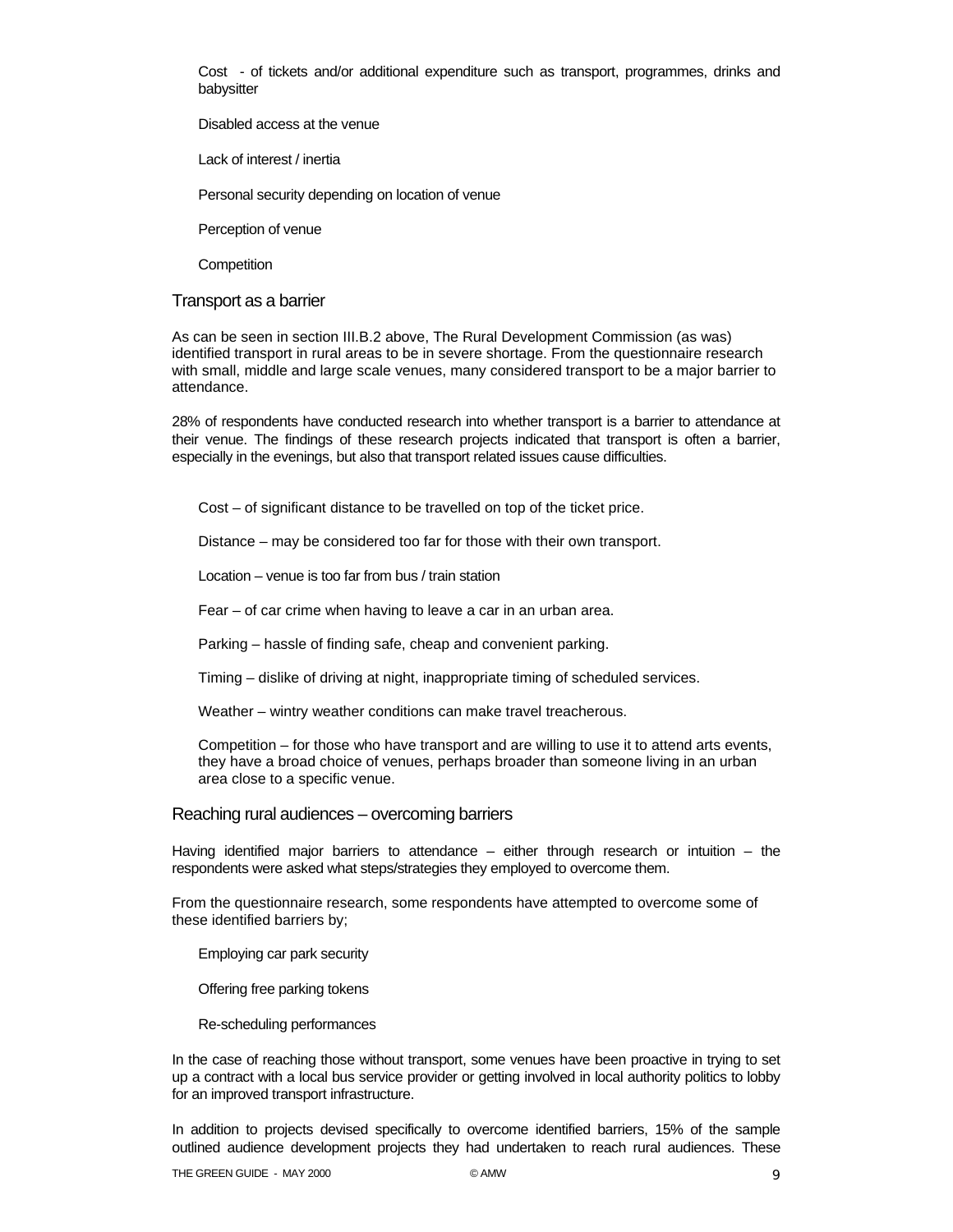included a telemarketing project to reactivate lapsed attenders, a programme of daytime events for older people who found travelling at night problematic and programming in a rural setting to extend the reach of the venue's work.

Section IV.C 'Best Practice' below outlines a further range of specific projects which have been implemented to reach rural audiences across the arts constituency. These examples of best Practice illustrate a range of marketing initiatives and creative ideas tailored to the needs of rurally based customers, attempting to overcome the identified barriers to attendance.

Reaching Rural Audiences – core activity

As part of the venues' core activity, a variety of methods are used to target rural audiences:

|                             | Number of respondents |
|-----------------------------|-----------------------|
| <b>Leaflet Distribution</b> | 25                    |
| Direct Mail                 | 24                    |
| Advertising                 | 19                    |
| Press coverage              | 11                    |
| Radio                       | 9                     |
| Posters                     | 9                     |
| Word of Mouth               | $\mathfrak{p}$        |
| Outreach                    | 2                     |
| TV                          | 1                     |

As can be seen from the list of methods above, the majority of venues undertake promotional activity which will target both rural and urban audiences simultaneously. Only 4 respondents used outreach and/ or word of mouth networks which would be area specific.

### b) Transport - other sectors

### Community Transport Association

The Community Transport Association (CTA) is the national representative of voluntary sector transport operators covering the whole of the UK. Over 10 million passengers per year are served by community transport schemes including mini-buses and voluntary car schemes. The CTA provides information, advice, training and support for all those involved in this sector.

In 1997, they launched a Rural Transport Initiative in recognition of the particular problems faced by those living in rural areas. The scheme, managed by a full-time rural transport officer for England, exists to assist new and existing community transport schemes in rural areas through publications, training, research and information exchange. They offer practical help in establishing and sustaining appropriate schemes and securing the necessary funding.

Community Transport schemes offer a sustainable alternative to traditional services, which in commercial terms, can be impractical in large rural areas such as Cumbria. In an article in The Guardian<sup>5</sup>, Jenny Meadows, director of the CTA recognised that lack of access to transport can be a major block to participating in many activities fundamental to a full life, the schemes which the CTA advises recognise and address this block.<sup>6</sup>

THE GREEN GUIDE - MAY 2000 **CAMW 10** CAMW 10 AMW 10 <sup>6</sup> The Guardian Wednesday 1<sup>st</sup> December 1999 'Welcome Aboard'

 5 see appendix C for the full article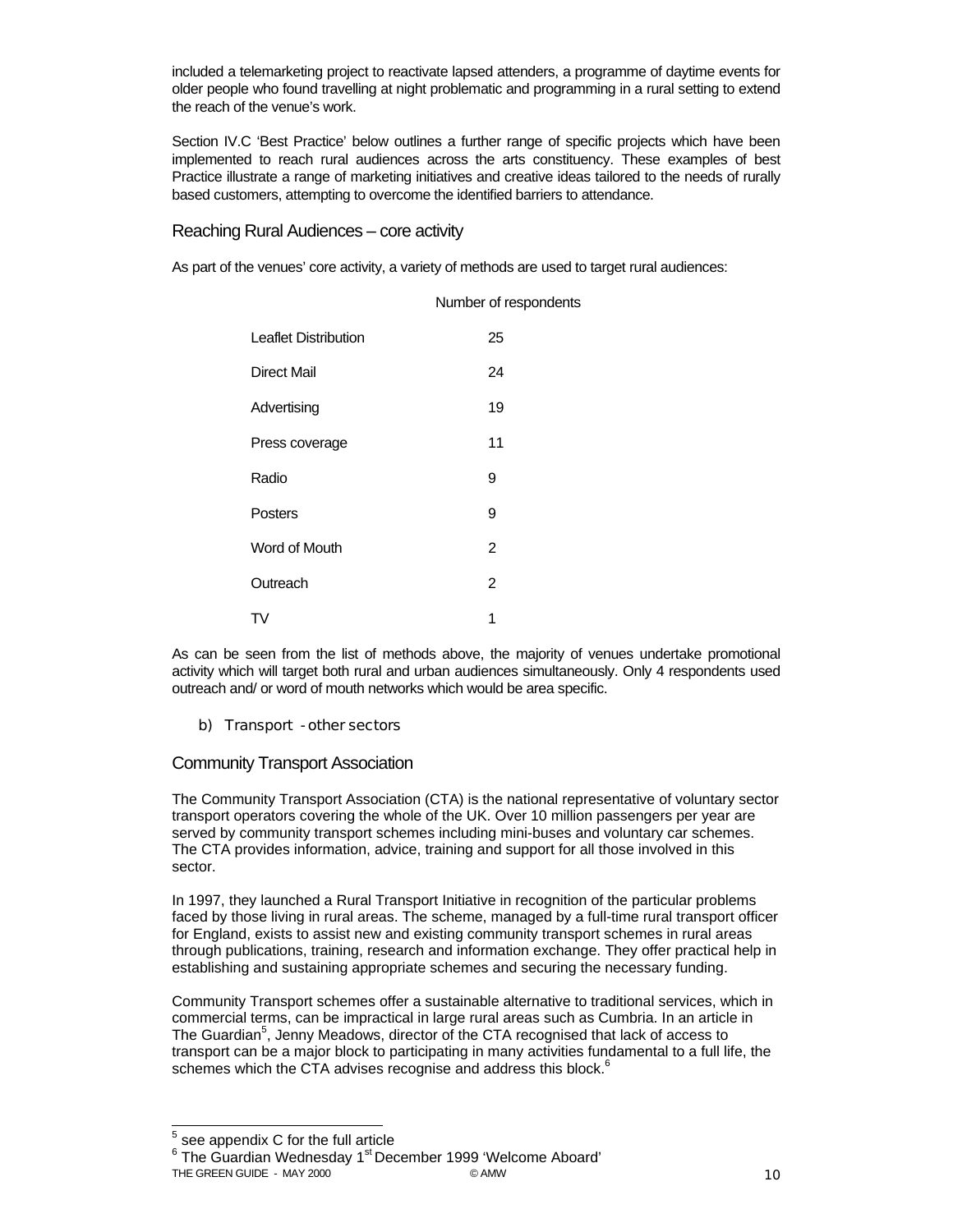Because the schemes are run largely by volunteers and are non-profit making, they are more flexible – often providing door-to-door services – and closely meet the needs of different community members at an affordable price.

Community Transport schemes vary across the country both in terms of how they are funded and who they have been established to serve. They range from mini-bus brokerage schemes available for hire to groups, small voluntary car share schemes and conventional scheduled services.

Many are funded through the County Council, the Rural Community Council and / or the Rural Transport Development Fund managed by the Countryside Agency. The Department of the Environment, Transport and the Regions (DETR) is very committed to community transport schemes and also has a disability unit that deals specifically with accessible transport options. It has recognised that there are many vehicles, perhaps owned by individual organisations, which are currently underused and that there is an opportunity to integrate those vehicles into a broader transport scheme as a more responsible alternative to funding new vehicles.

While the CTA provides advice and support to a wide range of schemes across the country, not all schemes approach CTA, others are established independently through their local authority.

### Wheels to Work

This scheme, piloted in Herefordshire and Shropshire in 1995/96 loaned mopeds to 16-25 year olds living in rural areas to enable them to access jobs more easily. Transport is often a particular issue for this group as they are unlikely to be able to afford their own vehicles and must rely on parents / others for transport where there is no appropriate public service. The scheme has since been replicated in other geographical areas across the country such as Warwickshire.

### c) Best Practice

This section examines a range of practical initiatives and organisations that challenge the barriers to attendance identified above through their use of networking and/or transport.

# Touring, Outreach and the National Rural Touring Forum (NRTF)

The village hall, church and school have traditionally been a focal point for rural life. Crucially, because those buildings are regarded as part of the fabric of village social life they afford a familiar and informal space in which local people can enjoy the arts. In recent history, many local authorities amongst other funders and policy makers, have recognised the need to make the arts truly accessible to all their constituents by consistently supporting a rural touring scheme for their area. This has provided one means of countering social, geographical, economic or psychological barriers to the arts and the view that "the arts are not for us". Community development is another important aspect of the work of many schemes.  *"It brings Art to the people rather than taking people to the Arts" (Sleaford, Lincs.)*

The National Rural Touring Forum is the national charity that forms the umbrella body for a number of rural touring schemes across the country. The membership of the NRTF has fluctuated since the mid-90's from 34 schemes in 97/98 to 31 active schemes in 98/9, rising back to 34 in 99/00 and growth looks set to continue with a further 2 new schemes starting in 1999.

NRTF is run by two professional administrators, in conjunction with a Board of Directors/Trustees. The Forum, like the schemes it represents, aims to bring arts to local people in rural communities right across Britain. Mainly working in village halls and small centres the Forum began in 1994 and now meets regularly. Their aims are to recognise village halls as a natural focus and often preferred venue for performances and other activities by those who value their community. Some schemes, like Take Art! In Somerset, have a broader remit and run a touring scheme as part of a larger rural arts development programme. Most organisations receive funding from District Councils, County Councils and Regional Arts Boards; the level of support varies significantly from area to area.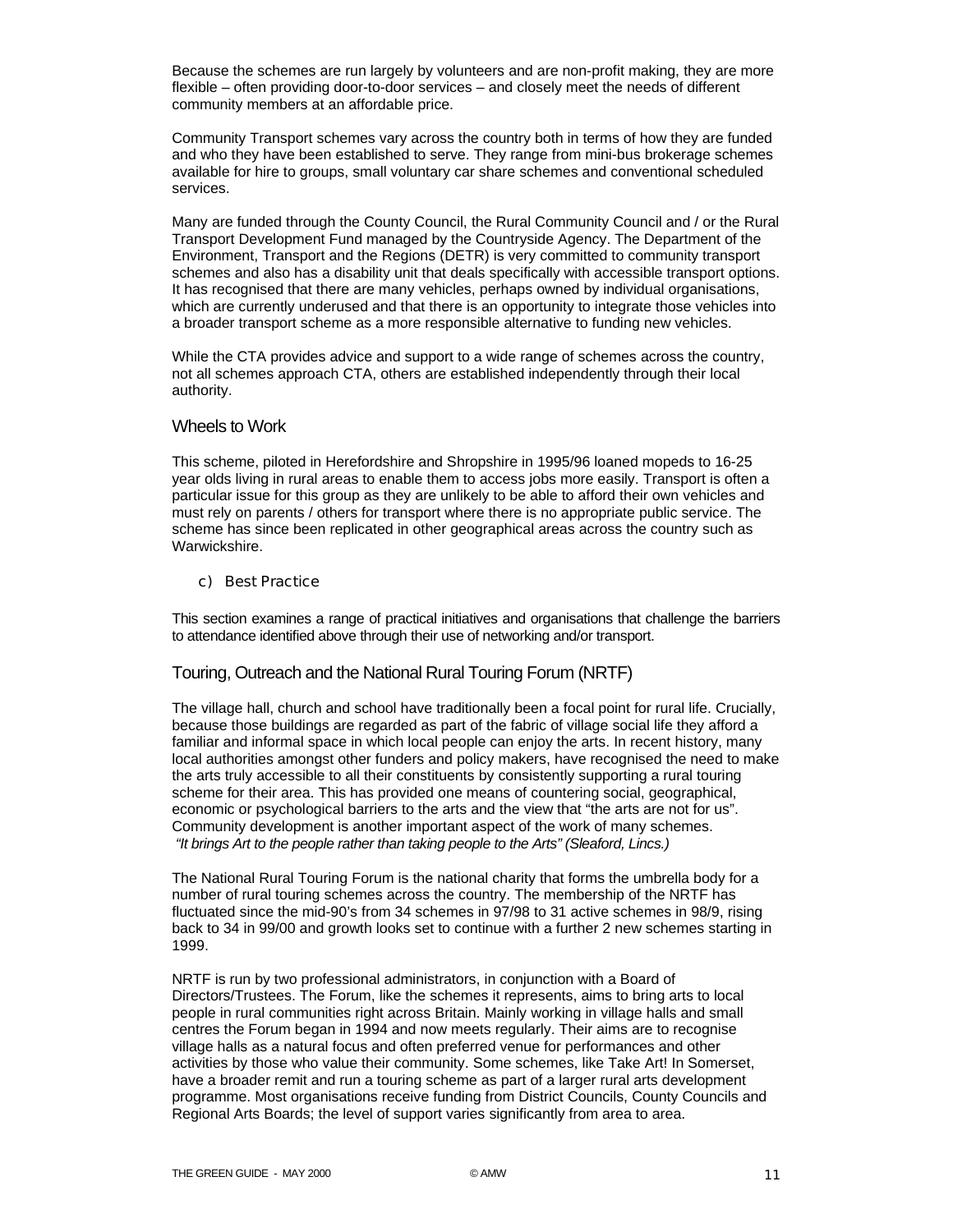The first rural touring scheme started in 1981 in SE Wales. Each rural touring programme varies in terms of geographical cover and legal status. The general principal policy of each rural touring scheme is that they serve as partnerships with local people in rural communities, who in effect become the local promoters. Most schemes act as brokers, providing brochures or 'menus'. It is the rural promoter that chooses the 'act' because they sell the tickets and promote the event. The rural touring schemes operate on the 'bottom up' principle – empowering local people to choose their own arts activities, rather than imposing choices on them. As will be seen later in this study, the 'bottom up' approach is becoming the favoured way of working within central government. (see section VI.A ). Furthermore, the promoters take a percentage of the box office proceeds and fundraise through other activities, such as running raffles or selling food, so the whole community can benefit from the event. The scheme offers financial assistant for the event and promotion, for example by supplying contracts, posters and tickets, and contacting the press.

Responsibility of finding an audience generally lies at a local level and so audiences reflect the local population because of the informal, familiar and local nature of the event. Therefore a cross-section of people are attracted, some of whom may not attend a region's art centre or theatre, thus effectively and consistently reaching new audiences.

The idea of access and partnership is increasingly being picked up by funders and policy makers alike. The schemes serve overlapping areas of policy for both local authorities and public arts funders. Businesses and grant giving charities are also beginning to see opportunities in this area of work – one local scheme successfully negotiated a three-year sponsorship deal with Royal Mail. As the number of schemes grows, so more and more performing companies and artists are realising that rural touring represents a new and viable means of working.

Recent research of the individual scheme directors has shown that:

- 86% of touring schemes operate within an area which has medium to little opportunity for local people to experience arts activity
- Across the NRTF schemes the average capacity of audiences in attendance is 69%.
- 22% of all earned income is kept by promoters.
- All rural touring schemes employ at least one part-time paid member of staff. It is estimated that there are 61 people working in the central co-ordination of rural touring schemes and 25 volunteers.
- There has been a gradual increase in the numbers of schemes since 1981, including three new projects in 1995 and a further 2 in 1999.
- Each scheme has on average 34 active promoting groups (which represents 1,076 active promoting groups across the country)
- In 1998/9 it is estimated that 2,093 performances took place in rural venues by small and very small scale companies in all conceivable art forms attracting a total audience of 152,000 many of whom were infrequent or new attenders of arts events (source: Research NRTF / Arts Marketing Warwickshire 1999)
- In 1998 / 9 the financial turnover of the rural touring schemes was estimated as £1,147,405 ( source: NRTF / Arts Marketing Warwickshire 1999)

Initial research also found that promoters share similar demographic characteristics. The promoters rate the rural touring scheme highly, and in particular view the training they are given as valuable. However promoters would like to be offered a greater diversity of shows.

Importantly the research found that there were issues surrounding audience / programme development, which can be hindered by lack of time on the promoter's behalf and a fear of poor ticket sales. Also promoters perceptions of their audiences are that they are not prepared to pay as much for a production which they perceive to be challenging, so promoters are keen to keep prices low, but some find it difficult with the payment structures imposed by the scheme. Promoters find it difficult to delegate, which has potentially damaging consequences when a promoter stops operating.

In addition to the National Rural Touring Forum and its member schemes, other touring activity in rural areas includes outreach work from larger arts organisations e.g. the Northern Sinfonia, who work in smaller orchestral groupings in rural churches and school halls. The common factor with rural arts touring is that the arts experience is shared by the community who know each other well, in a space which in some sense belongs to them and so attempting to remove some of the barriers to arts access. People can attend regardless of social, geographical, economic or psychological barriers, which may exist in arts attendance with other, more formal, venues.

THE GREEN GUIDE - MAY 2000 CAMW 6 AMW 12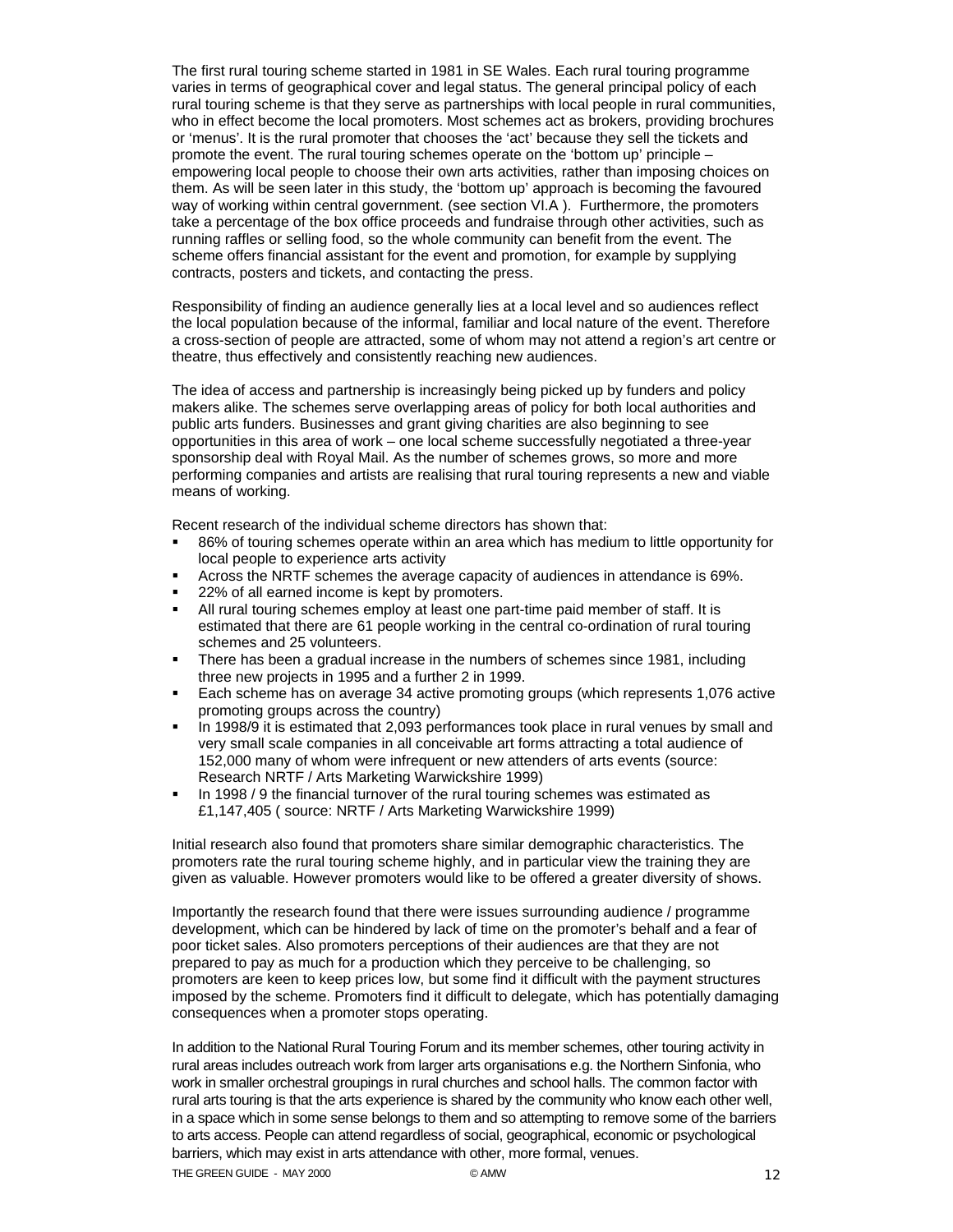### Arts Express

Funded through the first year of New Audiences, Arts Express was a combined transport and networking scheme. Concentrated in North Warwickshire - an entirely rural area where arts attendances are low, the project was managed by AMW.

It was a collaborative project amongst the Royal Shakespeare Company, Warwick Arts Centre, The Belgrade Theatre, Warwick Arts Society and Live & Local.

An outreach worker was employed to identify existing networks across the north of the county and to make contact with key decision-makers within rural communities. The way in which the outreach worker interacted with groups varied according to their needs. Some were given a formal presentation about the scheme while for others the technique was very informal and a case of the outreach worker joining in with their activity while chatting to them about Arts Express.

The project offered groups free transport to arts events at any one of the participating venues. The transport and tickets were organised centrally to make the scheme as easy as possible to use.

The scheme worked in partnership with the local Rural Transport Brokerage Project – a community transport initiative and a local commercial firm. The transport was organised to give the most flexibility, often returning people to their homes after the trip.

Promotion was primarily through word of mouth although supported by printed promotional materials and press coverage.

Depending on the needs of the group and their confidence to attend, an Arts Express representative would accompany them on the mini-bus. Some groups were also incentivised through value-added options such as backstage tour and a post/pre performance discussion.

433 attendances were generated through the scheme with 3 groups attending more than once. Feedback from scheme users was very positive and even those who had access to transport thought the scheme beneficial as it was easy to book and easy to use. Some noted that perceived distance to the venue would have prevented them from attending independently but the opportunity to have someone else responsible for taking them, finding parking and returning them home made it a viable option. It was also a way of attending alone without feeling uncomfortable.

The project ended with the end of the funded period and further funding is currently being sought to build upon it's success.

### Eastern Angles Theatre Company - Putting Down Roots

The aim of the project was to attract new audiences to Eastern Angle's spring production of *Days of Plenty* by working in selected market towns across 4 counties of East Anglia (a total of nine venues, mainly schools, town halls and community centres), where they were able to offer enhanced benefits of: a choice of performances (2 or 3 night stays); a special raked seating system supplied by the Royal Shakespeare Company; free transport from outlying villages and towns; a related education programme offering a range of workshops.

Over 1,500 new attenders were attracted. The Company also felt that practical barriers of availability of work linked to transport had been dealt with and audiences had been offered a wide choice of performances. The total number of attenders was 1,612 with a mean average of 179 people per performance representing a 58% capacity. In addition they undertook education workshops for primary and secondary school students, youth groups and older people.

Positive feedback, gathered through evaluation forms, which had a 60% response rate, included comments referring to the free transport, physical comfort and improvements, as well as the artistic quality of the work. Quotes referring to the quality of the work were "it was brilliant…really captured the imagination of the young people". Primary schools, sixth forms, youth groups and senior citizens all had positive things to say about the project and the way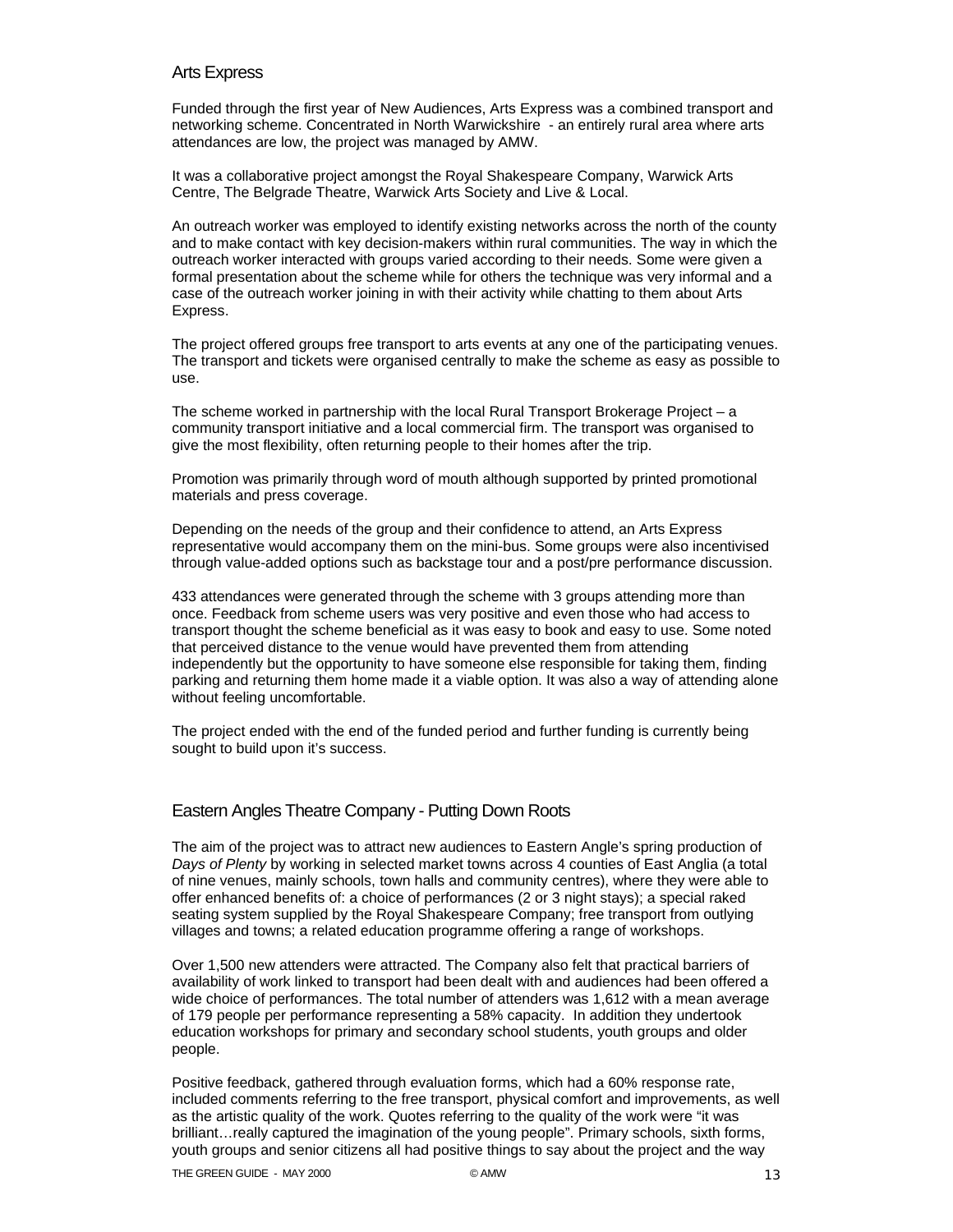that it had been structured with at least 30% of the sixth form participants also attending the production.

The very successful free transport element of the scheme has subsequently been repeated and looks as though it will become a regular aspect of the company's visit.

### InRoads

During this project Arts Marketing Hampshire worked with three venues in Basingstoke and Newbury who wanted to develop attenders and non-attenders in rural areas, in particular addressing their transport needs and other barriers to attendance.

Their range of programming includes virtually every kind of live entertainment; working together enabled the widest possible appeal. Having visited a range of possible locations and following analysis of the venues' databases, two areas in the Newbury/Basingstoke 'hinterland' with different profiles were identified:

- Aldermaston a relatively low level of bookers for any of the three venues
- Kingsclere a higher level of bookers, but with little crossover between the venues.

The InRoads project used a Community Representative for each village and the jobs were advertised in the local papers. Based on existing District Publicity Assistant (DPA) schemes, the Community Reps were employed by Arts Marketing Hampshire to work on behalf of the three venues. Their remit included:

- networking in and around the village
- advocacy on behalf of the venues
- becoming the familiar point of contact for the venues within the village
- increasing the profile of the venues within the village, print distribution etc.
- maintaining and increasing local knowledge
- feeding back to the venues on behalf of the village
- carrying out research for the project generating interest in launch events
- organising potential transport schemes
- liaising with the local publications (press, parish magazines etc.)
- maintaining contact with the village VIPs, groups, parish councillors etc.

Due to the nature of the scheme, the Community Reps needed an ability to motivate themselves, and possessed the right interpersonal skills to make a good, positive impression at first meeting. In both cases proved to be one of the main reasons for their success.

For this project it was decided that door-to-door research would be carried out within the villages A random sample of 100 addresses in each postcode sector was compiled, together with some 'reserve' addresses. During November and December, the Community Reps conducted this research with the following aims:

- to test awareness of the three venues and determine which, if any, the residents attend;
- to gain an idea of which factors may prevent attendance at any of the three venues;
- to determine what may encourage future attendance;
- to test out reactions to specific initiatives, including transport initiatives.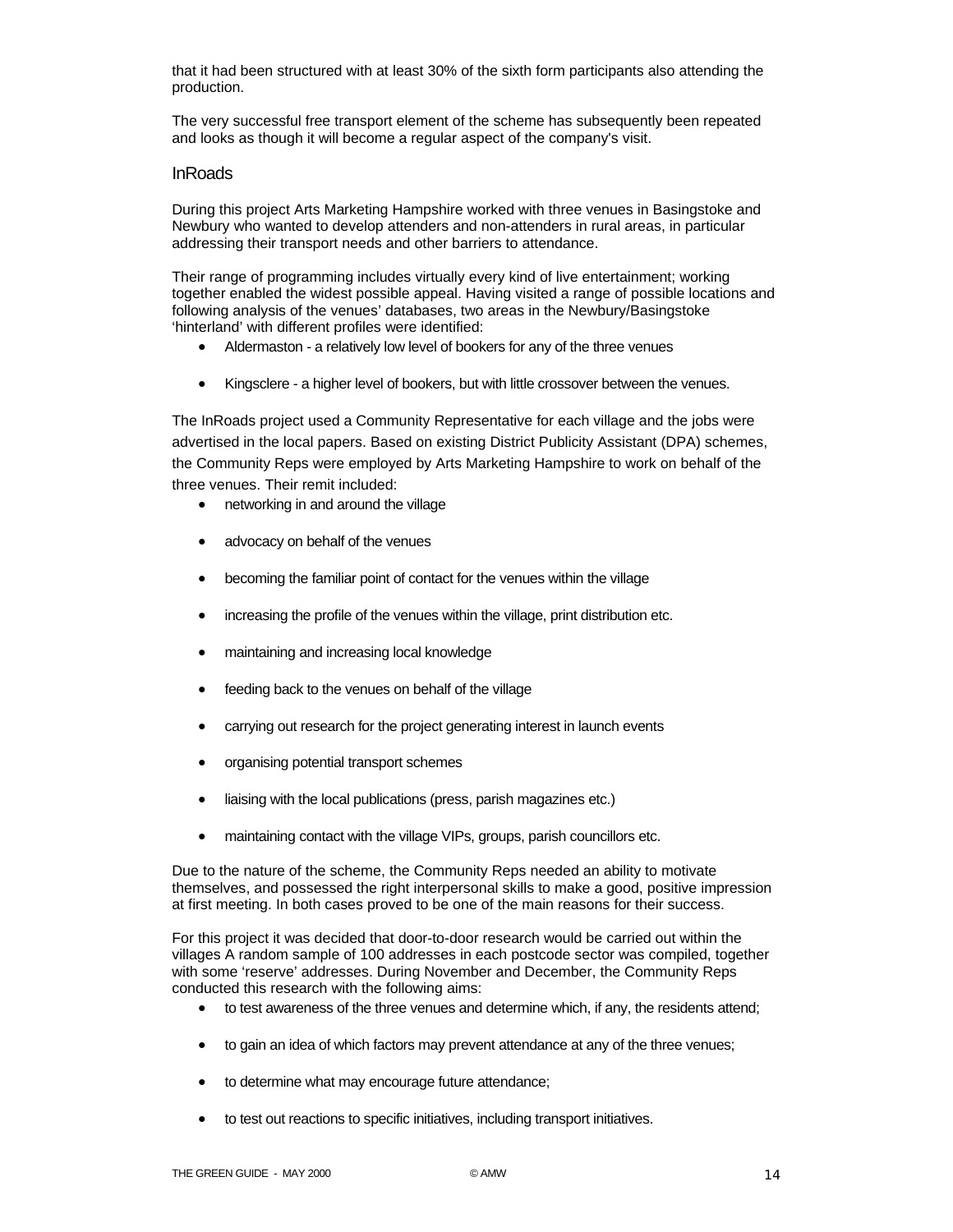Some initial analysis was carried out in December/January to inform decisions on ticket offers and transport initiatives in time for the village launch events that followed.

Arts Marketing Hampshire considered that the InRoads project was successful in meeting its aims:

- increased attendance at all three venues from both villages
- appointment and work of the Community Representatives
- venues working in collaboration
- greatly increased profile and awareness of the three venues
- good level of media interest locally, regionally and nationally
- successful and over-subscribed launch event in each village
- positive feedback and response from village residents
- substantial research undertaken into rural audiences
- removal of barriers to attendance (price/access)
- transport initiative reaching all three venues
- creation of mailing list for InRoads information
- chance to test new marketing techniques and initiatives

In January 1999, a launch event 'Going Live' was held in both villages, an opportunity to 'take the venues into the villages', giving the local residents a chance to meet key staff from the venues, and for the venues to find out at the 'sharp end' the views and opinions of these communities. Although entry to the Going Live events was free, tickets were produced to keep control over numbers. As with all free ticket events, not all of them get used, so more tickets were issued than the available capacity. Both events were over-subscribed. Transport was provided for those who could not get there independently. The focus of the evenings was a presentation by Arts Marketing Hampshire and the venues, explaining the scheme and announcing ticket offers and transport initiatives. Packs were given out which contained venue guides and discount vouchers, season brochures from the venues and details of the proposed transport schemes.

Following the initial research findings, and in consultation with the venues, ticket offers were set up to encourage people to attend one or more of the venues, in particular a venue to which they had not been before.

This in some cases removed the price barrier completely with tickets reduced to £1 with a voucher. The vouchers were included within a venue guide leaflet, which included basic details and Going Live packs, alongside the season brochures. Community Reps also mailed out and distributed information. In total, 85 vouchers were redeemed, with an almost even split between the three venues.

The initial research findings indicated that transport was an issue for some people - but the response was different in the two villages:

- In Kingsclere, 29% of respondents said they would be more likely to attend if a transport scheme was available; a further 15% said maybe they would. Of these two groups, an overall 93% said they would use it two or three times a year if it became permanent.
- In Aldermaston, only 7% of those responding to the questionnaire said a transport scheme would make them more likely to attend, and 31% said maybe it would. Of these two groups, 96% said they would use it two or three times a year if it became permanent.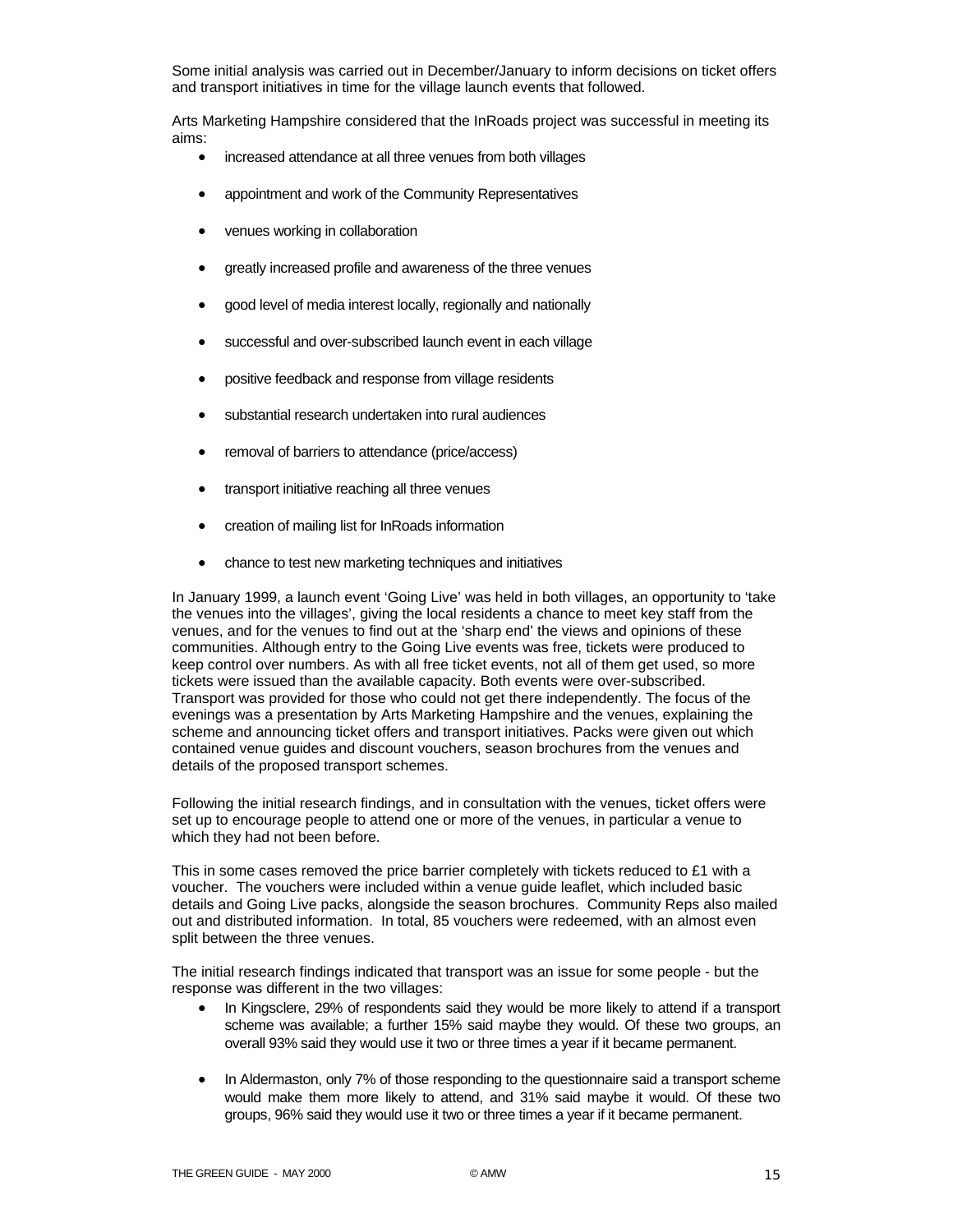It was clear from this that Kingsclere would probably yield the better results from a transport initiative, and this indeed proved to be the case. The research investigated possible transport options, and the results were cross-tabulated with show preferences to give an indication of (a) what kind of scheme might work, and (b) for what kinds of performances.

A mini-coach scheme was set up, and during February and March 1999, one trip per month to each venue from each village was planned (a total of six trips per village). Pick-up points for the mini-coaches were agreed. A range of performance types was chosen (drama, comedy, music) in accordance with both the research, and the venues' programme at the time. A transport voucher was included within the Going Live packs, and this enabled people to use the mini-coach free. For those without vouchers, the charge was £3. Of the 42 people who used the transport scheme, 19 used vouchers and 23 paid.

In Kingsclere, four of the six trips eventually ran. This reached all three venues (Watermill twice). In Aldermaston, just one trip actually ran (Watermill). As well as the indications from the research, Arts Marketing Hampshire demonstrates that there were many reasons for this difference, but including the fact that residents were unwilling to drive to a pick-up point, and there was much less desire to be part of a communal experience. For those who did use the transport scheme, it proved very popular.

The marketing campaign revolved around the work and personalities of the Community representatives, using a combination of advocacy, persuasion and enthusiasm. Arts Marketing Hampshire reports that this reaped rewards for the profile and image of the venues - and the wider arts community. Both Going Live events were over-subscribed, and suggests that the networking and print were effective. The InRoads scheme gained much media interest from parish magazines up to BBC Radio 3.

The proposed activities for future development include:

- continued employment of the Community Representatives;
- increasing the InRoads mailing list reaching as many people in the villages as possible;
- maintaining contact with those on the InRoads mailing list sending new packs, evaluation forms and another ticket offer encouraging them to introduce new people to the venues;
- running 'nurturing' evenings for key village influencers at two of the venues;
- arranging mini-coach trips from the villages to the venues according to demand.

### English National Ballet - The Ballet Bus

Provision of a transport scheme was one of the main recommendations within Forum 28's marketing audit undertaken by AMCO (now known as Developing Audiences for the North). This project built on transport schemes previously undertaken in urban areas by English National Ballet including London and Manchester.

The Ballet Bus ran on April 6 and April 7, 1999 when English National Ballet performed at Forum 28 in Barrow-in-Furness with a mixed bill. There were two evening performances and one matinee. The day-to-day administration of the project and elements of the marketing campaign were under taken by a Regional Coordinator who, worked with a group of Local Representatives.

The scheme provided a free bus service from four outlying areas making pre-arranged stops on route to collect more passengers, to Forum 28 in Barrow-in-Furness. These areas were Millom, Kendal, Ambleside and Lancaster. There was also a local bus route, which began its pick-ups in Ulverston and a bus with facilities from patrons with disabilities. In total 17 bus journeys were made ferrying 546 patrons to and from the theatre.

The original project used existing Box Office data to set a realistic target of 1000 patrons to use the Ballet Bus. This was to allow for some people dropping out, some buses not being full and also to ensure that people who would have attended anyway and were eligible for the scheme are not excluded from using the service.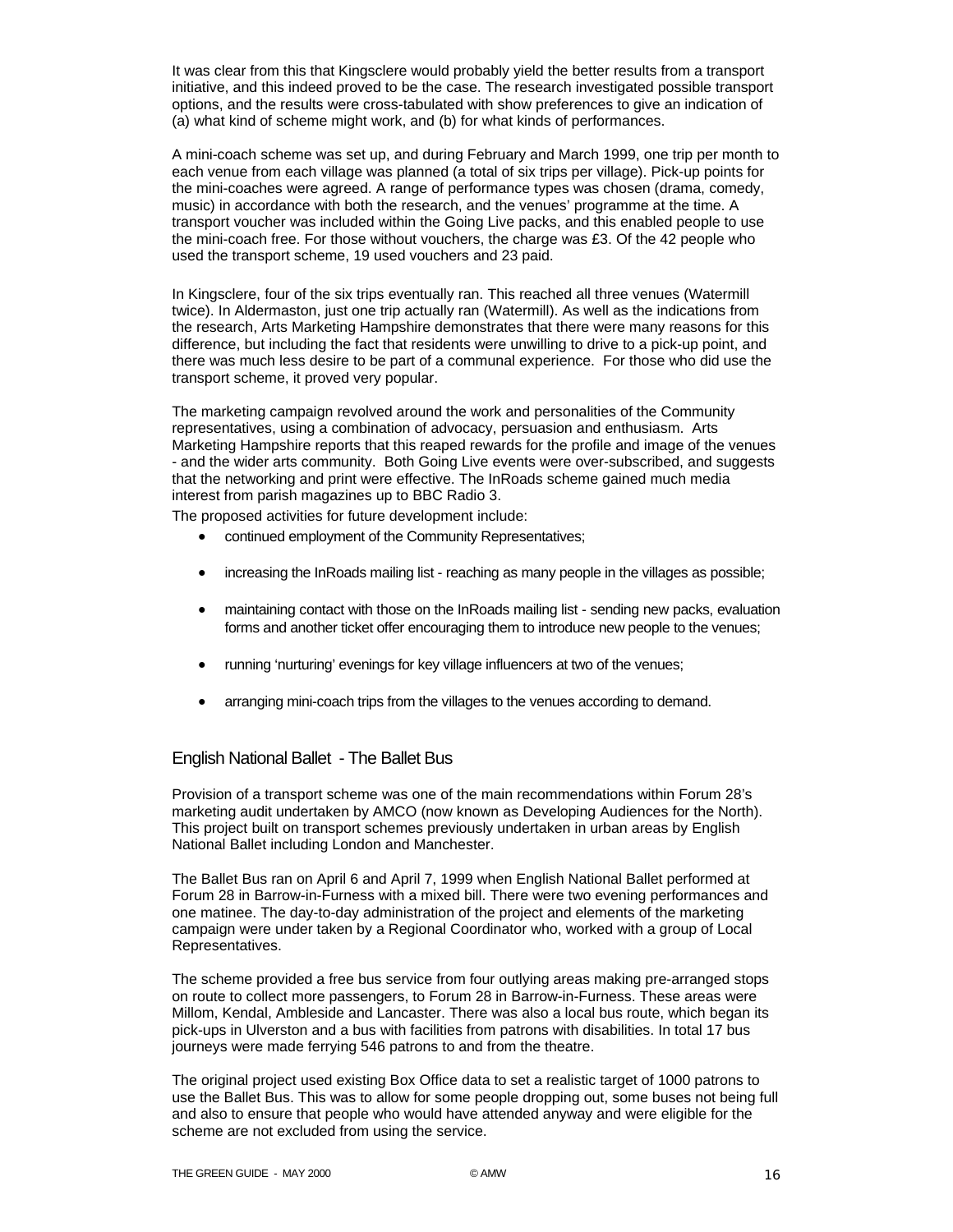Leaflets were produced which included information on the performance, how to use the scheme, the offer, booking form, a timetable and how the scheme was funded. Folio posters were also produced which highlighted the performances and the scheme. Letters and leaflets were sent to previous patrons of Forum 28 including lapsed attenders and to contacts developed by the Regional Co-ordinator and Local Representatives.

Distribution was undertaken by the Regional Representative and the Local Co-ordinators, as well and Forum 28. This focused on the designated routes of the Ballet Buses. Display adverts were placed in the North West Evening Mail (in-kind sponsors of the scheme) and other local newspapers including Westmoreland Gazette, North West Evening Advertiser, Lakeland Echo and The Lancaster Guardian. A radio advert was also made arid played in the local station Bay Radio. The local press was kept informed about the scheme via the Company, the venue and the Regional Coordinator.

Patrons who wished to apply to the scheme made their bookings either by telephone, in person at the Box Office or via the Regional Co-ordinator / Local Representatives. Patrons paid for their tickets for the performance, which were £10, £8 or £6 but were able to book free seats on the Ballet Bus. The venue then sent out a confirmation pack, which included a covering letter detailing where and when the bus would collect them, a Forum 28 Season brochure, an ENB postcard, a sheet briefly explaining the history and background of the Company and information on the ballets. On board a member of staff talked to all patrons, giving them a background to the Company and on the ballets themselves.

The total number of people who used the Ballet Bus was 546. The company felt that this was lower than anticipated, however the performances sold out. There was a high demand for the Ballet Bus, but the work of the Regional Coordinator and the Local Representatives also helped to raise awareness about the performances around the county, which attracted people for whom transport was not a barrier to attendance.

After the performances the venue and the Company received a lot of positive feedback - in phone calls and letters from all those who had used the scheme. There was a positive atmosphere on the Ballet Buses and in the performances. Many people were first timers and commented on being made to feel special. For many Ballet Bus patrons this was their first visit to Forum 28. Many of them commented positively about the venue saying that they hadn't thought of coming before but would definitely return.

Due to the success of the Ballet Bus scheme, the coach hire company subsequently arranged their own trip. They took 40 passengers (some of whom had used the scheme and some who had not) from Barrow-in-Furness to Manchester to see English National Ballet's performances of Swan Lake at the Manchester Evening News Arena.

Comments from those who used the service demonstrate for a wide variety of reasons why the provision of transport in this rural area removed the barrier, which was stopping them for attending:

- Those with no transport of their own would not have been able to get to the venue easily. The further away from Barrow they lived the more problematic was the use of public transport.
- Those with cars felt uncomfortable or unsafe driving themselves long distances using the winding roads of Cumbria, particularly after nightfall
- Single people felt that they could attend with confidence. The Ballet Bus journey meant they were part of a group. It was an opportunity to meet and talk to new people. They would not have come as a single person if they had to make their own way to the theatre.
- Many people had considered attending ballet before, but the provision of free transport had taken away the hassle and therefore the barrier that had stopped them from attending previously. Additionally there is poor parking provision close to the theatre.
- Families who may have made their own way by car were able to use the Bus, which enhanced their overall experience. The Reps made it a 'special' event for them by telling them about the Company, the ballets, showing them ballet shoes and explaining how they are constructed.
- For some it allowed them to have a drink at the bar as part of their evening's entertainment without having to worry about driving.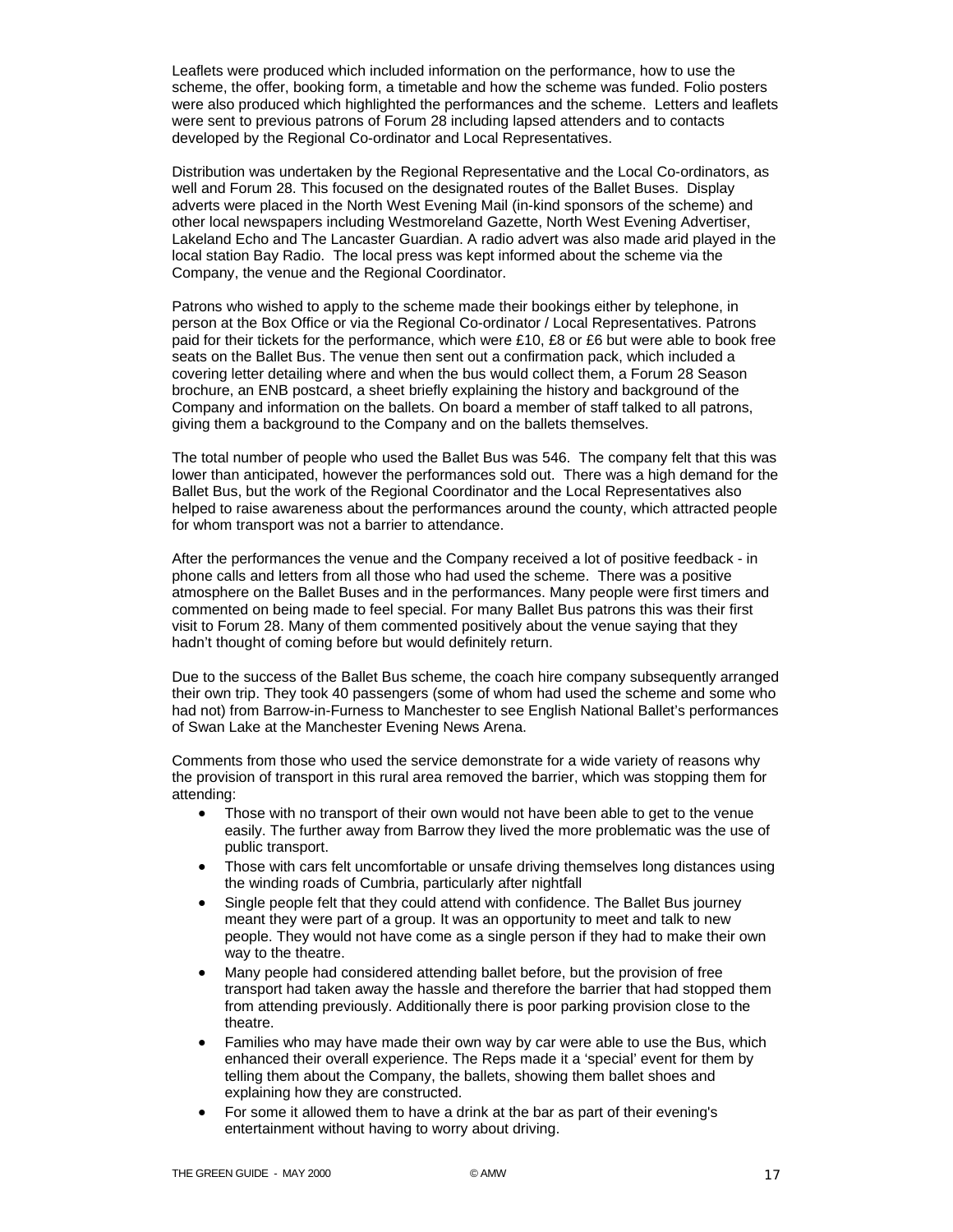The venue reported that there was a marked increase in sales for other shows in the run up to and on the days of the English National Ballet performances. Many of those booking were newcomers who had 'discovered' the venue through the Ballet Bus scheme. The venue felt that the scheme proved that there was a demand for organised transport schemes and provision of transport would help to increase their attendance figures. They intend to run arts buses in the future, possibly with patrons paying a nominal sum to use the service.

The venue feels that the work of the Regional Co-ordinator has proved the case for the appointment of an Audience Development Officer and they are currently investigating the establishment of such a post. There was a network of contacts developed during the scheme and these have all been left with the venue to use when running future projects and schemes in the area.

The North West Evening Mail acted as an in-kind sponsor providing free advertising space and extended editorial coverage, which raised their profile within the community. The large quantity of leaflets / booking forms and posters produced meant that the county was flooded with Ballet Bus information. Thought was given to the information and design of booking form and leaflet and people commented that the information was clear and the booking form straightforward to complete. Patrons appreciated the personal contact with the Local Representatives — this helped make the difference as to whether they would book or not.

English National Ballet has recorded a number of lessons learned from this project, which could be useful for other organisations considering this approach to audience development:

- effective allocation of resources, including staff, has to be considered with the planning, as it may not follow an even pattern
- planning has to allow sufficient time to administer schemes of this nature, particularly if they are integrated with other partners, in this case, local reps, coach hire, venue and company
- effective communication and appropriate information is paramount to success, for example, producing a step-by-step guide.

*Step 1: Phone Forum 28 to check availability. Step 2: Complete the booking form etc.* 

- a project requires sufficient time for more contact and distribution of information, particularly if a networking approach is a key element of the campaign
- the performances took place during the school Easter holidays; a lost opportunity to attract school groups.
- booking procedures need to consider issues such as unaccompanied travelling for children and the implications this may have under current legislation for such schemes in terms of extra resources and costs
- building in a realistic 'buffer' of people who might not arrive in the event, or making sure that cancellation information and contacts are clearly communicated are part of the information process within the Ballet Bus
- research with new attenders is valuable, but consideration should be given to the value of exploring motivators and de-motivators amongst non-attenders, so that similar schemes can be tailored and refined to meet audience needs on a local level
- the total experience, including that on board a bus needs to be considered, including music, video and refreshments

### The Anvil, Basingstoke

The Anvil, with a view to increasing their rural audiences, carried out a mailing exercise in selected postcode areas of rural Hampshire. The selection of postcodes was partly through personal knowledge of the area.

Approximately 50,000 packages were distributed through Royal Mail. The package that was delivered included;

current brochure

freepost envelope to join The Anvil's mailing list.

The limitations of the project were: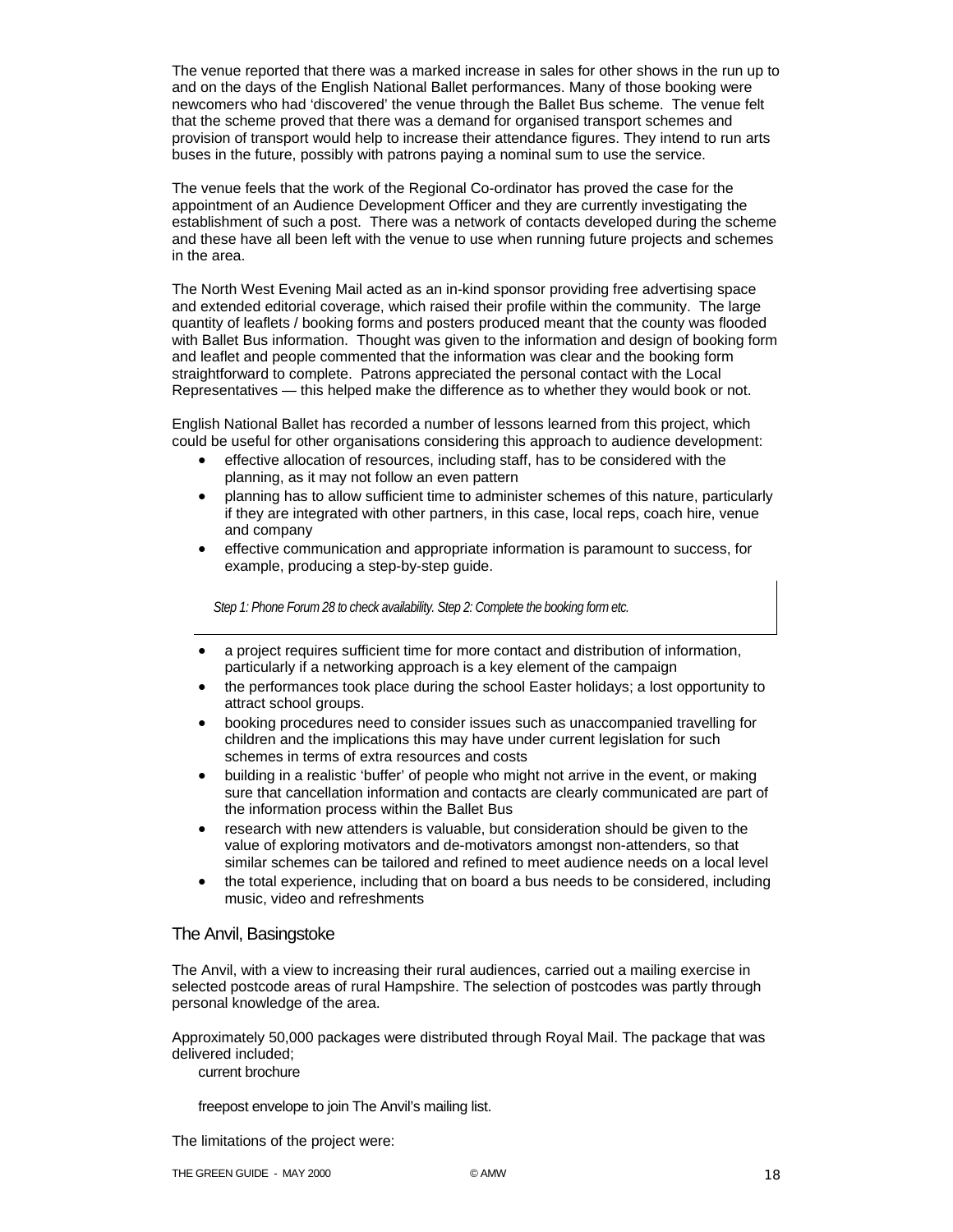No way of targeting those that may be interested

No way of excluding those that were on the existing mailing list.

The Anvil considered this to be one way in which publicity could be distributed, while only using a limited amount of resources. The project was funded by an A4E award which was matched by funding from Hampshire County Council.

The project cost approximately £4050 in total. This included £1400 for printing cards, which were designed in house, £2200 paid to Royal Mail and about £450 for Freepost returns. By designing the cards in house costs were reduced and the venue also had an existing Freepost licence, so did not need to be specially set up.

Approximately 2,400 responses were received (a 4.8% response rate), so producing one of the largest single additions to the mailing list. More importantly, the project produced attenders. Approximately £45,000 worth of tickets have been purchased through the 2,400 people. The largest concentrations of responders, categorised by postcode were: RG27 9 – 9.4%

RG26 3 – 6.4%

GU34 5 – 5.3% SO24 9 – 5.2%

The project also generated responses from another 110 areas, however the above represent the postcode sectors from which the most responses were generated as a percentage of the total respondents.

Interestingly, it was noted that these people took longer to make their first purchase than many other groups (around 12 months before the first purchase) and that they attended a broad mix of arts, not just mainstream events. The Anvil intends to continue monitoring the ticketing history of this group to see if their tastes develop and sales increase. No special marketing has been carried out for this group of attenders, other than the new season brochure being mailed to them.

# The Concerts Coach, Shropshire

Shropshire is a particularly rural county and has few arts venues. There is no theatre because Telford is now considered a separate authority. Venues include The Music Hall in Shrewsbury, Ludlow Assembly Rooms, Wrekin Sports Hall and a school drama studio in Oswestry. Arts activity targeting rural audiences is undertaken by Arts Alive, the rural touring scheme, Pentabus touring theatre company and Shropshire Music.

Significantly, Shropshire is home to The Concerts Coach – a transport initiative established over several years by Derek Wharton. He recognised the lack of opportunity to access arts events within the region and organised a regular coach to events across the country. What started as a small scheme to overcome a practical problem, has grown into a semiprofessional group-booking scheme. The Concerts Coach is an example of best practice and has been used as a model for several similar schemes. The County has in the past subsidised transport but does not currently do so.

# The Hall For Cornwall<sup>7</sup>

 $\overline{a}$ 

This is a new venue, opened in November 1997, with a brief to provide a theatre for the people of Cornwall. There is a resident population of less than one million. The economy is supported by agriculture and tourism and wages are 25% below the national average. Public transport is geared towards school and work, and often bus services are non-existent beyond 7pm, for example the last local train from Truro leaves at 8.30pm.

Truro's population is less than 15,000, so The Hall has to view the whole of Cornwall as a catchment area. Since opening, 34,700 Cornish residents have bought tickets (recorded in August 1999). One hundred of these, who have only booked once, were phoned by The Hall to see their reactions to the venue. This research identified a number of issues, but also three categories of attender:

THE GREEN GUIDE - MAY 2000 CAMW 19 COMMUNISTIES ON THE GREEN GUIDE - MAY 2000 <sup>7</sup> From 'Travelling to the Arts – Catchment for Cornwall'; *Arts Business*, January 31 2000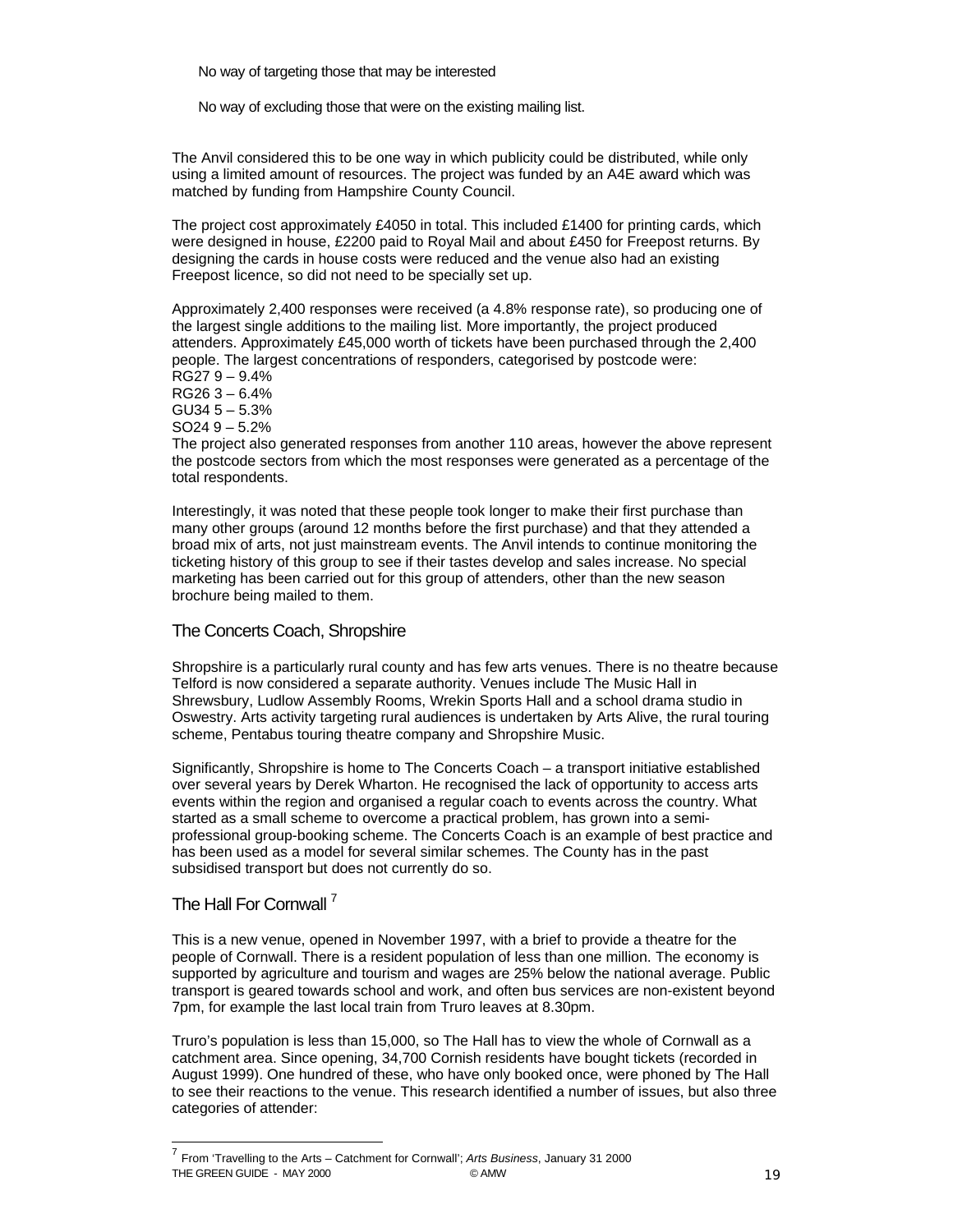- 1. Remote (over 40 miles away) = 78,000
- 2. Rural (district population of less than  $10,000$ ) =  $109,000$
- 3. Urban (district population of more than 10,000) = 283,000.

In 1999 it was decided to concentrate on the rural category in terms of research and developing audiences. Key barriers to attendance were identified as:

No public transport for evening performances Problems with private transport (e.g. parking in Truro) Limited public transport for daytime performances Limited experience of theatres Lack of information.

The solutions implemented in the following twelve months were: A coach service for groups, paid for from the box office Increased direct mail beyond Truro Increased distribution points Increased distribution by volunteers in rural districts Transport information included in all print Promotion of the box office as an information service, as well as an outlet from which to purchase tickets.

Most of these solutions were funded through existing budgets.

A further transport project being run by a dance group working within the venue, received New Audiences funding. The project aimed to build on the success the venue had experienced encouraging large groups through transport schemes and sought to attract smaller groups. Groups of five could take advantage of the scheme where they were requested to pay just £1 for the whole group's transport. However, the project was less successful than the one for larger groups. This is thought to be because groups are often smaller or larger than five.

After six months there was a 13% increase in the rural audience and over 20% of people living in rural areas had visited The Hall at least once. This meant that the audience had grown by over 24,000 in 1999.

Alongside audience development a positive result has been a growing dialogue between box office staff and the audience. Customers are delighted to be asked about their situation and box office staff have increased their knowledge of the audience.

Future work will focus on the issue of transport with discussions between the main service provider, Cornwall County Council and The Hall.

### Leighton Buzzard Theatre

Leighton Buzzard Theatre is currently nearing the end of a three-year District Council funded project. They see rural areas as a priority for development. However the main aim of the project has been to create a programme of daytime events, for those active, retired people that find it difficult to attend in the evening. The *55+ programme*, as it has been named, has involved some cross-over between daytime and evening events, but generally the daytime events are not repeated in the evening.

Workshops organised as part of this project have all been sold out and the only problems have been continuing to meet demand and to find workshop leaders. There has been less of a response for live events, which the focus groups found was because people feel quality will be lower or amateur during the daytime. People believe that little money is going to be spent on programming for daytime events. Also there is a feeling that visiting the theatre is an evening activity. Leighton Buzzard Theatre hopes to overcome this in the future by stressing in all publicity that the events are of an equal quality as evening events.

So far questionnaire research has provided positive responses, as have the focus groups. People were particularly pleased that their views were being taken into account. The focus groups were made up of about ten people, specially invited at the end of each season.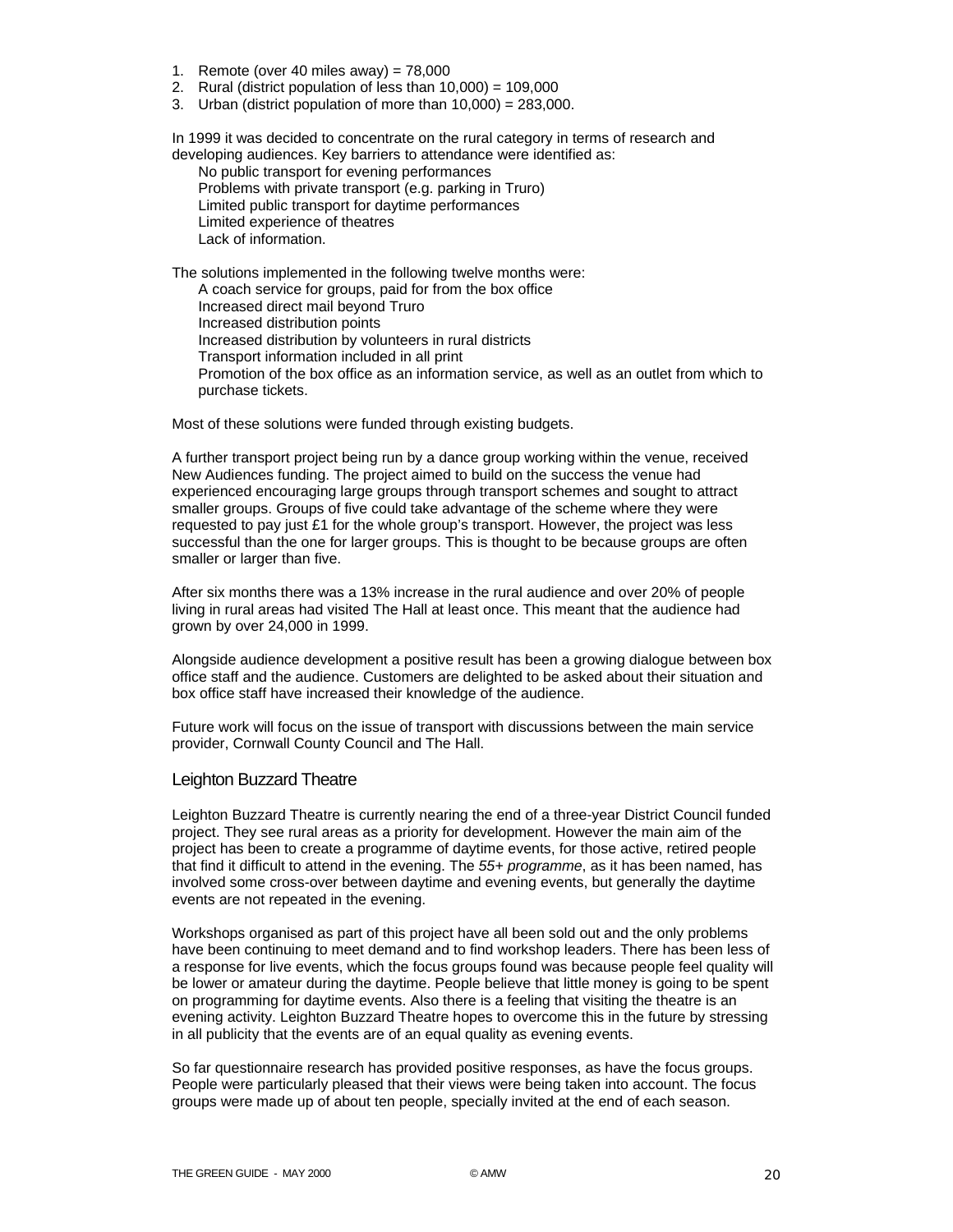The *55+ Programme* has now enjoyed four seasons and there is undoubtedly great enthusiasm for the project from the local community. The Theatre aims to continue this initiative based upon the positive feedback from customers.

The evaluation process identified a number of facts about who the attenders were and the geographical areas they came from, as well as booking habits and the frequency of attendance. The project saw a steady growth in both the number of people on the mailing list and the number of bookers. Of the 320 people who had booked for a *55+* event; 60% were current attenders, 19% were lapsed bookers (who have attended but not in the previous year) and 21% were new customers. Not surprisingly almost 80% of the customers come from the LU7 postcode area. This encompasses the Leighton Buzzard, Linslade and the surrounding villages, so approximately 35% of customers come from rural areas, where they believe that transport is a major barrier to attendance, particularly in the evening.

The Theatre felt that by offering a daytime programme they have overcome this barrier to a greater extent, although they are aware that people who rely on public transport can still be restricted by infrequent services. Ultimately the only way this can be overcome is, they think, for the Theatre to provide a form of transport.

Pricing has been kept deliberately low, to remove cost as a barrier. A number of promotional techniques have been used during the year to reduce further restriction in terms of who sees the publicity material. The most effective method seems to have been the mailing out of the Theatre's season brochure and the *55+* newsletter.

A number of recommendations were identified from the evaluation of the *55+ Programme*. These included modifying the aims of the project to increase frequency and new attenders, to continue to develop the cinema programme, expand the number of workshops, expand the number of events held in the lounge and be more selective about the type and timing of events. It was also concluded that the *55+* events need to be highlighted in the Review brochure, the distribution procedures should be developed and stronger links need to be created with local relevant groups and the local media.

### Malvern Theatres group coach

Malvern Theatres group coach is available for groups 45 or more. When a group books tickets for over 45 people they are asked whether they would be interested in having a coach booked for them, which will pick them up and drop them off after the performance. The scheme covers any groups in the area classed as the 'Three Counties'.

The scheme is mainly self-funding, because the Theatre offers the coach in lieu of the group 20% discount. If the group number is between 19 and 45 they only get offered the 20% discount (and if groups are less than 19 they qualify for different discounts).

The project has now been running for approximately ten years, and in that time many hundreds of groups have used the service. Often, up to five coaches will be used for a matinee performance, with the main scheme users being elderly people and schools. Other users include community groups and universities.

Over the past ten years some of the rules for the project have changed, but the main criteria remains that the coach service is only available to groups above 45.

### New Perspectives – Ticket to Ride

New Perspectives is a touring theatre company, often working within the rural touring network. With sponsorship from Sainsbury's, they have established a taxi service for people who would otherwise be unable to attend their events. The aim of the project, *Ticket To Ride*, is to develop audiences for New Perspective's shows. The company believed that the scheme would enable them to reach more people, because often their audiences are elderly and have no access to private transport. These attenders also need to feel that the transport provision is safe and reliable.

THE GREEN GUIDE - MAY 2000 CAMW 2000 CAMW 21 The scheme relies upon a partnership between the theatre company and the local promoter. When a date is confirmed with a promoter, New Perspectives contacts them with information about the scheme and who is eligible to use it. The promoter then identifies potential attenders who meet the criteria within the community, approaches them with information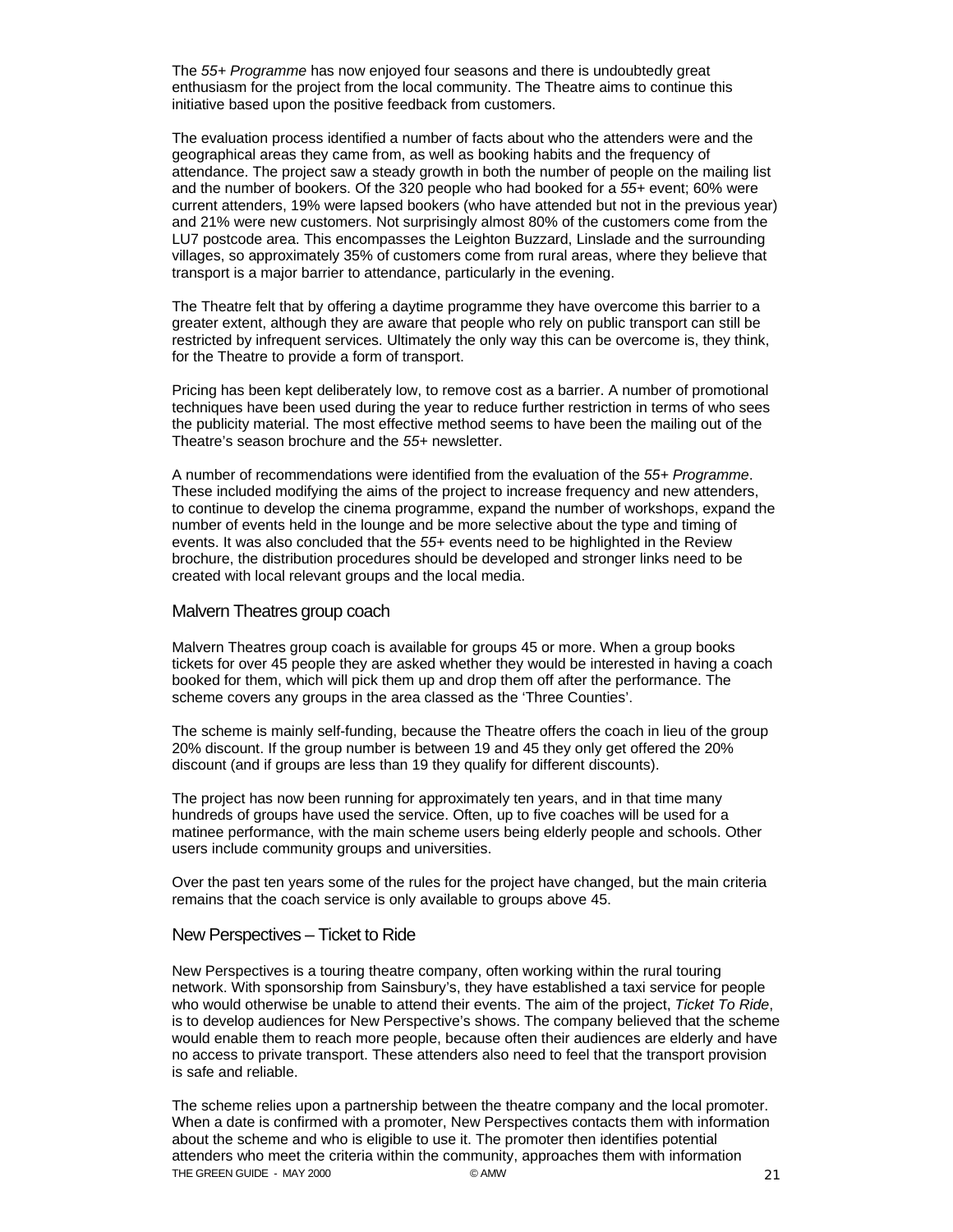about *Ticket To Ride* and, once sold a ticket to the show, passes their details on to the theatre company.

New Perspectives organises local taxi firms – on the advice of the promoter - and pays for journeys to their performance for any attenders within three miles of the venue who need the service.

The response rates have been varied across areas however the company has received positive feedback from scheme users, with many people saying they would not have attended if the scheme had not been available.

### South Hill Park Arts Centre

South Hill Park Arts Centre has used Arts Ambassadors in Bracknell, Ascot and Windsor. The venue recruited people who have lived in the area for a while and who already have established contacts and play an active part in the community, for example a teacher or councillor, to represent the venue to their communities. The ambassadors work on a voluntary basis, although expenses are covered and they also get complimentary tickets.

The Arts Ambassadors' role includes distributing leaflets and posters, as well as organising talks and taster sessions by Arts Centre staff. Complimentary and half-price tickets are then offered to people to encourage them to attend the venue.

An additional project has also been developed called 'New Neighbours' which aims to attract new-comers to the area to arts venues. The Arts Centre pays £100 to belong to the scheme which is co-ordinated by an independent company which recruits and trains volunteers, paying only expenses. The volunteers change occasionally, and when they do someone on the marketing team at The Arts Centre invites them in to explain a little bit about the Centre and the productions. The Arts Centre also offer the ambassadors complimentary tickets so that they are well-informed about the venue's work.

The co-ordinating company prepares publicity packs which include information on local schools, shops and services. They are distributed by people living in each community, who are asked to visit new-comers to the area. The Arts Centre includes in this pack their current brochure and complimentary tickets (subject to availability).

This low cost option of distribution contributes to a number of extra ticket sales. The Arts Centre generally believes the project to be a success, with approximately five known responses a month, out of the 200 that are often distributed.

### The Theatre Royal, Bury St Edmunds

The Theatre Royal conducted a project during 1999 with the aim to take the Theatre's work out of the building and into the rural community. The production used, staged in two village halls, was *The Zoo Story*. Following the success of this they are carrying out a new project, using the production *Duet for One*. The performance is also being mounted in the Theatre Royal, so it is clear there is no reduction in quality for village halls. They have been invited to return to the two villages that took part last year. In addition they are working in another 4-5 locations, aiming to provide a good geographical spread.

Last year audiences averaged between 50 and 60 people. This year they want to add education work to the programme, particularly because the play deals with disability. However rather than imposing ideas on to the villages, they are tailoring activity to the communities needs, as with the NRTF model.

While developing new and existing contacts the Theatre is aware that it must speak to the correct people or group within each community. The District Council has given some guidance on which villages may be suitable. Three of the villages already had children's drama groups run by the Theatre, so the project utilised these contacts. The Theatre was invited to work in one village by the Parish Council and such links are vital for support.

With experience it is hoped that the venue should be able to identify the ideal village contacts for future projects. Members of the project team have also spent time touring around the villages to see which look appropriate. This has highlighted that some halls were not suitable for the events, for example, village halls with no blackout facility.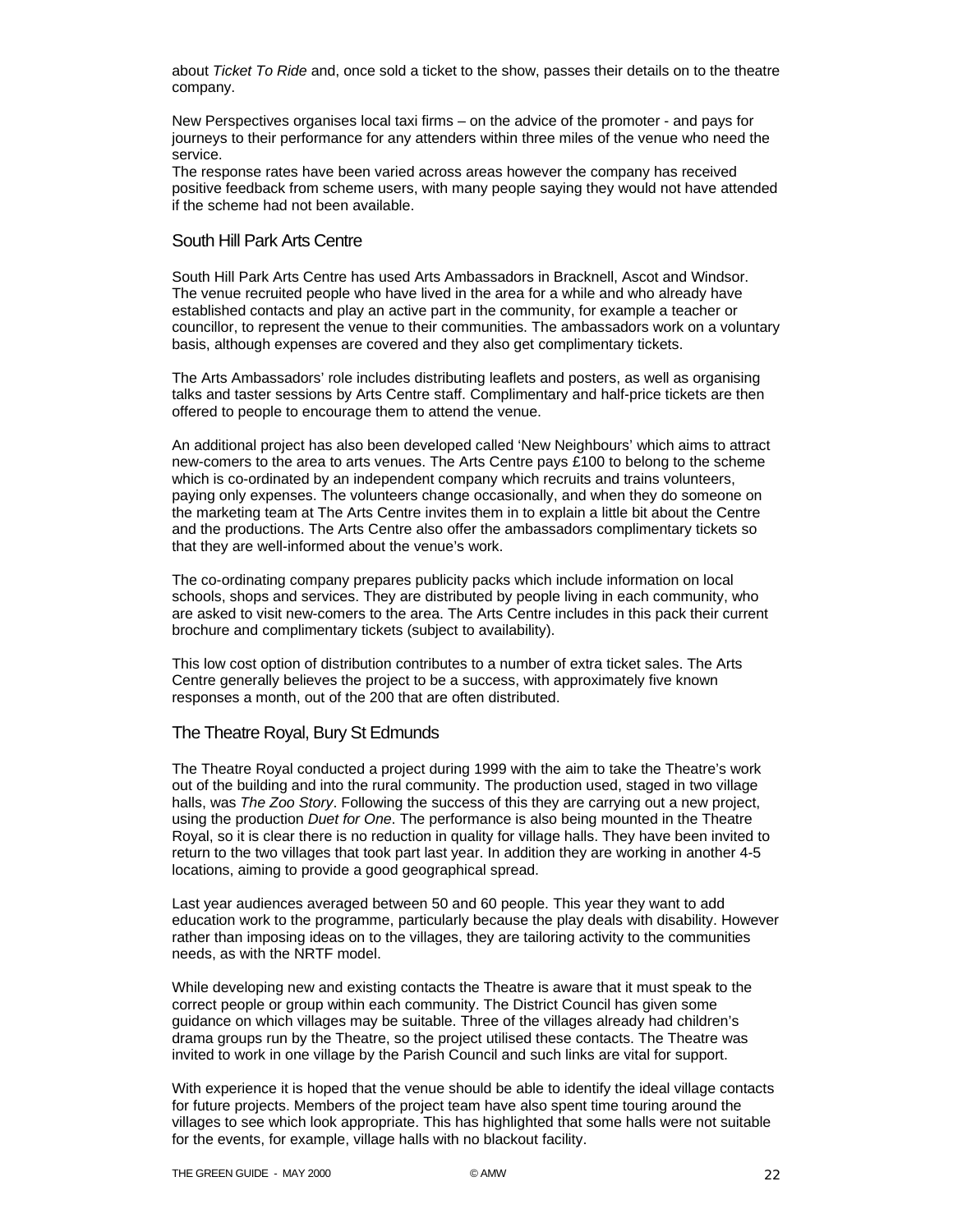The project uses local contacts to help distribute posters and leaflets. In one village the main contact is the local postmistress, who has agreed to take the leaflets out while delivering other things. Additionally the Theatre may use their usual distribution person to carry out further distribution in these villages.

The Local Borough Council has been very supportive and has increased funding, due to the extra number of villages being used. The Theatre is also hoping for District Council funding, because of the education aspect of the project. Furthermore, the venue has submitted an application to Suffolk County Council's fund – *Arts for All*, which prioritises access to the arts, although there has been no feedback from this application as yet. Unfortunately the regional arts board currently has no funding for which to apply.

Additionally, the venue has gained sponsorship from a local transport company, providing the company with a positive PR opportunity. Prior to this the company had had some bad press coverage, due to ineffective time-tabling of rural buses. The company made the association that transport is often seen as a barrier to attendance.

An avenue, in sponsorship terms, that the Theatre has not yet explored is funding from any groups connected with disability, due to the nature of the play. A small amount of money has been also allocated from the theatre's box office. However, even with all this extra investment the project is still anticipated to make a loss.

Evaluation last year was carried out in the form of post-show discussions, questionning audiences about their attitudes to the performances and the events in general. It is anticipated that this method will be used again this year. Representatives from the local councils, arts organisations and other bodies are also invited to the events and to give their views on the project.

Overall, the Theatre believes that it takes time to build up a reputation. Therefore they are interested to see audience figures for those halls which they are using for the second year. Ultimately though they want each community to have ownership of the project to fully adopt the 'bottom-up' approach, rather than imposing activities on the village.

### d) Prioritising and Funding the work

The above examples of best practice gained funding from a variety of sources including local authorities at District, borough and county levels.

Through research with Local Authorities and Regional Arts Boards several funding schemes have been identified which are specifically aimed at rural areas or prioritise rural areas as part of their criteria however, most funding sources emphasise access rather than differentiating between urban and rural audiences.

In addition to funding through the more formal arts channels, two projects were also successful in attracting commercial sponsorship. Other sources include grant-making trusts and foundations with a community focus for their funding programmes. All are outlined in this section with more detailed contact details in the appendices, although this is by no means an exhaustive list.

### Regional Arts Boards

Each Regional Arts Board (RAB) has its own funding priorities that are regularly appraised.

Following de-centralisation, RAB's are now responsible for recommending the allocation of Small Scale Capital Lottery resources. Criteria for applications appropriate to this study include:

to enhance and extend the touring and distribution of work in rural areas

projects that benefit rural or urban areas with identified needs in respect of deprivation and social exclusion.

From email and telephone requests for information, we have identified the following priority areas and funding sources: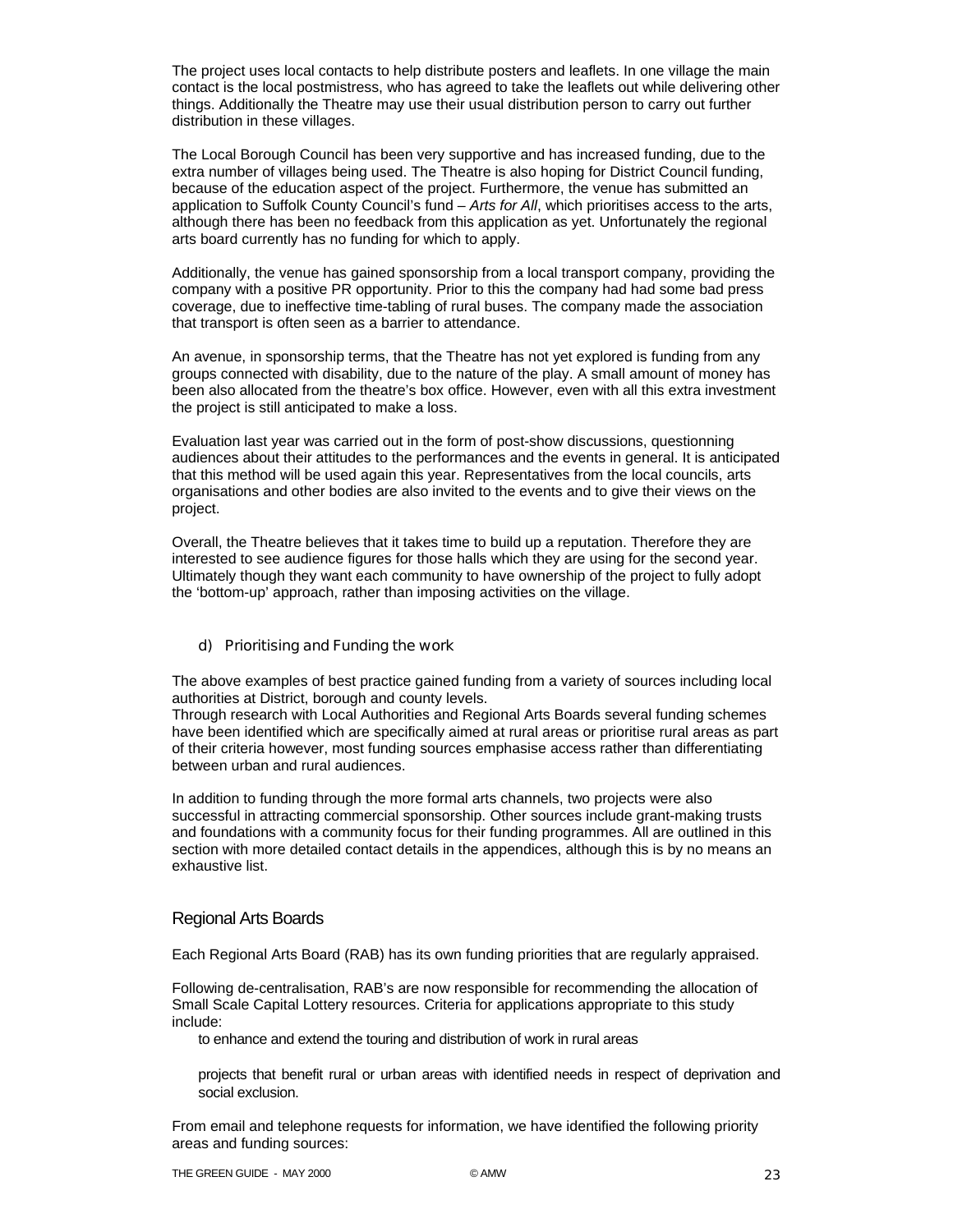| <b>Eastern Arts Board</b>       |                                                                         |
|---------------------------------|-------------------------------------------------------------------------|
| Contact:                        | Liz Wilson                                                              |
| Prioritising rural areas:       | Much of the area is rural so these areas are considered a priority.     |
|                                 | The strategy has recently changed, from specifying rural areas as a     |
|                                 | main concern, to them being thought of as an integrated part of a       |
|                                 | strategy that mentions a number of new sections. Networking in this     |
|                                 | region has been strongly developed, because it has worked well in       |
|                                 | the past (see below for example projects).                              |
| Relevant funding sources:       | Sources include New Audiences, as well as their own internal<br>grants. |
| Criteria:                       | The criteria generally gives priority to areas that need regeneration,  |
|                                 | and areas classed for example as Objective 2.                           |
| Example projects funded:        | The main projects that EAB have funded include the local rural          |
|                                 | touring scheme, Rural Arts East. This covers Norfolk, Suffolk and       |
|                                 | now Cambridge, and they consider it a main provider of the arts in      |
|                                 | rural areas. Other projects that are funded are those run by Eastern    |
|                                 | Angles Theatre Company and Wingfield Arts. Both of these also           |
|                                 | utilise volunteer promoters and run programmes throughout the           |
|                                 | year for rural areas.                                                   |
|                                 |                                                                         |
| <b>East Midlands Arts Board</b> | No information available                                                |
| Contact:                        | Jill Johnson                                                            |
| Prioritising rural areas:       |                                                                         |
| Relevant funding sources:       |                                                                         |
| Criteria:                       |                                                                         |
| Example projects funded:        |                                                                         |
|                                 |                                                                         |
| <b>Northern Arts Board</b>      |                                                                         |
| Contact:                        | <b>Richard Bliss</b>                                                    |
| Prioritising rural areas:       | Northern Arts Board has identified that distance, be it physical,       |
|                                 | social or psychological, as a key barrier to developing audiences       |
|                                 | and therefore "the tyranny of distance" has become the focus of this    |
|                                 | Regional Challenge package. This package addresses two main             |
|                                 | areas; Teeside and Rural Isolation. The suggestion is that barriers     |
|                                 | of distance are not felt exclusively by those in rural areas, although  |
|                                 | over 70% of the region is rural, with poor public transport. There is   |
|                                 | also a lack of capital provision in some areas and opportunities for    |
|                                 | young people are particularly limited. A number of the projects that    |
|                                 | aim to challenge rural isolation are listed below.                      |
| Relevant funding sources:       | Use has been made of new audience development funds, A4E                |
|                                 | awards and also their own regional funds.                               |
| Criteria:                       | Projects must aim to overcome the barrier of distance, either in        |
|                                 | Teeside or in isolated rural areas.                                     |
| Example projects funded:        | Provision includes the North Pennine Rural Touring Scheme, which        |
|                                 | has a clear target of young people, with its Young Promoters            |
|                                 | Group.                                                                  |
|                                 |                                                                         |
|                                 | Cleveland Theatre Company orchestrated Take Off 98, which is a          |
|                                 | festival of key strategic importance in developing opportunities for    |
|                                 | young people. This project aims to broaden access for people            |
|                                 | suffering from rural isolation.                                         |
|                                 |                                                                         |
|                                 | The NTC Touring Theatre Company has also offered an extended            |
|                                 | tour of a proven new writing production.                                |
|                                 |                                                                         |
|                                 | The Eden District has no dedicated performance arts facilities, so a    |
|                                 | project called Eden Arts aims to bring a range of arts events to        |
|                                 | venues which will be attractive to young people and traditional non-    |
|                                 | attenders. This has also involved working with a number of              |
|                                 | established partner organisations.                                      |
|                                 |                                                                         |
|                                 | Other activity includes work at Abbot Hall, Jack Drum Arts, work run    |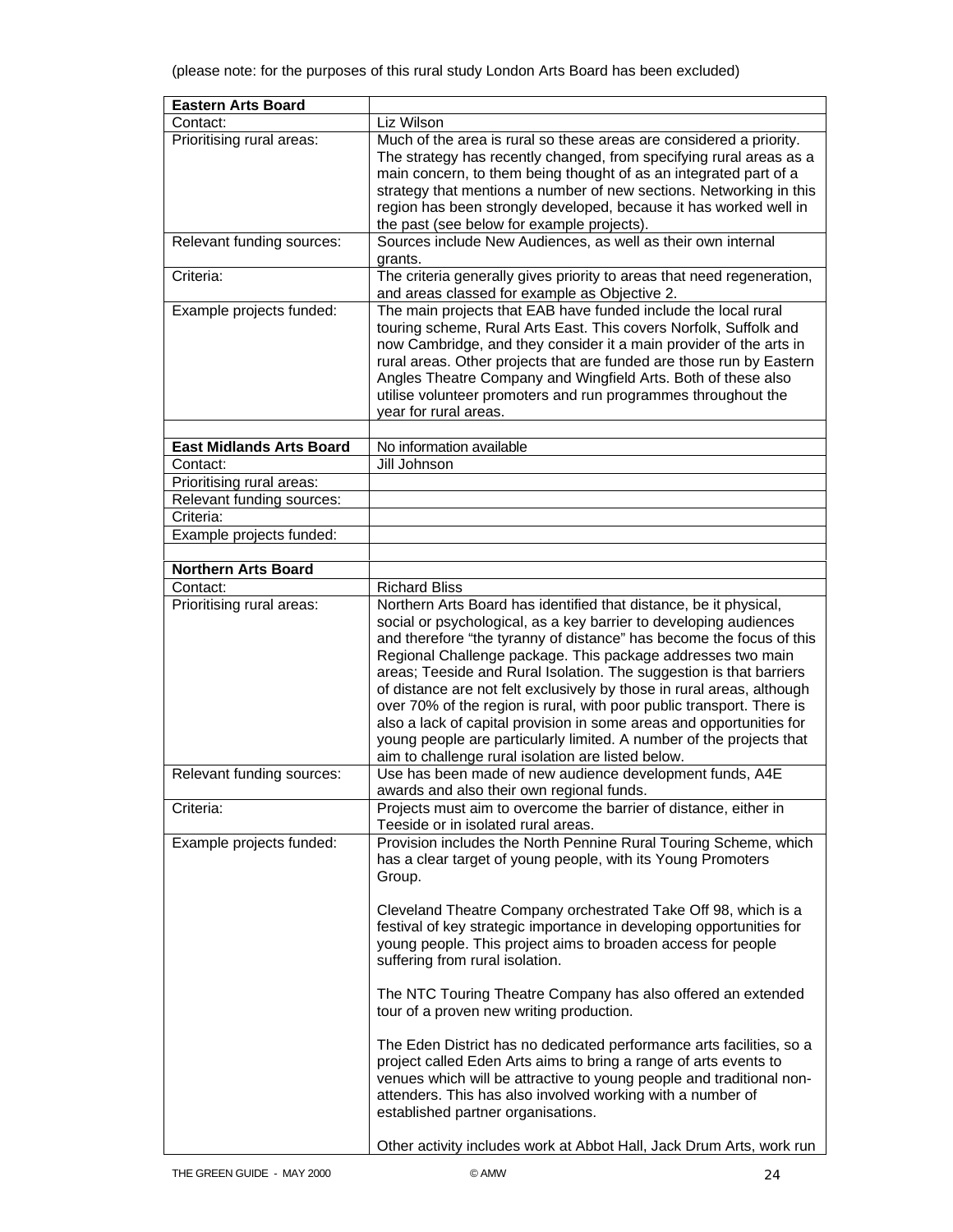|                                       | by Cumbria County Council to coincide with the National Year of                                                                                                                                                                                                       |
|---------------------------------------|-----------------------------------------------------------------------------------------------------------------------------------------------------------------------------------------------------------------------------------------------------------------------|
|                                       | Reading and Generator, which is a project taking live music to rural                                                                                                                                                                                                  |
|                                       | areas.                                                                                                                                                                                                                                                                |
|                                       |                                                                                                                                                                                                                                                                       |
| <b>North West Arts Board</b>          |                                                                                                                                                                                                                                                                       |
| Contact:<br>Prioritising rural areas: | Maureen Jordan<br>Priority not given to rural areas, the main way they are catered for                                                                                                                                                                                |
|                                       | are the local rural touring schemes.                                                                                                                                                                                                                                  |
| Relevant funding sources:             | Have funding schemes to set up networks but not specific to rural<br>areas. Funds generally treasury provided, set aside specifically for<br>rural touring schemes with an audience development aspect.                                                               |
| Criteria:                             | Only for venues and promoters, with the goal of audience                                                                                                                                                                                                              |
|                                       | development. They are particularly interested in young people and<br>areas, which suffer from social exclusion.                                                                                                                                                       |
| Example projects funded:              | Primary arts provision for rural audiences are the rural touring                                                                                                                                                                                                      |
|                                       | networks; Lancashire and Cheshire. These rural touring schemes<br>also have a young promoters scheme - thus attracting further                                                                                                                                        |
|                                       | funding.<br>NWAB is also undertaking a feasibility study about rural arts,<br>although it is not yet completed.                                                                                                                                                       |
|                                       |                                                                                                                                                                                                                                                                       |
| <b>Southern Arts Board</b>            |                                                                                                                                                                                                                                                                       |
| Contact:                              | Joanne Day                                                                                                                                                                                                                                                            |
| Prioritising rural areas:             | Currently in the process of writing the strategy, which they hope will<br>include some priority for rural areas. The deadline for the strategy to<br>be completed is October 2000. However rural areas have<br>previously been prioritised in earlier SAB strategies. |
| Relevant funding sources:             | They are unsure of the funding of rural areas at present, it may be                                                                                                                                                                                                   |
|                                       | part funded by ACE, social exclusion funding or regional challenge<br>funds.                                                                                                                                                                                          |
|                                       | SAB's internal funding is divided into two categories: Core and                                                                                                                                                                                                       |
|                                       | Development. The first relates to organisations that fulfil a                                                                                                                                                                                                         |
|                                       | significant regional role, whereas the second covers more specific<br>purposes. The specific funds advertised may change slightly from                                                                                                                                |
| Criteria:                             | year to year, in line with the changing focus of the annual plan.<br>To gain Core Funding, organisations must have aims that are close                                                                                                                                |
|                                       | to those of SAB and they must fulfil a significant regional role. This                                                                                                                                                                                                |
|                                       | represents a close and long-term working relationship, where SAB                                                                                                                                                                                                      |
|                                       | is willing to contribute towards all types of running costs of the<br>organisation. This fund is not open to application.                                                                                                                                             |
|                                       | Development Funding, as mentioned above, is for areas such as                                                                                                                                                                                                         |
|                                       | commissioning new work, bursaries and residency programmes,<br>arts marketing and audience development.                                                                                                                                                               |
|                                       | Neither of these funds is designed to support capital projects $- a$                                                                                                                                                                                                  |
|                                       | new building for example, but they are open to both organisations<br>and individual artists.                                                                                                                                                                          |
| Example projects funded:              | None currently specific to rural areas, however in the past they                                                                                                                                                                                                      |
|                                       | have completed a number of projects and carried out some                                                                                                                                                                                                              |
|                                       | research into rural arts development. This entailed a number of pilot<br>projects, including a rural touring scheme.                                                                                                                                                  |
|                                       |                                                                                                                                                                                                                                                                       |
| <b>South East Arts Board</b>          |                                                                                                                                                                                                                                                                       |
| Contact:                              | Rob Marshall                                                                                                                                                                                                                                                          |
| Prioritising rural areas:             | Rural areas not specifically prioritised                                                                                                                                                                                                                              |
| Relevant funding sources:             | None specifically for rural areas / communities                                                                                                                                                                                                                       |
| Criteria:                             | N/A                                                                                                                                                                                                                                                                   |
| Example projects funded:              | N/A                                                                                                                                                                                                                                                                   |
| <b>South West Arts Board</b>          |                                                                                                                                                                                                                                                                       |
| Contact:                              | <b>Ruth Bint</b>                                                                                                                                                                                                                                                      |
| Prioritising rural areas:             | Support through action : financial assistance for artists and arts                                                                                                                                                                                                    |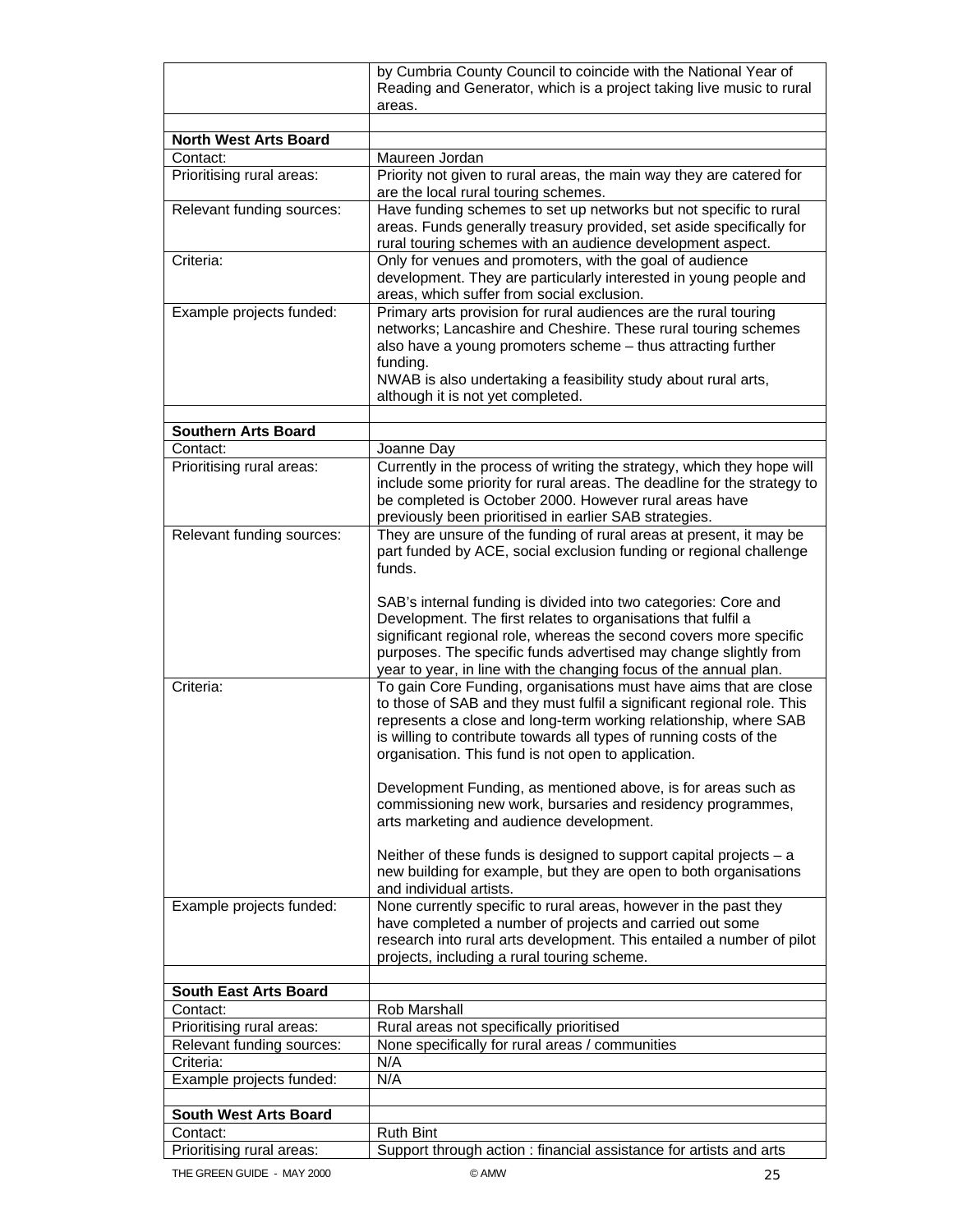|                                 | organisations which operate in rural areas such as                                                                       |
|---------------------------------|--------------------------------------------------------------------------------------------------------------------------|
|                                 | <b>Beaford Centre</b>                                                                                                    |
|                                 | Take Art<br>$\bullet$                                                                                                    |
|                                 | Artsreach<br>$\bullet$                                                                                                   |
|                                 | Prema Arts Centre<br>$\bullet$                                                                                           |
|                                 | Villages in Action<br>$\bullet$                                                                                          |
|                                 | <b>Restormel Arts</b><br>$\bullet$<br>Photographers at Duckspool                                                         |
|                                 | $\bullet$<br>Seven basic strategies underpin their approach:                                                             |
|                                 | Increasing opportunities for artists to develop their work within<br>1.                                                  |
|                                 | rural areas                                                                                                              |
|                                 | Increasing opportunities for rural communities to enjoy and<br>2.                                                        |
|                                 | participate in artistic activity within their locality                                                                   |
|                                 | 3. Improving standards in the production, presentation and                                                               |
|                                 | exhibition of the arts                                                                                                   |
|                                 | 4. Developing networks which support the touring and distribution                                                        |
|                                 | of artistic activity                                                                                                     |
|                                 | 5. Encouraging initiatives which target areas of little or no activity                                                   |
|                                 | 6. Exploiting the opportunities offered by the Lottery to improve                                                        |
|                                 | arts provision in rural areas<br>7. Building partnerships with regional, national and European                           |
|                                 | agencies across both public and private sectors                                                                          |
| Relevant funding sources:       | Funds include Regional Arts Lottery Programme (RALP) and Small                                                           |
|                                 | Scale Capital Lottery Scheme.                                                                                            |
| Criteria:                       | Funding is divided into basic categories;                                                                                |
|                                 | long term grant aid to regionally significant arts providers and<br>$\bullet$                                            |
|                                 | agencies                                                                                                                 |
|                                 | project and development funds, including support for promoters<br>$\bullet$                                              |
|                                 | and touring.                                                                                                             |
| Example projects funded:        | Those listed include:                                                                                                    |
|                                 | Support to organisations that deliver a wide range of arts<br>$\bullet$                                                  |
|                                 | development services in rural areas, such as Artshape in<br>Gloucestershire, the Beaford Centre in North Devon and North |
|                                 | <b>Cornwall Arts</b>                                                                                                     |
|                                 | Support to over thirty arts centres, promoters and exhibition<br>$\bullet$                                               |
|                                 | venues across the South West                                                                                             |
|                                 | Support to professional touring companies such as Orchard<br>$\bullet$                                                   |
|                                 | Theatre Company, the Bournemouth Orchestras and Kneehigh                                                                 |
|                                 | Theatre                                                                                                                  |
|                                 | Investment in projects that raise the profile of arts in rural areas,                                                    |
|                                 | such as Forest of Dean Sculpture Trail and the New Milestones                                                            |
|                                 | public art commissions in rural Dorset                                                                                   |
|                                 | Support to local networks and consortia that improve the touring<br>$\bullet$                                            |
|                                 | an distribution of artistic activity                                                                                     |
|                                 | Development Workers, stimulating new artistic activity at a local<br>$\bullet$<br>level                                  |
|                                 | Award schemes and production funds to support the<br>$\bullet$                                                           |
|                                 | commissioning and creation of new work                                                                                   |
|                                 | Training bursaries for individual artists<br>$\bullet$                                                                   |
|                                 | Also offer information service, advice, newsletters, Lottery<br>$\bullet$                                                |
|                                 | 'surgeries' and joint initiatives                                                                                        |
|                                 |                                                                                                                          |
| <b>West Midlands Arts Board</b> |                                                                                                                          |
| Contact:                        | <b>Claire Carter</b>                                                                                                     |
| Prioritising rural areas:       | Within WMA's 1998 - 2002 corporate strategy, Arts in Rural Areas                                                         |
| Relevant funding sources:       | is a priority<br>2 x Leader II European funded schemes (a European fund specifically                                     |
|                                 | aimed at assisting local communities in rural areas) have been implemented                                               |
|                                 | however, both expired at the end of 1999 and as yet, a replacement                                                       |
|                                 | fund has not been found.                                                                                                 |
|                                 |                                                                                                                          |
|                                 | Rural projects are currently being funded by the Grass Roots Arts                                                        |
|                                 | Fund, which is part of the New Audiences initiative set up to bring                                                      |
|                                 | new audiences to the arts and to take new art to audiences. In                                                           |
| THE GREEN GUIDE - MAY 2000      | © AMW<br>26                                                                                                              |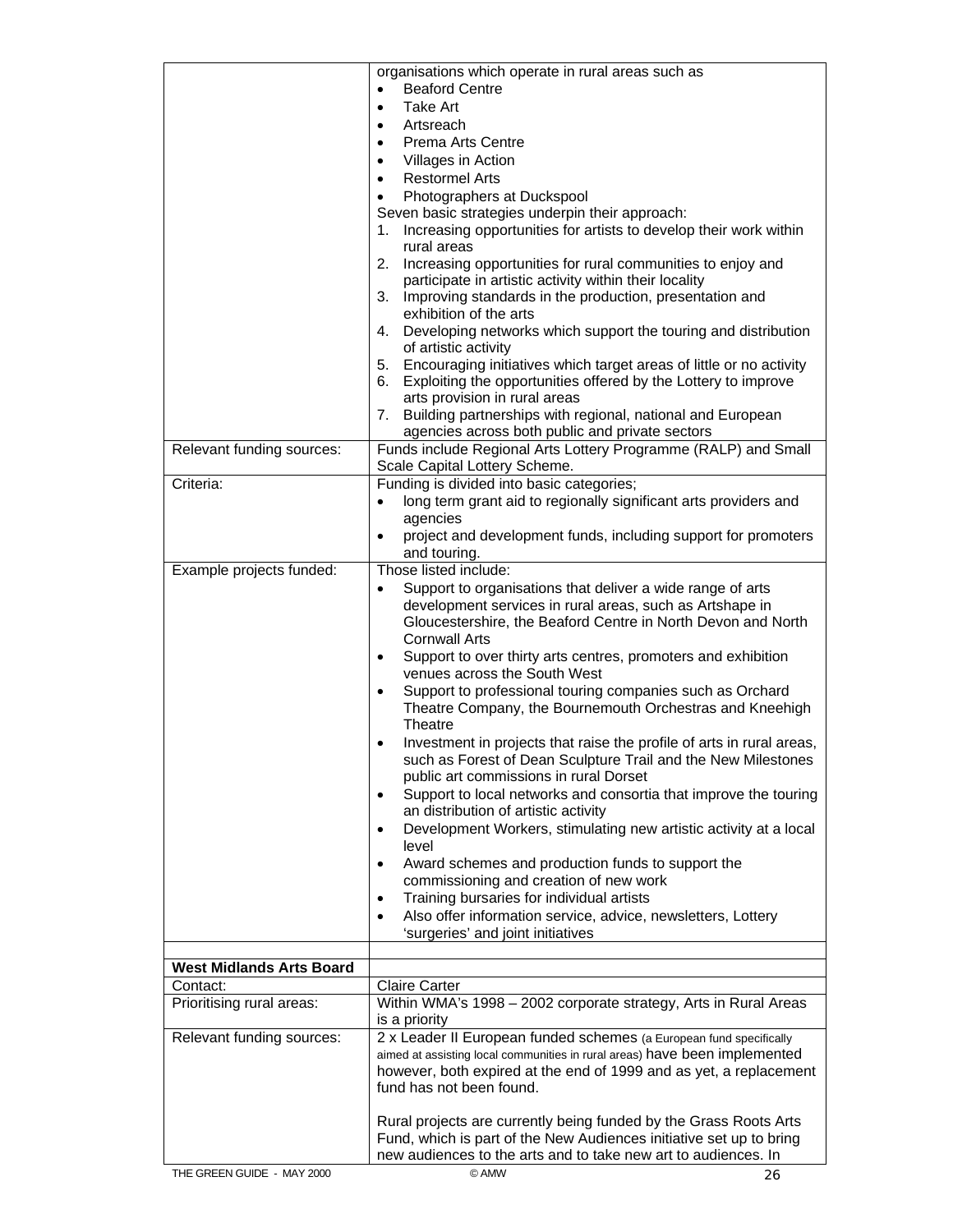| Practically, WMA delivers its strategy by:<br>Example projects funded:<br>Developing arts and media touring in rural areas<br>$\bullet$<br>Touring, & rural touring schemes<br>$\bullet$<br>the funding system so this scheme was set up.<br>$\bullet$<br>aims<br>enhance<br>social,<br>to<br>the<br>to SME's and individuals (ended Dec 1999)<br><b>Yorkshire Arts</b><br>Pam Pfrommer<br>Contact:<br>Prioritising rural areas:<br>targeting areas of low arts provision:<br>$\bullet$<br>geographical reasons, access to the arts is comparatively<br>limited by the lack of facilities and provision. Key priority areas<br>Also projects that counter social exclusion and deprivation<br>$\bullet$<br>because they overlap with some areas that have a high level of | Criteria: | particular, it is designed to support those who usually have few<br>opportunities to get involved in the arts. It is dedicated to funding<br>arts projects involving professional artists that take place in rural<br>areas. Funds of between £150 - £2000 can be applied for and must<br>be equally met by partnership money.<br>Sustainability and / or long term benefits. The GRASS fund, as<br>mentioned above, only applies to rural areas (meaning a settlement<br>of 10,000 people or less) and must be matched by equal funds. The<br>other condition is that it should include people who have not had<br>any arts involvement or who have never been involved in the<br>specific art form.<br>WMA is keen to support projects that address social issues,<br>celebrate cultural diversity, benefit young people or involve disabled<br>people as artists or participants. The fund is available to any<br>organisation (including voluntary, community and not-for-profit<br>groups), but not for activities in schools which take place as part of<br>regular work during the school day. |
|---------------------------------------------------------------------------------------------------------------------------------------------------------------------------------------------------------------------------------------------------------------------------------------------------------------------------------------------------------------------------------------------------------------------------------------------------------------------------------------------------------------------------------------------------------------------------------------------------------------------------------------------------------------------------------------------------------------------------------------------------------------------------|-----------|-------------------------------------------------------------------------------------------------------------------------------------------------------------------------------------------------------------------------------------------------------------------------------------------------------------------------------------------------------------------------------------------------------------------------------------------------------------------------------------------------------------------------------------------------------------------------------------------------------------------------------------------------------------------------------------------------------------------------------------------------------------------------------------------------------------------------------------------------------------------------------------------------------------------------------------------------------------------------------------------------------------------------------------------------------------------------------------------------------|
|                                                                                                                                                                                                                                                                                                                                                                                                                                                                                                                                                                                                                                                                                                                                                                           |           |                                                                                                                                                                                                                                                                                                                                                                                                                                                                                                                                                                                                                                                                                                                                                                                                                                                                                                                                                                                                                                                                                                       |
|                                                                                                                                                                                                                                                                                                                                                                                                                                                                                                                                                                                                                                                                                                                                                                           |           | Increased support for rural touring companies i.e.<br>Rural Media Company, Craftspace Touring, Ikon<br>The Village Arts Fund - first launched in 1992 for small<br>voluntary groups within rural communities. These<br>groups were recognised as having limited access to<br>The Community Arts Development Fund (Leader II)<br>ensures communities living in rural areas have access<br>to the arts both as participants and audience. It also<br>educational,<br>environmental and economic well being of the area<br>and those communities within it (ended Dec 1999)<br>The Creative Enterprise Fund (Leader II) supports and<br>invests in arts practitioners and providers, and is open                                                                                                                                                                                                                                                                                                                                                                                                         |
|                                                                                                                                                                                                                                                                                                                                                                                                                                                                                                                                                                                                                                                                                                                                                                           |           |                                                                                                                                                                                                                                                                                                                                                                                                                                                                                                                                                                                                                                                                                                                                                                                                                                                                                                                                                                                                                                                                                                       |
|                                                                                                                                                                                                                                                                                                                                                                                                                                                                                                                                                                                                                                                                                                                                                                           |           |                                                                                                                                                                                                                                                                                                                                                                                                                                                                                                                                                                                                                                                                                                                                                                                                                                                                                                                                                                                                                                                                                                       |
|                                                                                                                                                                                                                                                                                                                                                                                                                                                                                                                                                                                                                                                                                                                                                                           |           | Yorkshire Arts has corporate priorities for 2000/2001 which include<br>"areas of the region where, for a range of historical, social and                                                                                                                                                                                                                                                                                                                                                                                                                                                                                                                                                                                                                                                                                                                                                                                                                                                                                                                                                              |
|                                                                                                                                                                                                                                                                                                                                                                                                                                                                                                                                                                                                                                                                                                                                                                           |           | include East Yorkshire, Northern Lincolnshire, parts of South<br>Yorkshire and isolated rural areas, particularly North Yorkshire".                                                                                                                                                                                                                                                                                                                                                                                                                                                                                                                                                                                                                                                                                                                                                                                                                                                                                                                                                                   |
| provision.<br>THE GREEN GUIDE - MAY 2000<br>© AMW<br>27                                                                                                                                                                                                                                                                                                                                                                                                                                                                                                                                                                                                                                                                                                                   |           | which are likely to include areas of major industrial decline and<br>change such as former coalfield, steel and fishing areas, parts<br>of South Yorkshire, East Yorkshire and Northern Lincolnshire.<br>The policy means that rural areas are provided for in their strategy,<br>social exclusion. The policy therefore is not geographically reliant,<br>but instead depends on lack of provision and therefore need. YA is<br>currently undertaking an audit on geographical reasons for lack of                                                                                                                                                                                                                                                                                                                                                                                                                                                                                                                                                                                                   |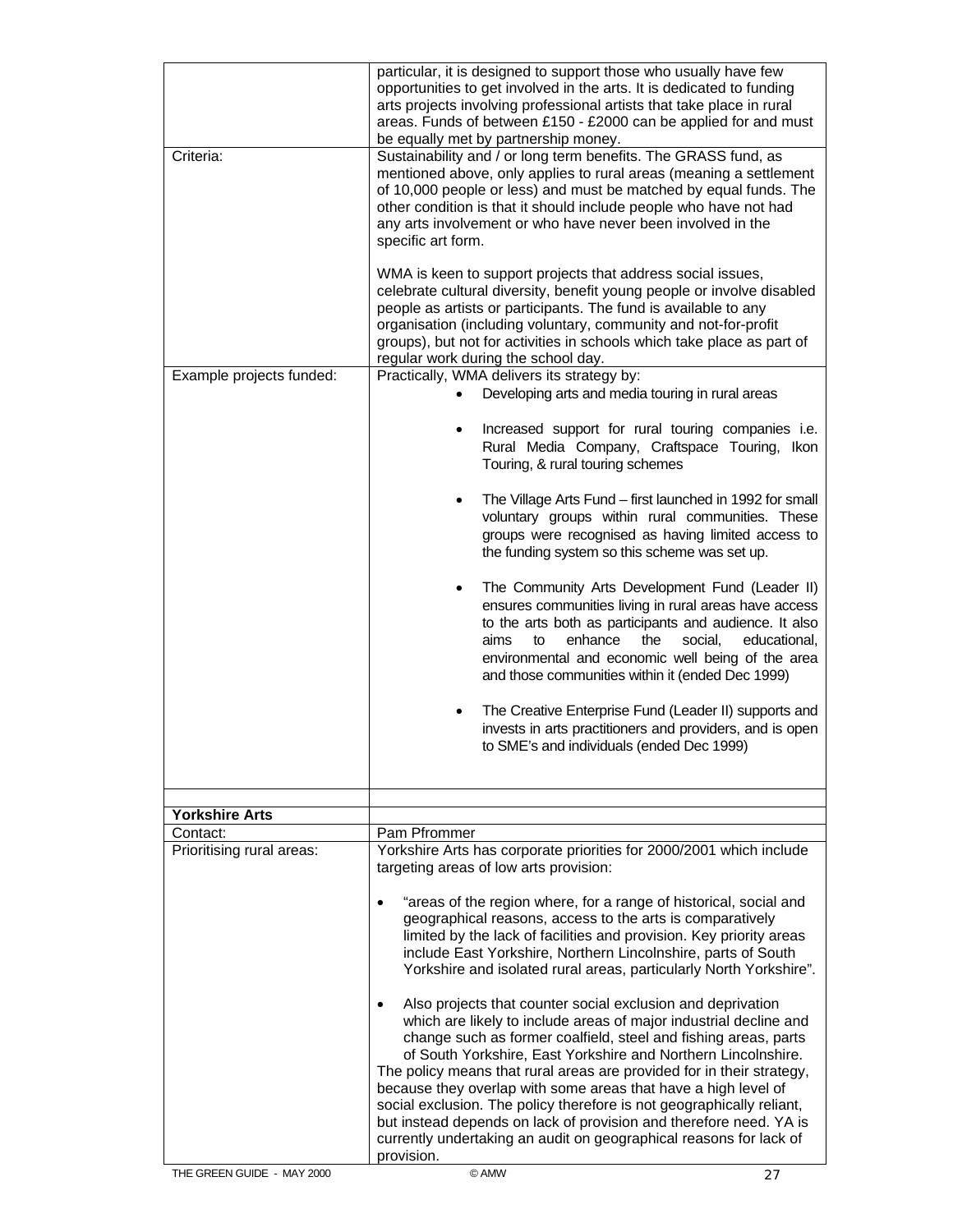| Relevant funding sources: | Sources include regional, national and European funds, including<br>finance from the Arts of Council of England. (This is also an<br>Objective 1 area, so further European funding will be available.)                                                                                                                         |
|---------------------------|--------------------------------------------------------------------------------------------------------------------------------------------------------------------------------------------------------------------------------------------------------------------------------------------------------------------------------|
| Criteria:                 | YA is changing the procedures from this financial year. All staff are<br>assigned to a team, which works with one of the corporate<br>strategies, two of which are outlined above in the prioritising of rural<br>areas section. Teams then bid from a central pot of RAB money.<br>Their aim is to place funds strategically. |
| Example projects funded:  | Due to the changes outlined above no projects have yet been<br>funded, although proposals include funding a Development Officer<br>post and literature projects in the rural area of Hull. Most of these<br>constitute a three year funding commitment.                                                                        |

# Local Authorities

For the purposes of this research, AMW compiled a letter requesting specific information from a range of local authorities. The information we requested is outlined below:

- *An overview of rural arts provision in your area*
- *Sources of funding available for rurally-based arts / audience development projects*
- *Criteria for funding*
- *Details of Networking and / or transport schemes to develop audiences*
- *Knowledge of any research into barriers to attendance amongst people living in rural areas*
- *Knowledge of other practical projects to develop audiences in rural areas*

19 Local Authority officers were mailed and many were followed up with a telephone call. The section below contains information from the 10 of those contacted who provided information.

| <b>Shropshire County Council</b><br><b>Contact: Gill Levick</b> |                                                                                                                                                                                                                                                                                                                                                                                                                                                                                                                                                                                                |
|-----------------------------------------------------------------|------------------------------------------------------------------------------------------------------------------------------------------------------------------------------------------------------------------------------------------------------------------------------------------------------------------------------------------------------------------------------------------------------------------------------------------------------------------------------------------------------------------------------------------------------------------------------------------------|
| Rural arts provision:                                           | Venues include The Music Hall in Shrewsbury, Ludlow<br>Assembly Rooms, Wrekin Sports Hall and a school<br>drama studio in Oswestry. Other arts activities,<br>targeting rural audiences include Arts Alive, Pentabus<br>Touring Theatre Company and Shropshire Music                                                                                                                                                                                                                                                                                                                           |
| Funding sources:                                                | SCC used to have an Open Access Arts Budget, which<br>enabled them to supply annual, as well as permanent,<br>grants.<br>Now funding includes:<br><b>New Audiences</b><br>'Arts for Everyone'<br>District Council grants.<br>Funding is structured strategically and aims to work in<br>partnership with other funders.                                                                                                                                                                                                                                                                        |
| Funding criteria:                                               | Funding is restricted to strategic providers, which<br>include Arts Alive and Pentabus. These organisations<br>must provide a countywide service. SCC consider the<br>criteria to be quite flexible and broad.                                                                                                                                                                                                                                                                                                                                                                                 |
| Networking / Transport schemes:                                 | Shropshire is also home to The Concerts Coach - a<br>transport initiative established over several years by<br>Derek Wharton. Derek recognised the lack of<br>opportunity to access arts events within the region and<br>organised a regular coach to events across the country.<br>What started as a small scheme to overcome a<br>practical problem, has grown into a semi-professional<br>group-bookings scheme. The Concerts Coach is an<br>example of best practice and has been used as a<br>model for several similar schemes.<br>Disability Arts Shropshire (DAS) have recently gained |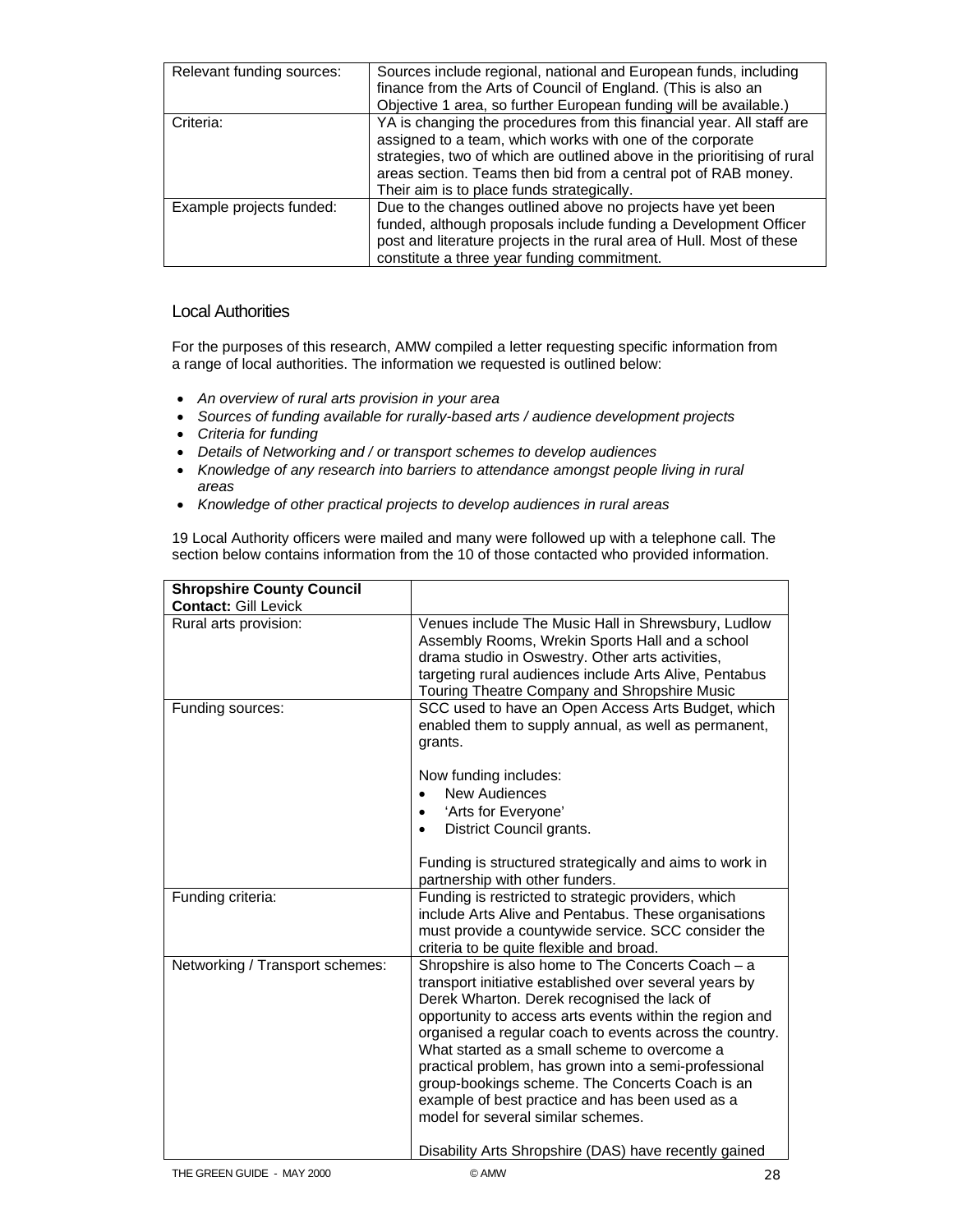|                                                                     | funding for a rural touring project for cabaret, which                                                                                                                                                                                                                                                                                                                                                                                                           |
|---------------------------------------------------------------------|------------------------------------------------------------------------------------------------------------------------------------------------------------------------------------------------------------------------------------------------------------------------------------------------------------------------------------------------------------------------------------------------------------------------------------------------------------------|
|                                                                     | also involves transport and has drawn on the example                                                                                                                                                                                                                                                                                                                                                                                                             |
|                                                                     | of Arts Express - an AMW project funded through New                                                                                                                                                                                                                                                                                                                                                                                                              |
|                                                                     | Audiences based in North Warwickshire.                                                                                                                                                                                                                                                                                                                                                                                                                           |
| Barriers to attendance:                                             | Transport has been seen as a barrier and hence The<br>Concerts Coach was created.                                                                                                                                                                                                                                                                                                                                                                                |
|                                                                     | DAS also have New Audiences funding to employ a<br>networker, who is bringing 'DAS to your doorstep'. The<br>aim is to research the barriers that are stopping people<br>attending arts events.                                                                                                                                                                                                                                                                  |
| AD projects:                                                        | Audience Development has been a consequence of a<br>number of projects, although it has not been the main<br>aim. SMAC 2K has been aiming to get disability arts<br>included in main stream arts events, such as the<br>standard local Festival circuit. A bi-product of this has<br>been Audience Development, even though the initial<br>aim was to encourage new art. This cross-over has<br>been considered one of the most exciting parts of the<br>scheme. |
| <b>Gloucestershire County Council</b><br><b>Contact: Helen Owen</b> |                                                                                                                                                                                                                                                                                                                                                                                                                                                                  |
| Rural arts provision:                                               | The County Arts Strategy Funding Criteria prioritises<br>rural and isolated communities. In particular, three<br>funded projects meet these criteria (Dr Fosters, Forest<br>Artworks and Prema Arts Centre), however other arts<br>provision includes the local rural touring scheme and<br>specific projects by The Everyman Theatre.                                                                                                                           |
| Funding sources:                                                    | Within Gloucestershire there is a fund (GRASS) aimed                                                                                                                                                                                                                                                                                                                                                                                                             |
|                                                                     | specifically at rural communities. This is funded by the<br>Gulbenkian Foundation, and operated by rural arts<br>providers who act as agents on behalf of the<br>foundation. Small grants are available (up to £500),<br>which cannot be used to pay artists fees.                                                                                                                                                                                               |
| Funding criteria:                                                   | The criteria are rather restrictive, therefore the fund has<br>lasted longer than the intended three years.                                                                                                                                                                                                                                                                                                                                                      |
| Networking / Transport schemes:                                     | The Everyman has experimented with transport<br>schemes:                                                                                                                                                                                                                                                                                                                                                                                                         |
|                                                                     | As a follow up to outreach work offered by the<br>1.<br>Education Department, a free coach was offered to<br>get the groups to see the show after participatory<br>workshops.                                                                                                                                                                                                                                                                                    |
|                                                                     | They have also organised a free coach for schools<br>2.<br>to see the Panto. They are keen to reinstate this<br>project if funding could be found.<br>Neither of these transport projects would be sustainable                                                                                                                                                                                                                                                   |
|                                                                     | however without sponsorship.                                                                                                                                                                                                                                                                                                                                                                                                                                     |
| Barriers to attendance:                                             | It is believed that transport is the main barrier to<br>attendance, although realise this may vary within each<br>rural area.                                                                                                                                                                                                                                                                                                                                    |
| AD projects:                                                        | See above.                                                                                                                                                                                                                                                                                                                                                                                                                                                       |
| <b>Norfolk County Council</b>                                       |                                                                                                                                                                                                                                                                                                                                                                                                                                                                  |
| <b>Contact: Marie Martin</b>                                        |                                                                                                                                                                                                                                                                                                                                                                                                                                                                  |
| Rural arts provision:                                               | Main part of their rural arts provision is the regional<br>rural touring scheme, Rural Arts East.                                                                                                                                                                                                                                                                                                                                                                |
|                                                                     | The County Council believes that the arts are an<br>effective tool for community consultation, rural and<br>urban regeneration and social inclusion.                                                                                                                                                                                                                                                                                                             |
| Funding sources:                                                    | Rural Arts East is partly funded by the County Council.<br>In the past these have been small grants, but the<br>County Council is in the process of writing a new                                                                                                                                                                                                                                                                                                |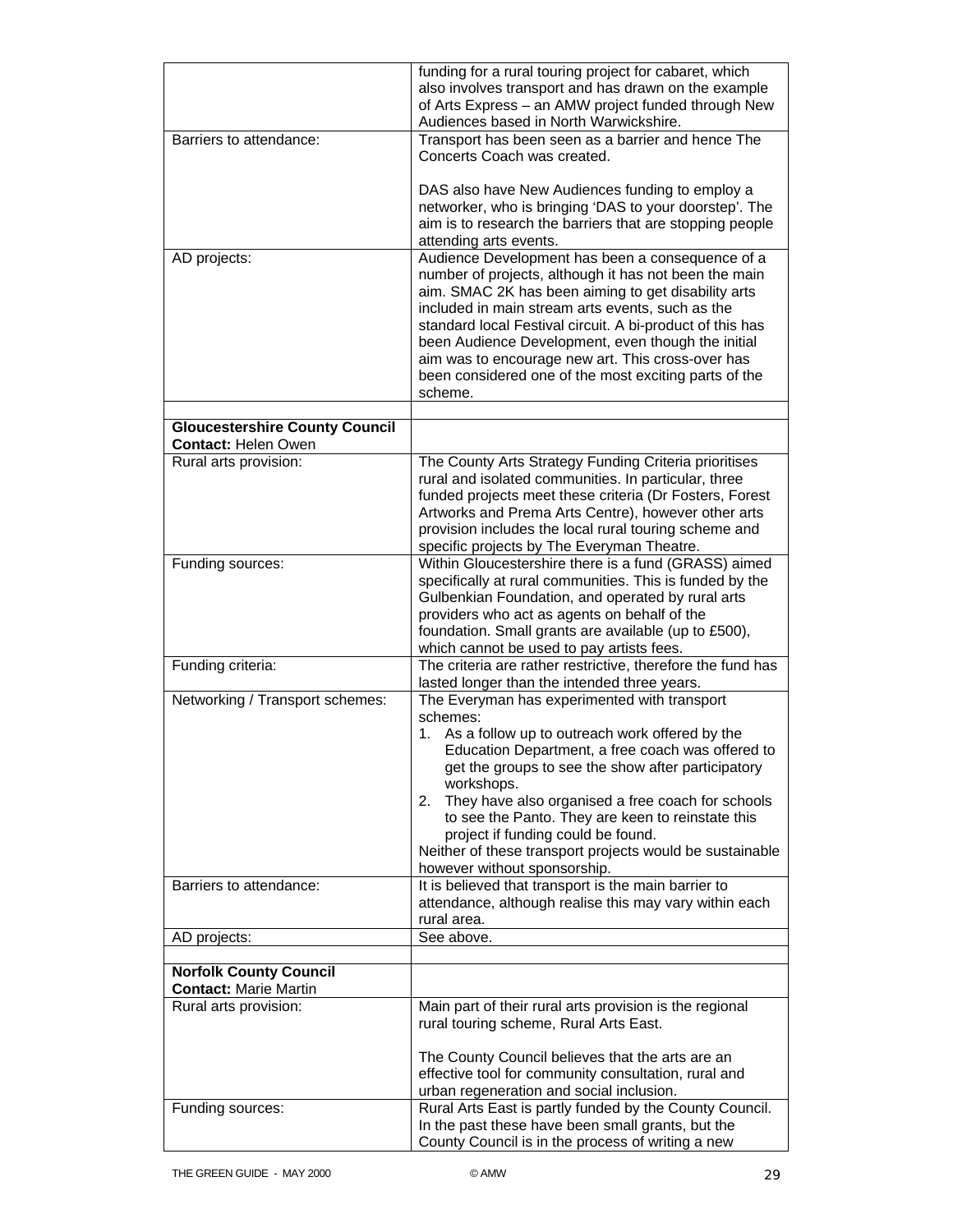|                                                                | strategy so currently unsure how funds will function.                                                                                                                                                                                                                                                                                                                                                                                                                                                                                                                                                                               |
|----------------------------------------------------------------|-------------------------------------------------------------------------------------------------------------------------------------------------------------------------------------------------------------------------------------------------------------------------------------------------------------------------------------------------------------------------------------------------------------------------------------------------------------------------------------------------------------------------------------------------------------------------------------------------------------------------------------|
|                                                                | Under the former strategy, project funds, which were<br>designed for small groups, were often applied for and<br>allocated to rural groups. These provided up to £500<br>and were given out annually.                                                                                                                                                                                                                                                                                                                                                                                                                               |
| Funding criteria:                                              | The funds are divided into provision for performing arts,<br>visual arts and music. They could not be used for<br>capital projects, curriculum based work or to buy tickets<br>for events.                                                                                                                                                                                                                                                                                                                                                                                                                                          |
| Networking / Transport schemes:                                | Rural Arts East - rural touring scheme.                                                                                                                                                                                                                                                                                                                                                                                                                                                                                                                                                                                             |
| Barriers to attendance:                                        | Norfolk is a sparsely populated area, so distance is<br>an issue.<br>Villages often contain a high percentage of elderly<br>٠<br>people, who do not like travelling at night.<br>Public transport is also poor in such areas, and<br>$\bullet$<br>usually non-existant in the evenings.<br>If ticket prices are high, this can act as a barrier for<br>$\bullet$<br>people who do not often attend events and they<br>possibly need to be even lower if the performance<br>is to be held actually in the village.<br>The County Council also commented that each<br>village is different and so barriers to attendance can<br>vary. |
| AD projects:                                                   | None currently, but as mentioned above the County<br>Council is putting together a new policy which may<br>include such projects.                                                                                                                                                                                                                                                                                                                                                                                                                                                                                                   |
|                                                                |                                                                                                                                                                                                                                                                                                                                                                                                                                                                                                                                                                                                                                     |
| <b>Durham County Council</b><br><b>Contact: Patrick Conway</b> |                                                                                                                                                                                                                                                                                                                                                                                                                                                                                                                                                                                                                                     |
| Rural arts provision:                                          | DCC has worked with a number of arts organisations in<br>partnership, including the Sinfonia. They have used<br>local libraries, churches and similar halls to bring the<br>arts nearer to the communities they are intending to<br>reach.                                                                                                                                                                                                                                                                                                                                                                                          |
| Funding sources:                                               | Sport & Arts funding, regeneration budgets and<br>European funding                                                                                                                                                                                                                                                                                                                                                                                                                                                                                                                                                                  |
| Funding criteria:                                              | No information available                                                                                                                                                                                                                                                                                                                                                                                                                                                                                                                                                                                                            |
| Networking / Transport schemes:                                | No specific transport schemes                                                                                                                                                                                                                                                                                                                                                                                                                                                                                                                                                                                                       |
| Barriers to attendance:                                        | No in-house research has been undertaken                                                                                                                                                                                                                                                                                                                                                                                                                                                                                                                                                                                            |
| AD projects:                                                   |                                                                                                                                                                                                                                                                                                                                                                                                                                                                                                                                                                                                                                     |
| <b>Staffordshire County Council</b>                            |                                                                                                                                                                                                                                                                                                                                                                                                                                                                                                                                                                                                                                     |
| <b>Contact: Ros Shipsides</b>                                  |                                                                                                                                                                                                                                                                                                                                                                                                                                                                                                                                                                                                                                     |
| Rural arts provision:                                          | The main source of rural provision is Live & Local, the<br>rural touring scheme in the region, and this involves<br>about forty villages.<br>There is also a scheme with Craftspace Touring taking<br>contemporary work out into rural and community<br>venues. This has been very successful and is now<br>going into its second phase.<br>The Arts Policy Review has however moved the County<br>away from distinguishing between Urban / Rural, rather<br>instead talking about community arts and developing                                                                                                                    |
|                                                                | audiences amongst groups who are isolated for<br>whatever reason (not just geographical location).                                                                                                                                                                                                                                                                                                                                                                                                                                                                                                                                  |
| Funding sources:                                               | The Arts Grants scheme totals £16,800 for the county.<br>It is open to both rural and non-rural arts projects.<br>There is no specific provision for rural projects, but they<br>are given priority whenever possible. Individual grants<br>can be up to £1000, however most are £250 - £500.                                                                                                                                                                                                                                                                                                                                       |
| Funding criteria:                                              | No specific provision for rural areas                                                                                                                                                                                                                                                                                                                                                                                                                                                                                                                                                                                               |
| Networking / Transport schemes:                                | There have been no transport initiatives for the arts.<br>However libraries are looking at transport for library                                                                                                                                                                                                                                                                                                                                                                                                                                                                                                                    |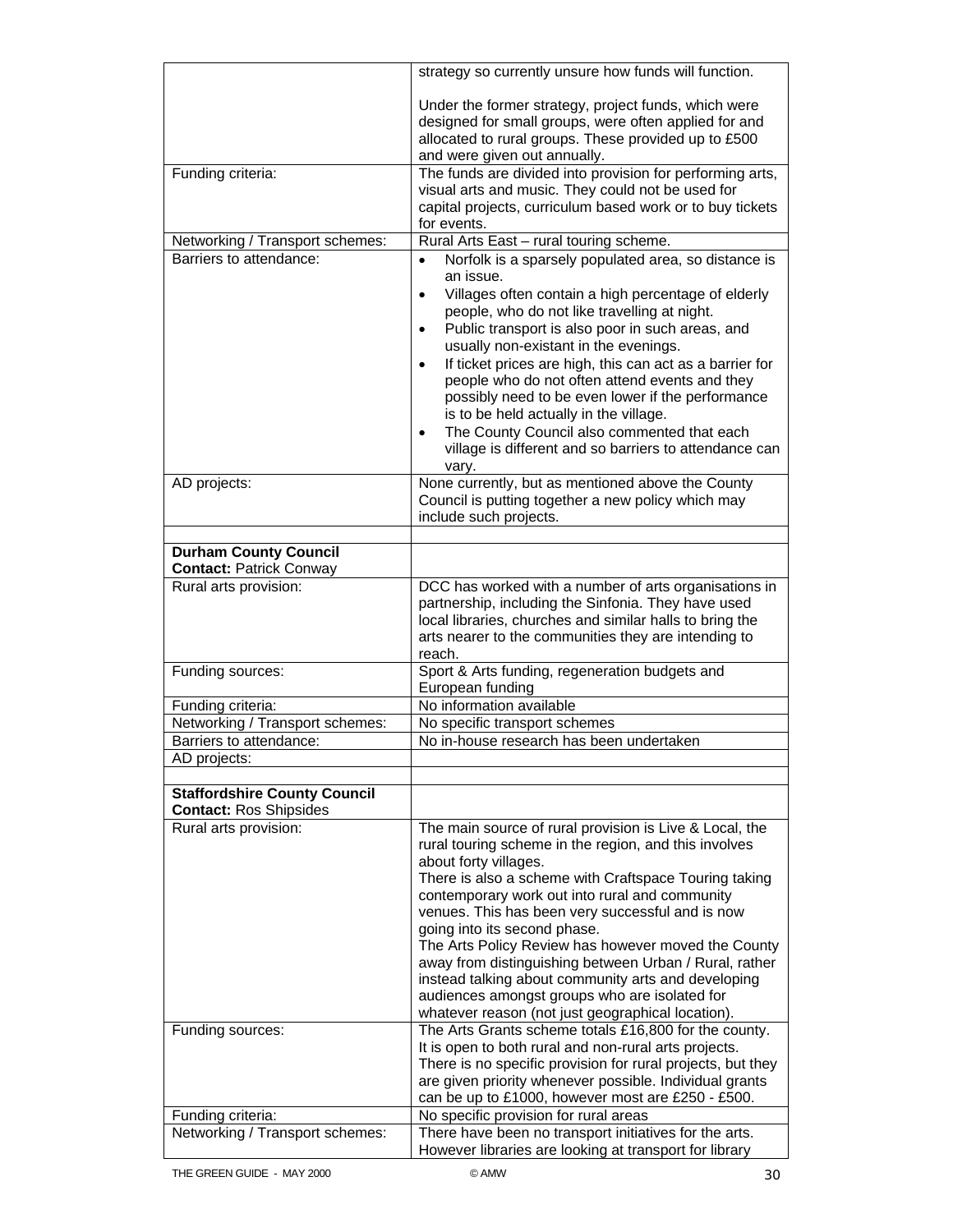|                                                            | users, which may be something that arts organisations                                                    |
|------------------------------------------------------------|----------------------------------------------------------------------------------------------------------|
|                                                            | can tap into. This is at concept stage at the moment.                                                    |
| Barriers to attendance:                                    | The County Council has not carried out research into                                                     |
|                                                            | barriers to attendance since 1996.                                                                       |
| AD projects:                                               | One public art project - Making History - which aims to                                                  |
|                                                            | increase access. It intends to place temporary public                                                    |
|                                                            | art, so taking arts to rural areas. This is part of the                                                  |
|                                                            | Lottery Millennium Festival project and is being run in                                                  |
|                                                            | conjunction with the local college.                                                                      |
|                                                            |                                                                                                          |
|                                                            | Staffs CC also currently has submitted a new bid for a<br>project called 'Handmade 2'. A continuation of |
|                                                            | 'Handmade', which aimed to tour contemporary crafts                                                      |
|                                                            | to locations like village halls, but also semi-urban areas.                                              |
|                                                            |                                                                                                          |
| <b>Cambridgeshire County Council</b>                       |                                                                                                          |
| <b>Contact: Steve Hollier</b>                              |                                                                                                          |
| Rural arts provision:                                      | This area includes four rural districts, but there is only                                               |
|                                                            | adhoc support for rural activity. Rural Arts East                                                        |
|                                                            | provides a major part of the provision, working with 24                                                  |
|                                                            | venues. They aim to market this scheme as a                                                              |
|                                                            | community event, because this makes it more popular                                                      |
|                                                            | than taking an activity into the community. They, like                                                   |
|                                                            | other rural touring schemes, consider that the bottom                                                    |
|                                                            | up approach is the most effective.                                                                       |
|                                                            |                                                                                                          |
|                                                            | There is also work with Jazz East, a local organisation,                                                 |
|                                                            | although they do not always use local performers.                                                        |
| Funding sources:                                           | Cambs CC has submitted funding applications to the                                                       |
|                                                            | regional arts board and recently made an unsuccessful                                                    |
|                                                            | A4E application.                                                                                         |
| Funding criteria:                                          | Not available                                                                                            |
| Networking / Transport schemes:                            | The rural touring scheme is the main method of                                                           |
|                                                            | reaching rural communities.                                                                              |
|                                                            |                                                                                                          |
| Barriers to attendance:                                    | None identified                                                                                          |
| AD projects:                                               |                                                                                                          |
|                                                            |                                                                                                          |
| <b>Derbyshire County Council</b>                           |                                                                                                          |
| <b>Contact: Jackie Brumwell</b>                            |                                                                                                          |
| Rural arts provision:                                      | Derbyshire CC is in the progress of working with East                                                    |
|                                                            | Midlands Arts to look at rural provision and funding.                                                    |
|                                                            | They are also aware that 'Arts Service' is currently                                                     |
|                                                            | starting research on rural provision, mainly examining                                                   |
|                                                            | rural touring.                                                                                           |
| Funding sources:                                           | Main funding sources are from within the County                                                          |
|                                                            | Council                                                                                                  |
| Funding criteria:                                          | Not available                                                                                            |
| Networking / Transport schemes:                            |                                                                                                          |
| Barriers to attendance:                                    | Research currently being done in the area                                                                |
| AD projects:                                               |                                                                                                          |
|                                                            |                                                                                                          |
| <b>Suffolk County Council</b>                              |                                                                                                          |
| <b>Contact: Jayne Knight</b>                               |                                                                                                          |
| Rural arts provision:                                      | As the whole area could be classed as rural, then all of                                                 |
|                                                            | the arts provision could also be classed as rural! Rural                                                 |
|                                                            | arts provision includes working with Eastern Angles,                                                     |
|                                                            | Wingfield Arts, Theatre Royal, Bury St Edmunds and                                                       |
|                                                            | Suffolk Dance.                                                                                           |
| Funding sources:                                           | The County Council runs a small grants programme,                                                        |
|                                                            | and funding has also been attracted from EDRF and<br>other national sources.                             |
|                                                            |                                                                                                          |
| Funding criteria:                                          |                                                                                                          |
| Networking / Transport schemes:<br>Barriers to attendance: | None identified<br>Transport is considered one of the barriers to                                        |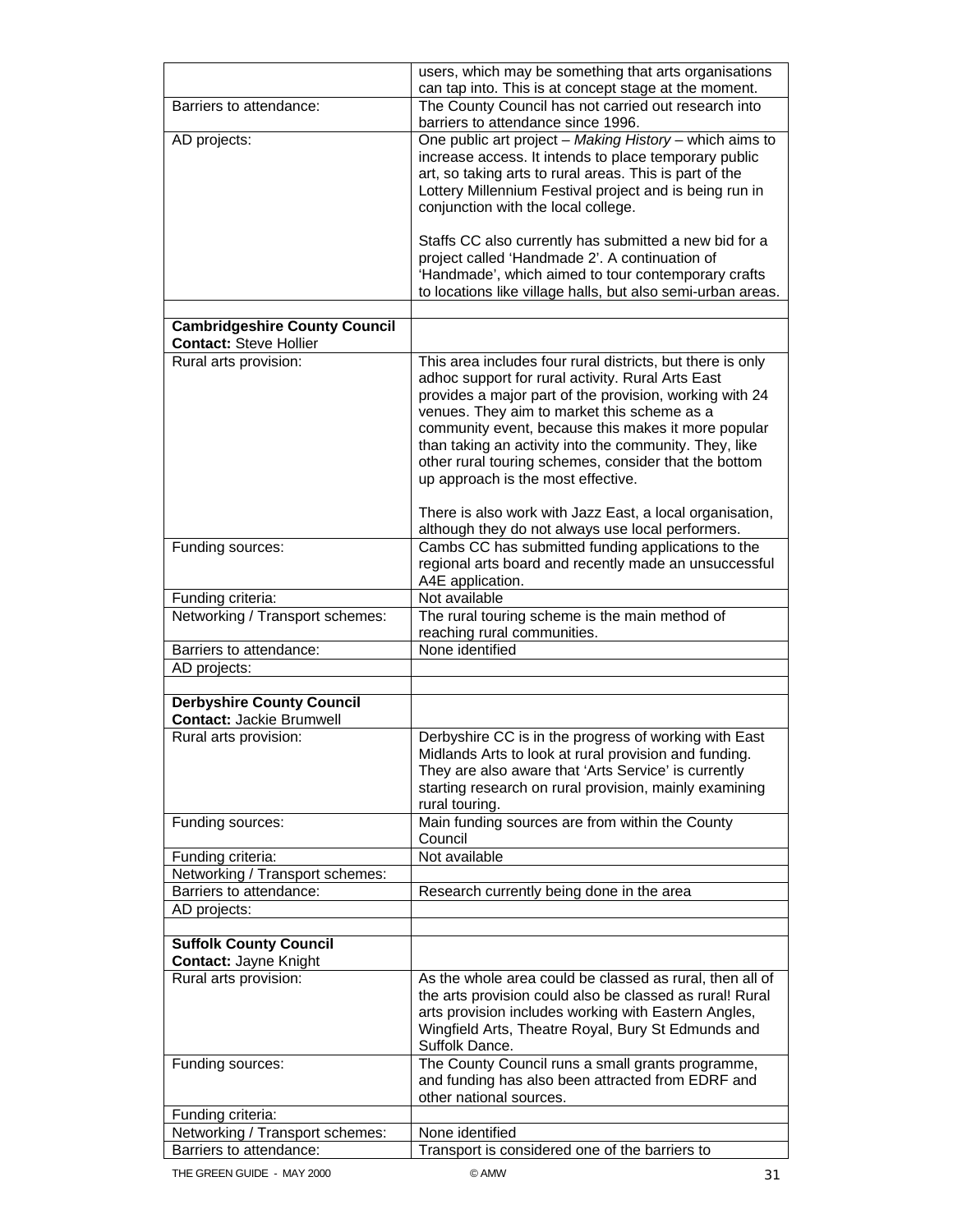|                                                                 | attendance                                                                                                                                                                                                                                                                                                                                                                                                                                                                                     |
|-----------------------------------------------------------------|------------------------------------------------------------------------------------------------------------------------------------------------------------------------------------------------------------------------------------------------------------------------------------------------------------------------------------------------------------------------------------------------------------------------------------------------------------------------------------------------|
| AD projects:                                                    |                                                                                                                                                                                                                                                                                                                                                                                                                                                                                                |
|                                                                 |                                                                                                                                                                                                                                                                                                                                                                                                                                                                                                |
| <b>Cornwall County Council</b><br><b>Contact: Jennifer Lowe</b> |                                                                                                                                                                                                                                                                                                                                                                                                                                                                                                |
| Rural arts provision:                                           | The arts provision is a mix of building based arts. There<br>is no rural touring scheme as yet, although there was a<br>pilot. Geographically there is an imbalance, for example<br>within the visual arts there is a reasonable provision in<br>the west, although in the east there is little. The main<br>new provider of other art-forms is The Hall in Truro<br>although there are smaller venues in Penzance and<br>Camelford.                                                           |
| Funding sources:                                                | Most funds come from South West Arts or the Council<br>and District authority. However funds are limited, and<br>they are currently looking how to change this. Other<br>funds include ERDF and ESF                                                                                                                                                                                                                                                                                            |
| Funding criteria:                                               | As stated above funding is currently being re-evaluated.                                                                                                                                                                                                                                                                                                                                                                                                                                       |
| Networking / Transport schemes:                                 | None specified                                                                                                                                                                                                                                                                                                                                                                                                                                                                                 |
| Barriers to attendance:                                         | Cornwall CC is not aware of any relevant research and<br>have in fact been asking for some form of statistical<br>research to be carried out. The only research to be<br>carried out has been by the Tate, a few local festivals<br>and looking from the point of few of tourists not the<br>native population.                                                                                                                                                                                |
| AD projects:                                                    | See the Best Practice section for Audience<br>Development project at The Hall.                                                                                                                                                                                                                                                                                                                                                                                                                 |
|                                                                 |                                                                                                                                                                                                                                                                                                                                                                                                                                                                                                |
| <b>Cheshire County Council</b><br><b>Contact: Nicky Duirs</b>   |                                                                                                                                                                                                                                                                                                                                                                                                                                                                                                |
| Rural arts provision:                                           | Cheshire CC is currently having a study into rural arts<br>provision carried out, which is due towards the end of<br>April 2000. This is further to work done as part of a rural<br>touring network covering 12-13 villages. The Lottery<br>funding attracted for this is due to run out next year,<br>however, they are intending to extend the project to<br>build upon the work that has been done through the<br>Lottery funded project.                                                   |
| Funding sources:                                                | There is a dedicated rural arts fund, the source being<br>The Calouste Gulbenkian Foundation. It has assisted<br>them to help groups in rural areas set up their own arts<br>projects. The grants range from £50 - £500, given to<br>rural community groups and help projects that involve<br>creative activities in any artform.<br>There are also small grants available from the County<br>Council, which are for community groups, but these<br>need not specifically live in rural areas. |
| Funding criteria:                                               | Projects must be one-off, which work on a small scale<br>and aim to get adults working together on creative<br>activities.                                                                                                                                                                                                                                                                                                                                                                     |
| Networking / Transport schemes:                                 | Rural touring project mentioned above.                                                                                                                                                                                                                                                                                                                                                                                                                                                         |
| Barriers to attendance:                                         | They consider the barriers to be those that are usually<br>mentioned, including transport. Another barrier they<br>had experienced was a lack of access to spaces within<br>rural areas, for example either there were no halls or<br>those that existed were overused already, so there was<br>no way in for new users.                                                                                                                                                                       |
| AD projects:                                                    | Not aware of any other projects                                                                                                                                                                                                                                                                                                                                                                                                                                                                |
|                                                                 |                                                                                                                                                                                                                                                                                                                                                                                                                                                                                                |
| <b>Essex County Council</b><br><b>Contact: Esther Rowland</b>   |                                                                                                                                                                                                                                                                                                                                                                                                                                                                                                |
| Rural arts provision:                                           | Provision includes the rural touring scheme; Rural Arts<br>East, some amateur, semi-professional and                                                                                                                                                                                                                                                                                                                                                                                           |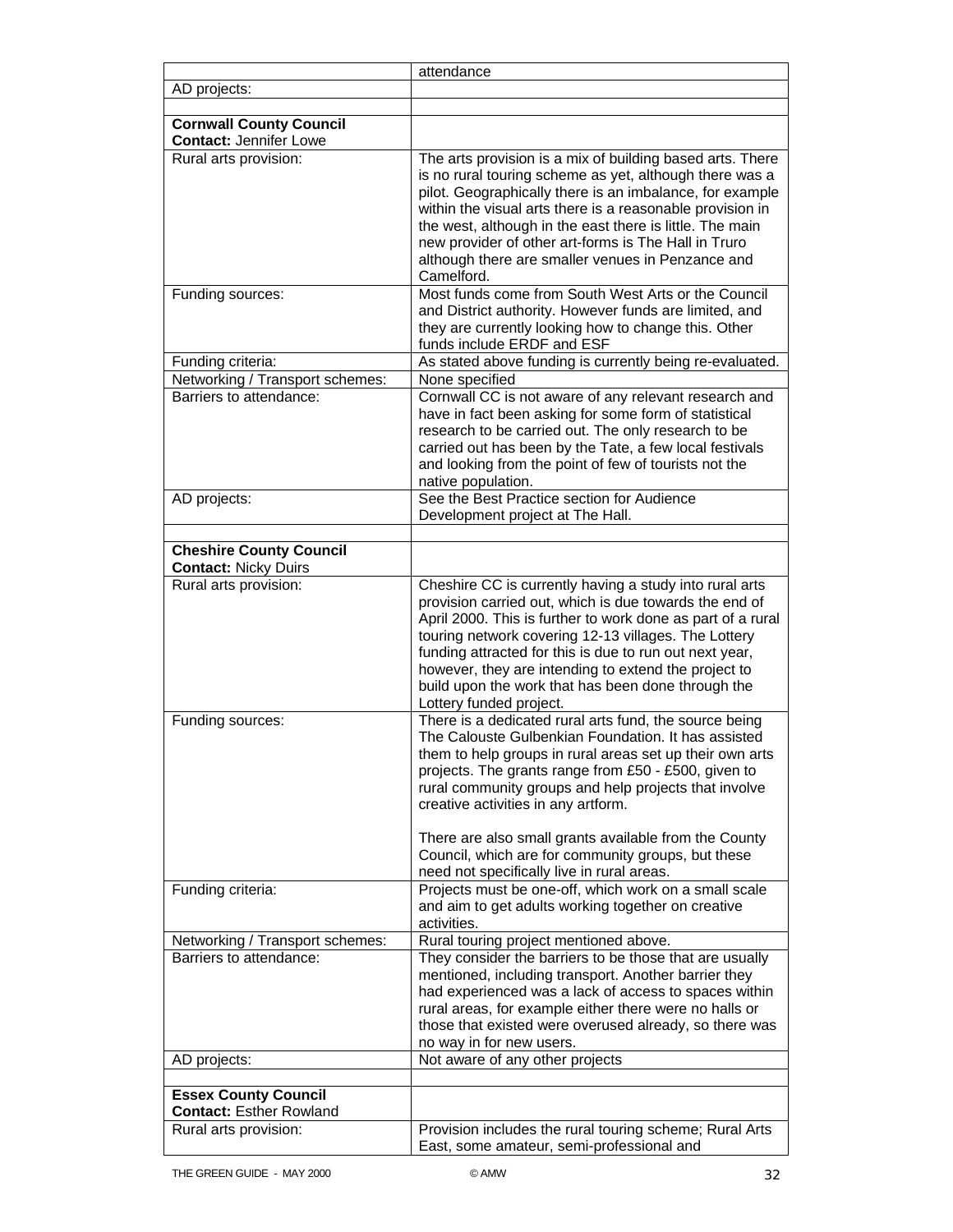|                                 | professional arts organisations, and Eastern Angles<br>Theatre Company. There are however few building-<br>based arts organisations to act as a focus for the arts<br>locally.                                                                                                                                                                                                                                                                                                                                                                                                                                                                                                        |
|---------------------------------|---------------------------------------------------------------------------------------------------------------------------------------------------------------------------------------------------------------------------------------------------------------------------------------------------------------------------------------------------------------------------------------------------------------------------------------------------------------------------------------------------------------------------------------------------------------------------------------------------------------------------------------------------------------------------------------|
| Funding sources:                | County, regional and national level funding, including a<br>grant scheme 'Fostering the Arts' (for organisations)<br>and another for 'Talented Individuals'                                                                                                                                                                                                                                                                                                                                                                                                                                                                                                                           |
| Funding criteria:               | The individual artist, arts organisation or event must be<br>based within the District or have demonstrable impact<br>on residents from the District.                                                                                                                                                                                                                                                                                                                                                                                                                                                                                                                                 |
| Networking / Transport schemes: | A number of District Councils have mailing lists of arts<br>contacts who are sent information on events, funding<br>schemes and other arts organisations.<br>Arts Directories are also being compiled in some areas<br>of all contacts.<br>Transport initiatives also include 'Viking Community<br>Transport' and 'Dengie Link'.<br>The 'Dengie Link' covers rural areas without a current                                                                                                                                                                                                                                                                                            |
|                                 | bus service. People call in and the bus is then diverted<br>from its normal route to collect passengers. The whole<br>of the area is covered by four different services.                                                                                                                                                                                                                                                                                                                                                                                                                                                                                                              |
|                                 | The 'Viking Community Transport' scheme operates in<br>two parts. The first is a social car scheme, operated by<br>volunteer drivers, for people who have restricted<br>mobility, live in isolated areas, whose needs are not<br>met by existing timetables, require an escort with them,<br>and those that can't access public transport. People<br>pay an annual registration fee, then pay journey fairs to<br>the driver. Journeys must be booked at least 48 hours<br>prior to the travel date and are dependent on the driver<br>being available. The other part of the scheme is a<br>minibus brokerage for hire by any non-profit making<br>group within the Maldon District. |
| Barriers to attendance:         | Some research into arts provision was undertaken as<br>part of the consultation for the Leisure Strategy in 1997.<br>This will be re-addressed for the new Cultural Strategy,<br>which will be launched in 2001. It has been suggested<br>that it is difficult to offer sustainable arts initiatives in<br>different art forms for varying audiences across the<br>geographical spread.                                                                                                                                                                                                                                                                                               |
| AD projects:                    | A further project carried out last year was called, 'Made<br>in Britain'. This project encouraged Black and Asian<br>poets to work around the County. It mostly centred<br>around the larger towns in their libraries, but some work<br>was done in rural areas. The aim is to develop this into<br>a literature festival, by building on the work in the initial<br>project and continuing to work with the same poets.                                                                                                                                                                                                                                                              |

From the information gathered, it is clear that work being supported in rural areas by Local Authorities is broad and varied. The prioritisation of rural areas varies from one LA to another and in some cases has dropped off the agenda in recent years or been incorporated into different strategy strands.

Funding for arts provision in rural areas is piecemeal with some LA's relying on in-house sources while others are actively attracting external monies. The ability of a Local Authority to attract further funding will depend not only on staff time and inclination or even policy but eligibility of the region for such funds as ERDF.

THE GREEN GUIDE - MAY 2000 CAMW COMMUNICATION COMMUNICATION OF SAMPLE STATES AND STATES OF SAMPLE STATES AND THE GREEN GUIDE OF STATES AND STATES OF STATES AND STATES AND STATES OF STATES AND STATES AND STATES OF STATES AN Of the arts provision which has been quoted – both support for professional arts activity and grants schemes for community groups – Local Authorities appear to champion the 'bottom-up' approach with many offering financial support to NRTF schemes and project ideas which come directly from the communities. This is in line with the view of Central Government as can be seen in section VI.A. The majority of rural arts provision quoted takes place in rural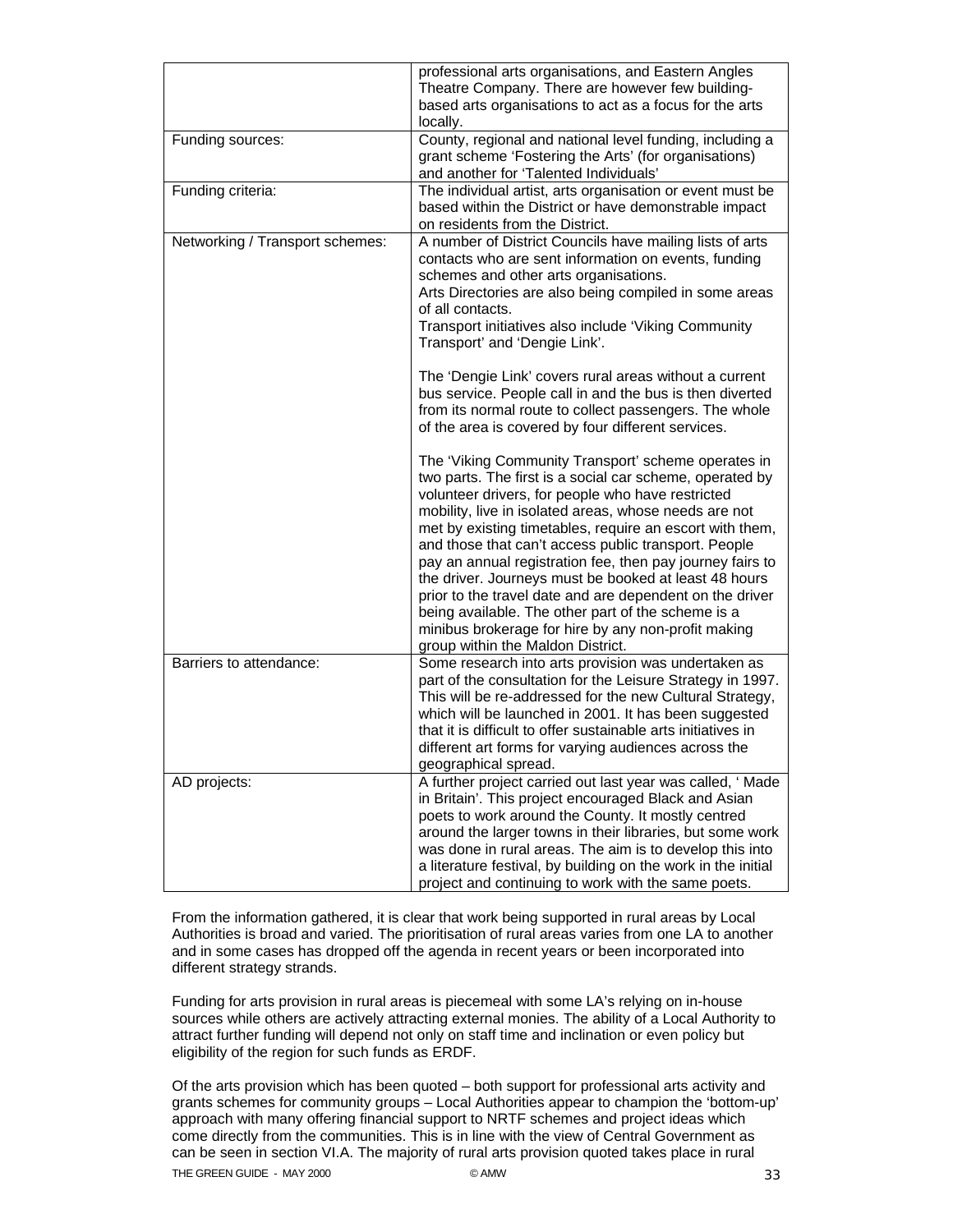communities – either as outreach from a building based organisation or activties where the onus has been on the community to programme / participate. Little mention is made of encouraging rural residents to attend venue-based organisations.

Rather like the research findings from the arts organisations, transport is considered a barrier to attendance by those working in Local Authorities, however, few transport schemes were mentioned by LA officers and those that were, were not funded through the council. Essex County Council quoted two community transport schemes that were not exclusively arts related but were available for that use. It is likely that other counties have similar schemes that the arts constituency could tap into, were they known about.

When asked about Networking projects, those LA's who support them, quoted their local NRTF scheme which relies upon the informal social networks within rural communities to promote arts events within village settings. (see Best Practice, section IV.C.1 for further information)

### Not-for-Profit

A number of not-for-profit funding organisations have similar interests, in particular social welfare and the arts. The **Calouste Gulbenkian Foundation** has also done a number of rural projects. Their programmes have included dealing with arts for adults outside formal educational settings, encouraging participation in music for non-professionals, projects which link arts with science and technology and those that support professional artists. Grants rise up to £5000, but may only be available for registered charities and tax-exempt organisations.

The **Esmée Fairbairn Charitable Trust** has similar interests, with priority being given to under-served groups and places, and new audience development. Grants can be used to cover revenue, capital or project expenditure and range from £250 - £250,000. This Trust is also keen to support projects in less advantaged areas that have practical impact and local support (WMA Bulletin, Jan 2000). Likewise the **Pilgrim Trust** includes social welfare and the arts as their interests. They offer support in three specific areas in the arts, including "projects which aim to widen access to theatre, music, museums and other arts, particularly for young people".

The **Baring Foundation**, looks at funding work that supports more than one art form, with an aim to increase access to the arts in locations where access is limited. They are also interested in development work and partnerships between arts organisations and community groups. There are some constraints for applying for funding including that the total budget must not exceed £20,000.

Individual and small trusts vary according to locality and time. Those relevant to rural arts funding include:

The John Jarrold Trust, whose current beneficiaries include Norwich Playhouse,

The Ashe Charitable Foundation which favourably considers applications where links occur between more than one of their areas of interest. The two areas relevant to this research are 'arts' and 'social welfare'.

### **Commercial**

Funding criteria from commercial organisations often varies over time. Those that are particularly interested in the arts and rural communities include the **Ford of Britain Trust**, the **Lloyds TSB Foundation** for England and Wales and **Marks & Spencers** plc.

The **Ford of Britain Trust**, especially look to fund local communities, while **Marks & Spencers** plc aim funds generally at social welfare projects, with priority being given to organisations which raise awareness and enthusiasm across all sections of society. The **Lloyds TSB Foundation** for England and Wales also generally aim to improve quality of life. A main funding division includes 'social and community needs', and arts projects are considered within this category. An example included in the guidelines is a project which promotes participation in and access to the arts. Donations are mainly on a one-off basis, but some long term projects have been take on in the past. Grant amounts range from £300 to £10,000, but the organisation must be a registered charity.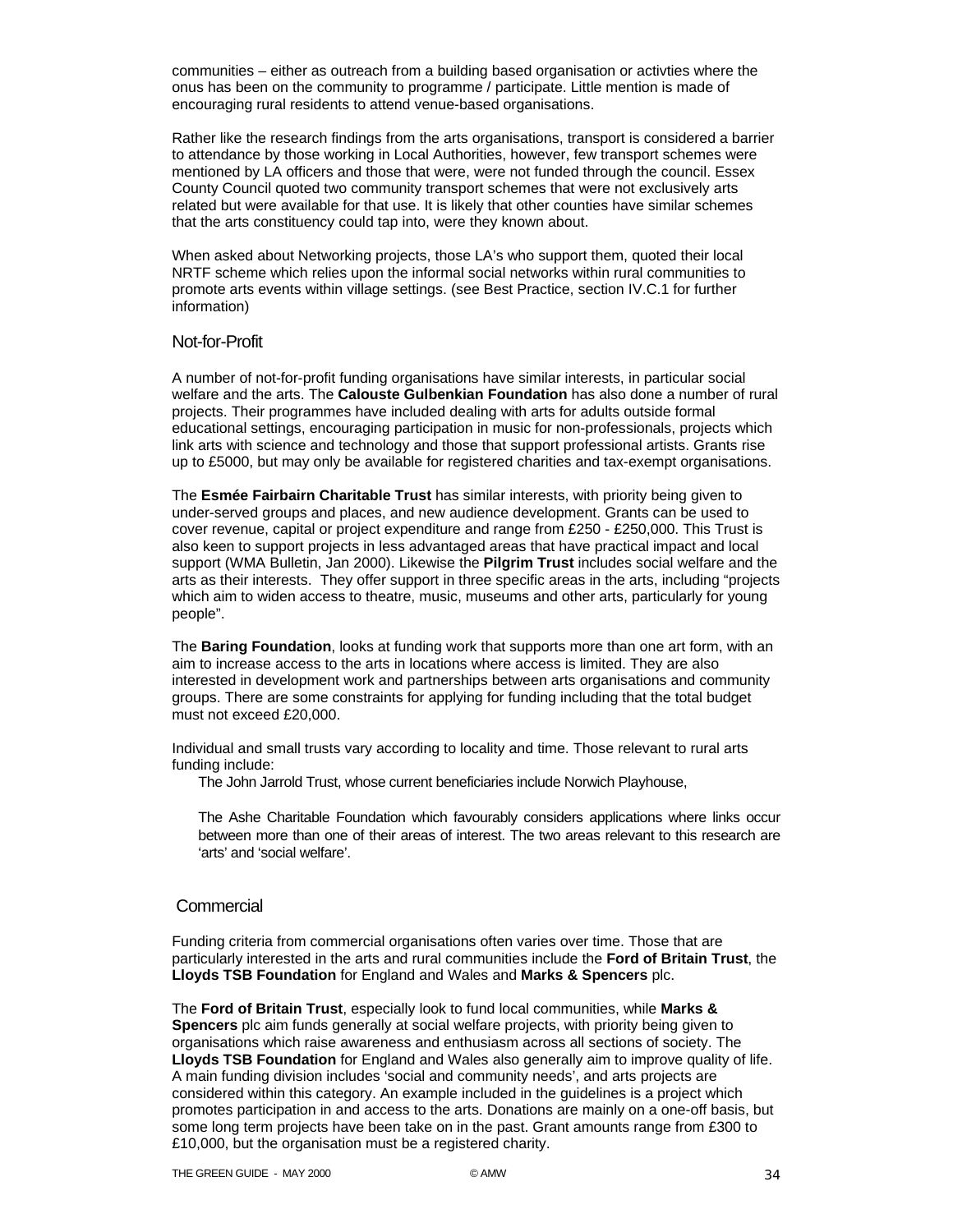**Sainsbury's** has also funded arts initiatives as illustrated by the Ticket To Ride scheme in section IV.C – Best Practice.

From the examples of best practice, only one project attracted commercial funding. The project was specifically a transport scheme and the sponsor, a local bus company. Further information on commercial sources is available from A & B (formerly ABSA), whose core business is to develop links between the commercial sector and the arts.

### European Funding Sources

Two main sources of European funding, which have benefited the arts in the past are:

- 1. Structural Funds (including ERDF and ESF), and
- 2. Cultural Funds (including Kaleidoscope, Ariane and Rapheal)

The most appropriate are the Structural Funds, which are allocated on the basis of social and economic need (e.g. deprived rural areas). Parts of Anglia and Lincolnshire have been viewed as eligible for funding under Objective 5b, which is for areas affected by rural decline, also LEADER II, both of which are new funds from 2000. Objective 5b states that the funding should help develop those rural areas affected by serious development difficulties and the purpose of European funds is to combat regional disparities.

A recent addition to the European portfolio of funds is Culture 2000. This is a community programme for a period of 5 years with a total budget of 167 million EUR. The fund grants support for cultural co-operation projects in all artistic and cultural sectors. The objectives of the programme are the promotion of a common cultural area characterised by both cultural diversity and a common cultural heritage. Culture 2000 looks to encourage creativity and mobility, public access to culture, the dissemination of art and culture, inter-cultural dialogue and knowledge of the history of the peoples of Europe. The programme also views culture as playing a central role in social integration and socio-economic development. For more information visit the website: www.europa.eu.int/comm/culture/culture2000\_en.html Or the European Information team at your local authority.

# 4) Meeting the Brief

In the outset of this study, questions were raised which are outlined below with appropriate responses. Some of the questions covered in this section have been answered elsewhere in the report, however this section provides an overview of the answers sought in the brief.

### **1. Is the development of a marketing approach which targets rural areas of significance to middle and large scale arts venues?**

The study also incorporates small-scale venues, many of which draw their audiences specifically from rural areas, such as the schemes on the NRTF (as outlined above in Best Practice, section IV.C).

From the questionnaire research undertaken with venues, 53% of respondents approximated that 50% or more of their audiences are drawn from rural areas. Furthermore, over half the respondents considered rural audiences to be 'Very Important' or 'Important' in the following categories:

For ticket income (81%)

For meeting funding criteria (57%)

For community relations (75%)

However, while venues clearly rate rural audiences as important, only 8% have a specific section within their marketing strategy focusing on rural audiences and only 20% actively segment rural from urban audiences during campaign planning.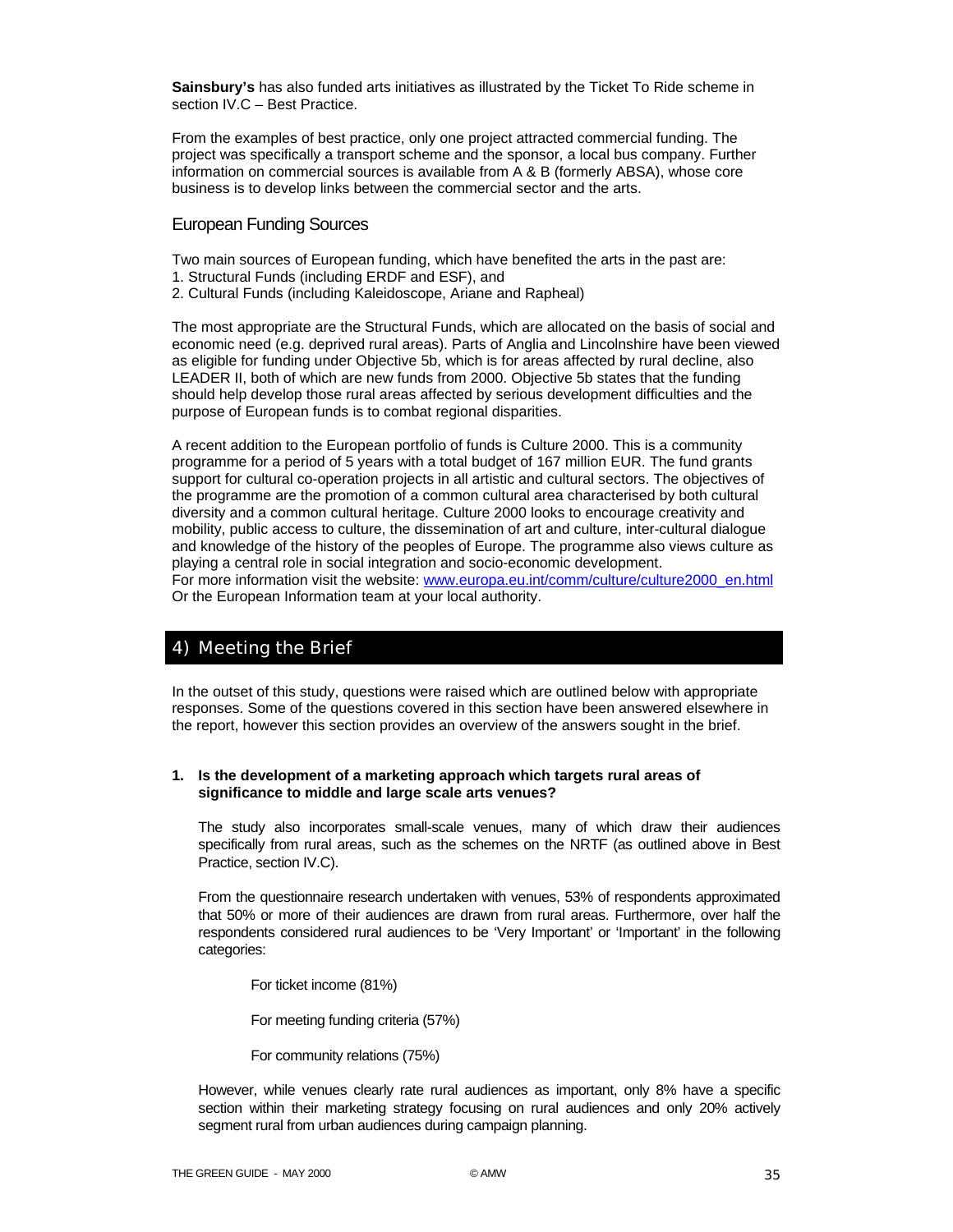When asked how often venues tailor elements of the Marketing Mix to meet the needs of rural audiences, approximately half or more of the sample said 'Never':

| Price     | 58% |
|-----------|-----|
| Product   | 56% |
| Promotion | 42% |
| Place     | 63% |

In conclusion, while audiences from rural areas appear to be important to venues, little is being done to target them specifically.

### **2. If so, how do these approaches complement/interact with other regional rural arts activity?**

From the sample, it became apparent that very few organisations undertake marketing activity specific to audiences in rural areas, although they are considered important. Other regional rural arts activity, therefore, is quite separate from what venues are doing which, for the most part, is traditional promotion through the usual channels.

Most of the work being undertaken with support from Local Authorities and /or Regional Arts Boards concentrates on activity taking place in rural communities rather than encouraging access to venues. In this way, the marketing activity undertaken by venues lies parallel to other regional rural arts activity but does not interact with it.

It could be argued, however, that both approaches – whether in a village setting or arts venue – serve to achieve the same goal of audience development through exposure to the arts of those living in rural areas. During the course of the study, no research has come to light investigating the broader and longer term results of specific projects, for example, if those attending / participating for the first time then continue to attend / participate and begin to actively seek arts activities as a result of their exposure, either in their own community setting or through a venue-based audience development project.

While venues are able to evaluate the longer term implications of their own projects through interrogation of their own box office systems, this information is limited as it only records attendance patterns at a particular venue and does not take into consideration other arts opportunities. A lapsed attender might be a frequent attender elsewhere.

With this limitation, and the scarce resource of staff time, there appears to be very little interaction amongst arts activity targeting rural audiences and from the questionnaire responses, there is also very limited knowledge of other initiatives across the country amongst venue staff.

### **3. How do venues approach rural audiences?**

Overall, from the questionnaire research undertaken with a range of small, middle and large scale venues, it appears that most venues do not approach rural audiences any differently from other audiences.

*Identifying segments of the rural population which have audience potential* 

The ways in which venues identify areas of the rural population which have audience potential is varied and ranges from organisation to organisation. One admitted to restricting their marketing to the database only while others have used Mosaic and prospect locator.

Of the respondents the most quoted method was the use of current database information which included attendance data, postcode analysis, drivetime information and shared mailing lists with other organisations. These semi-scientific methods were often coupled with local socio-economic knowledge and informal word of mouth networking.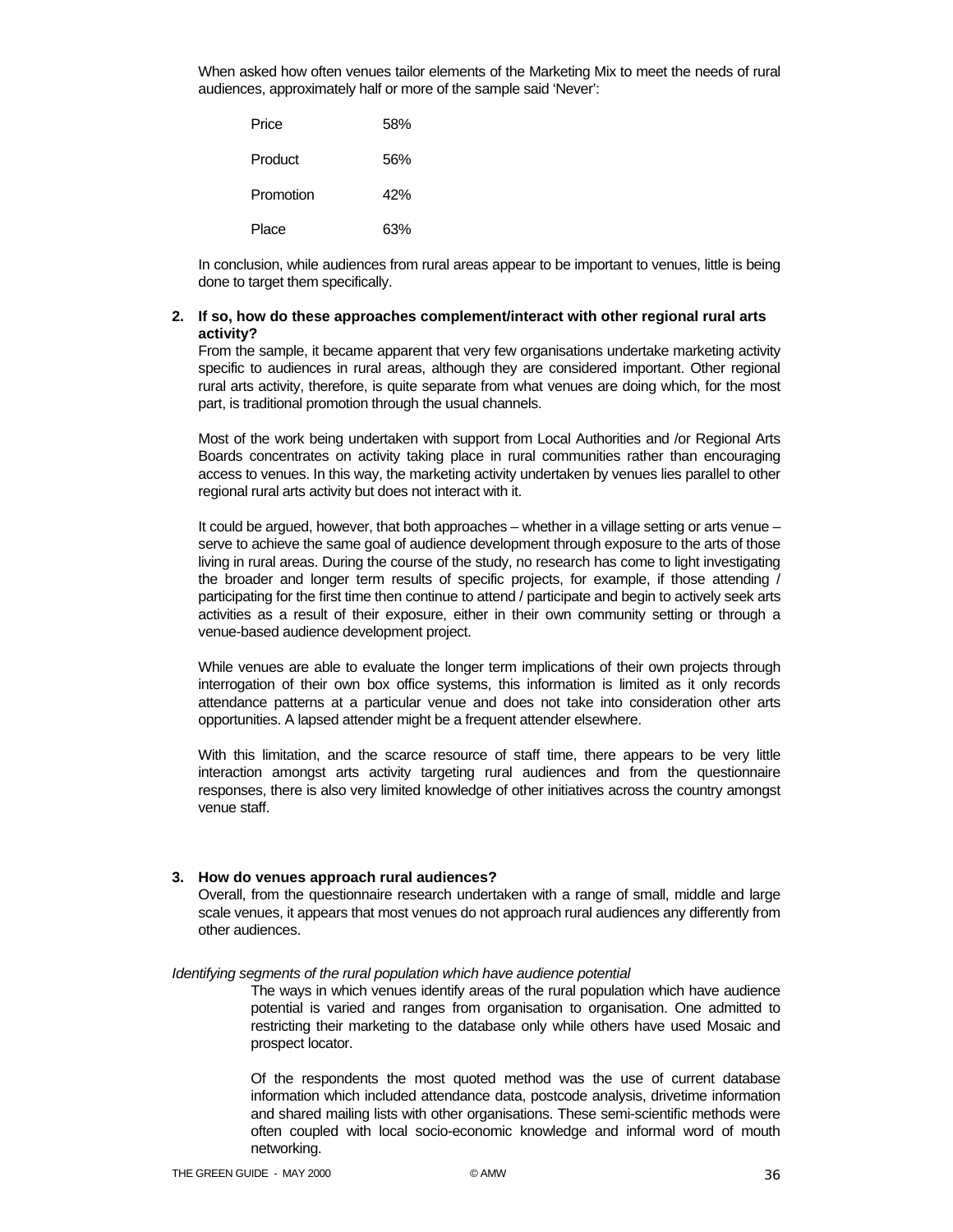Joint second to these methods was using ACORN / TGI information. Although the above have been quoted, further information about how they are used and how effective they are in achieving aims was not given.

Methods for identifying segments included:

Local Knowledge

Mosaic / Prospect Locator

Sharing lists with other venues

Leaflet Distribution pick-up rates

Word of mouth

Networking with schools, village groups and societies

Local advertising

Using Media information on their own target markets

#### *Identifying barriers to attendance*

Respondents named a range of barriers they feel audiences from rural areas face in accessing arts activity, some were based upon anecdote and intuition while others were supported by research.

Many considered transport a barrier, however other issues mentioned included:

Lack of awareness of venue and/or access to information about product available

Cost - of tickets and/or additional expenditure such as transport, programmes, drinks and babysitter

Disabled access at the venue

Lack of interest / inertia

Personal security depending on location of venue

Perception of venue

**Competition** 

Organisations were also asked if they had carried out research into whether or not transport is a barrier to attendance, this will be discussed in more detail later in this section.

#### *Targeting rural audiences*

In the questionnaire, respondents were asked two questions about reaching rural audiences:

What methods do you use to target rural audiences

What strategies do you employ to overcome barriers to attendance.

Overall, the methods used are to target rural audiences are traditional promotional tools, only 2 respondents considered Outreach as a part of their marketing mix with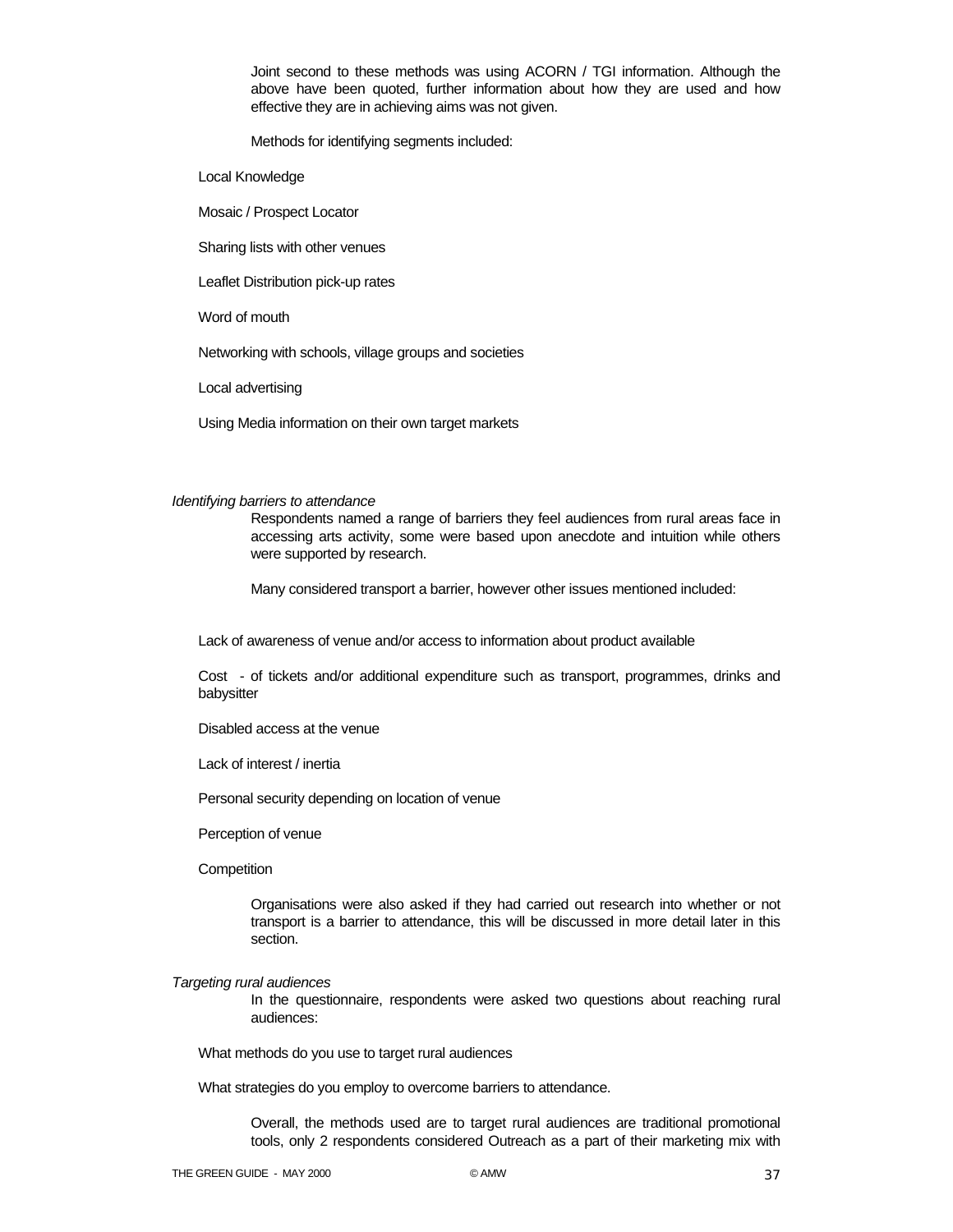the same for Word of Mouth. As can be seen in the sections above, venues do not tend to treat rural audiences any differently from other audiences and promote to all in the same ways.

A variety of methods are used to target rural audiences:

| <b>Leaflet Distribution</b> | 25             |
|-----------------------------|----------------|
| Direct Mail                 | 24             |
| Advertising                 | 19             |
| Press coverage              | 11             |
| Radio                       | 9              |
| Posters                     | 9              |
| Word of Mouth               | 2              |
| Outreach                    | $\overline{2}$ |
| 1 V                         | 1              |

However, in addition to the above everyday activities, 15% of the respondents claimed to have implemented an audience development project in the last 3 years. These included:

Projects attached to particular shows

Attracting young people

Attracting people from rural areas

Reactivating lapsed attenders

To inform daytime programming

To create a database of audiences according to interests and segment them accordingly in future campaigns

The projects were evaluated through either quantitative or qualitative methods:

Box Office data on response rates

Focus Groups

Post-show discussions with audiences and staff

Informal discussions with local hosts / promoters

Once evaluated, the respondents were asked what steps they took to either continue or build upon the project.

Repeat project in different area / on bigger scale

Incorporate tested activity into core marketing activity (i.e. telemarketing)

To continue project if further funding can be found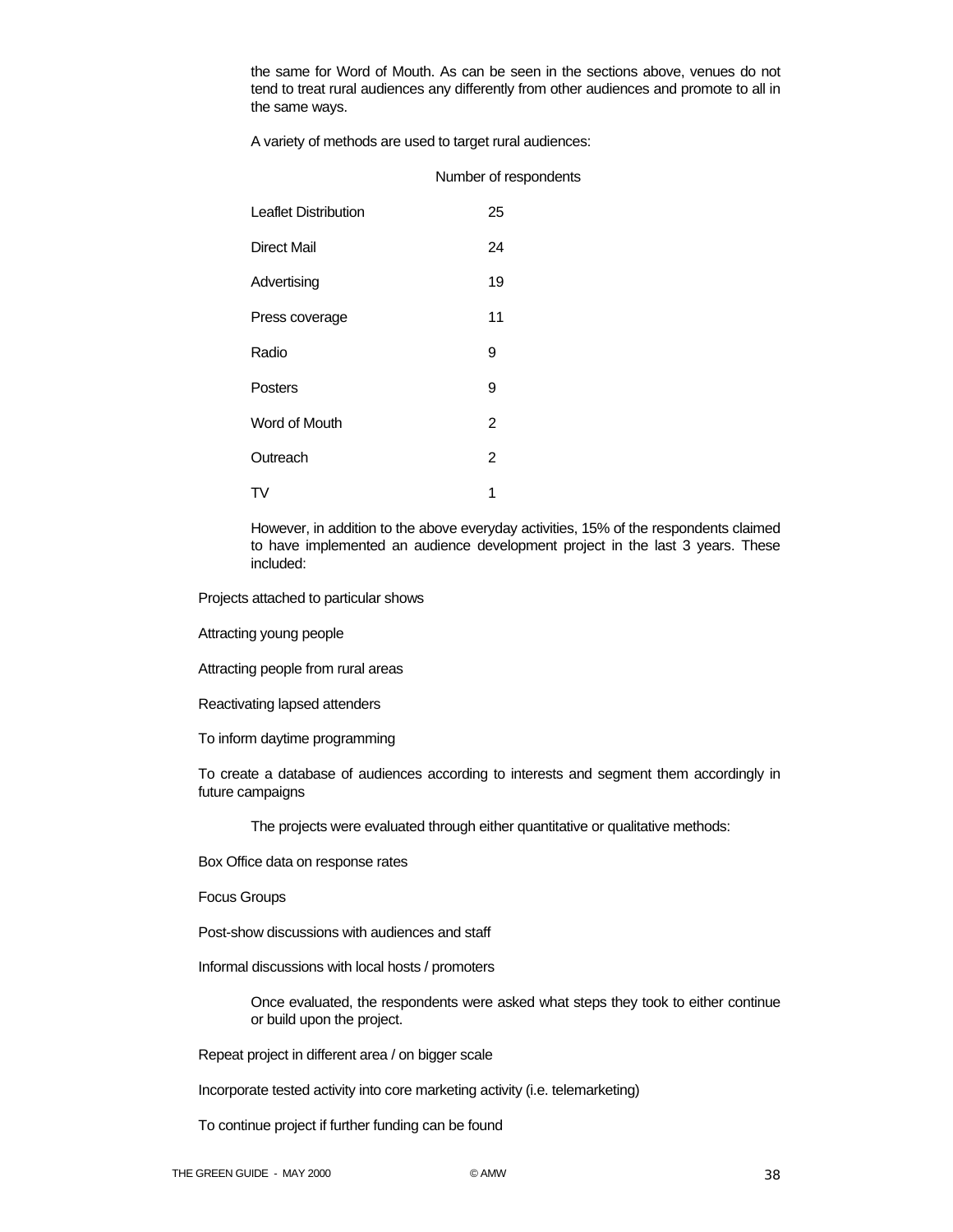Unable to continue once funding had ceased

With regard to addressing barriers to attendance, venues are more creative and proactive and appear to work much harder to meet customer needs than they do when targeting audiences during their core marketing activity.

Some quoted methods include:

Outreach work or employing others to undertake outreach (such as an NRTF scheme)

Involvement in local politics and committees to lobby for improved public transport

Providing clearer information about travel and parking including maps

Providing a greater quantity of information spread across a broader area, more readily available to people living in rural communities

Timing events to coincide with existing transport links and/or cheap parking time periods

Setting up free coach, car share, subsidised transport schemes, partnership with local transport providers

Seeking increased funding to reduce ticket prices

Providing parking vouchers for free / cheap parking

Seeking funding for a car park security guard

### **4. Is transport provision a key consideration for venues in their rural marketing approach?**

As can be seen from the research findings above, many venues consider transport to be a barrier to attendance for people living in rural areas, however, it is not true to say that venues prioritise transport provision as a key consideration.

A few venues make some provision regarding transport such as improved information to customers, parking tokens and even some transport schemes (as outlined above). Some venues are also active in lobbying for improved public transport infrastructures.

In summary, venue staff are aware of the issues surrounding transport and attempt to counter the barriers where possible but do not prioritise this activity within their marketing.

### **5. What evidence is there that lack of transport is a significant barrier for rural audiences?**

From the RDC research in 1997 public transport in rural areas was found to be very limited with 77% of parishes having no bus service after 7pm, and 93% of parishes with no rail service at all. The study also revealed that while car ownership is necessarily high in rural areas (84% of households compared with 69% of households in urban areas) there still remains 22% of the rural population with no access to a car.

From our research with venue staff, of those who responded, 28% claimed to have carried out research into whether transport is a barrier to attendance. As is outlined above, many respondents considered transport to be a barrier to attendance but also considered other issues to be equal barriers.

Research findings were informed by audience surveys, customer comments and complaints or staff knowledge of the public transport timetables.

Overall, their findings were: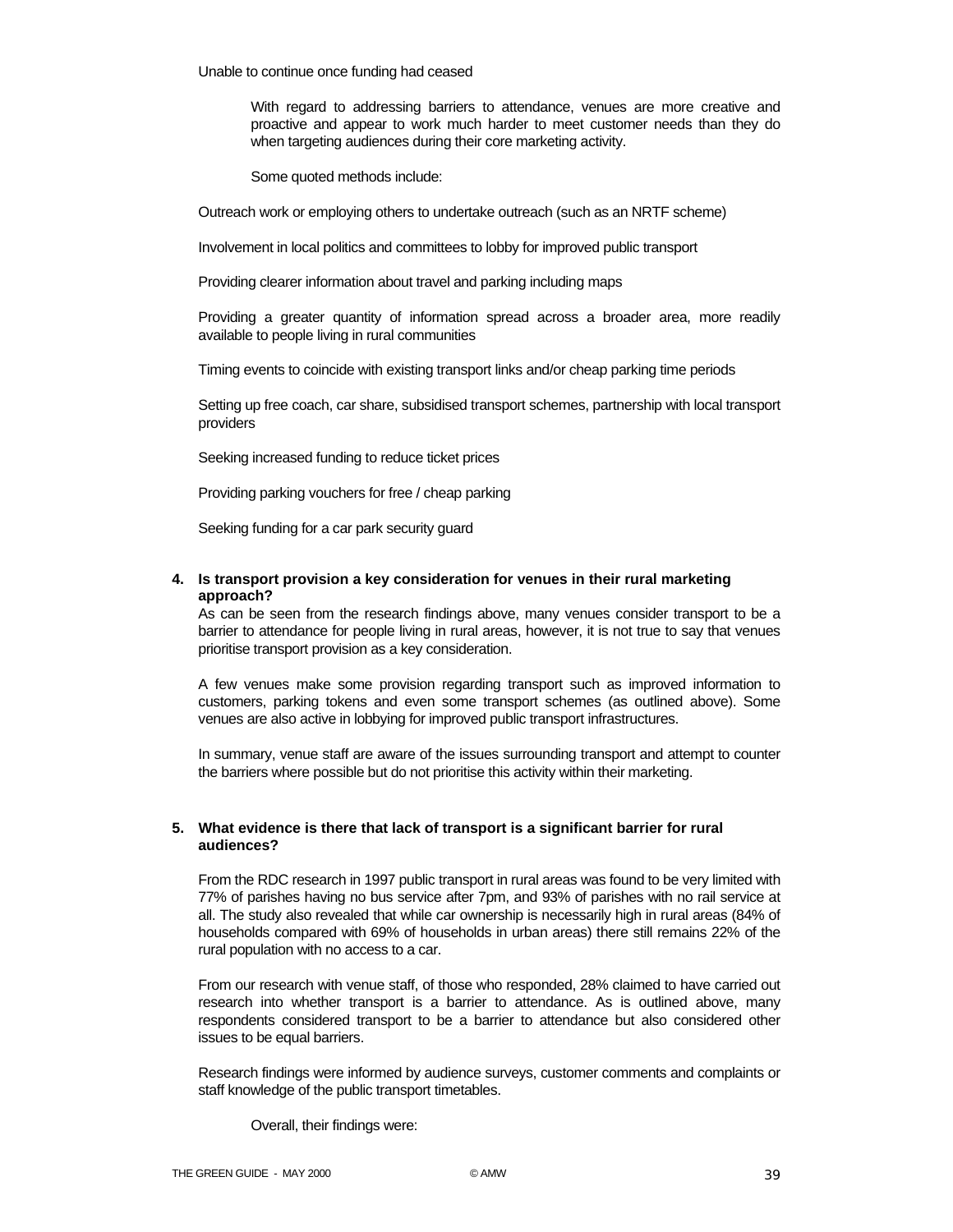Better late night public transport is needed

Better road access to the venue

Improved parking required

Transport was particularly troublesome for over 55's during the evening

Transport which matches performance start and end times is needed

Cost of travel can be prohibitive

The prospect of driving late at night can be off-putting

Traffic, parking and time it takes to travel to the venue are barriers

Distance of the venue from the bus stop is too far

One respondent noted that attitudes varied from village to village – this is worth noting, as often rural areas are treated as one homogenous mass while in reality they have very different characters. Also, their location and socio-economic profile will inform their attitudes.

**6. Are venues employing a networking approach to rural marketing and what case studies/examples of good practice exist?** 

Of the sample, only 7% have worked with / employed Networkers or Arts Ambassadors, while 13% have used Voluntary Community Workers or Other Outreach workers.

Overall, venues do not appear to be employing a networking approach to rural marketing based upon the information given by questionnaire respondents. However, when asked for examples of best practice, most quoted specific and non-specific networking projects.

Many quoted the NRTF and the work of its various schemes as well as Arts Ambassadors schemes as examples of best practice in marketing to rural audiences. Others quoted transport / bus schemes, the wide dissemination of publicity information and incorporating rural touring into programming activity. A full outline of examples of best practice can be seen above in section IV.C.

### **7. How cost effective is rural networking marketing, particularly if it utilises a transport element, in reaching potential audiences?**

We have not been able to answer this question as detailed budget and target information has not been offered by any of the venues which have employed such methods.

**8. What sources of funding, if any, are available for networking development and transport schemes?** 

From the requests for information made to RAB's, LA's and specific venues it became apparent that projects are funded in a variety of ways. No funding sources are specifically designed for networking development, however more general funding can be gained for such schemes (outlined below).

Funding for transport schemes is available, although it is often not arts-specific. Advice and assistance to secure the necessary funding can be obtained from the Community Transport Association (CTA). The funds that they outlined were from general County Council funds, the Rural Community Council and the Rural Transport Development Fund, which is managed by the Countryside Agency. Again, transport schemes are not excluded from applying to other less specific funds.

### **9. How do venues currently fund such work?**

Those organisations which have undertaken audience development projects targeting rural areas have done so with the financial aid of: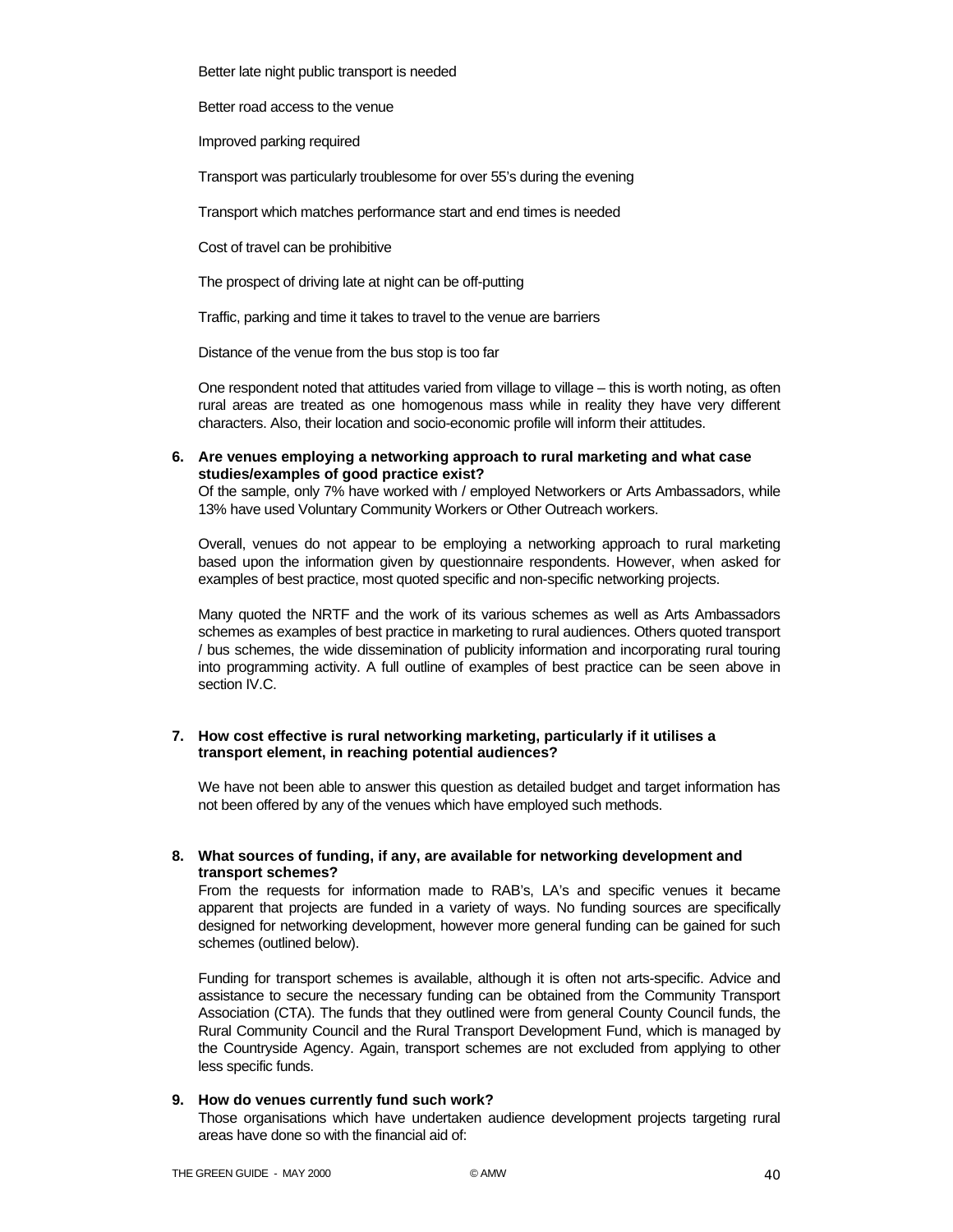A4E award

Existing funds

New Audiences

Local Authority funding

RAB funding

Other grant-making / trust bodies

#### **10. What aims do funders have in supporting such work?**

The aims of the funding bodies were rarely disclosed during our research. LA's and RAB's have included in their aims a need to help regeneration in rural areas, in the same way LA's fund inner city areas. Funds are given to areas where there is rural deprivation, but also social exclusion. They are generally aiming to both increase opportunities to artists in these areas and also increase possibilities for rural communities to enjoy and participate in artistic activity within in their locality. Staffordshire County Council identified that there has been a move from distinguishing between rural and urban, but instead to address groups who are isolated for whatever reason.

Aims of funders other than LA's and RAB's include improving social welfare and supporting projects in less advantaged areas by non-profit organisations, and aiming to improve the quality of life by some commercial organisations.

### 5) The Marketing Environment

While considering the current / past level of venue commitment to marketing specifically to rural audiences, it is important to consider the environment in which they are operating. A study of this environment and the recent changes within it will also influence the level and focus of future activity.

Political, Economic, Social and Technological factors affecting marketing to rural audiences.

#### a) Political

Department of Culture, Media and Sport

The Department of Culture, Media and Sport is a central government department with the remit to 'improve the quality of life for all through cultural and sporting activities, and to strengthen the creative industries'

The department works to 'bring quality and excellence in the fields of culture, media and sport; make these available to the many, not just the few; raise standards of cultural education and training; and help to develop the jobs of the future in the creative industries.

The Department in partnership with others, works to:

create an efficient and competitive market by removing obstacles to growth and unnecessary regulation so as to promote Britain's success in the fields of culture, media, sport and tourism at home and abroad;

broaden access to a rich and varied cultural and sporting life;

ensure that everyone has the opportunity to achieve excellence in the areas of culture, media and sport and to develop talent, innovation and good design;

maintain public support for the National Lottery and ensure that the objective of the Lottery Fund supports DCMS' and other national priorities; and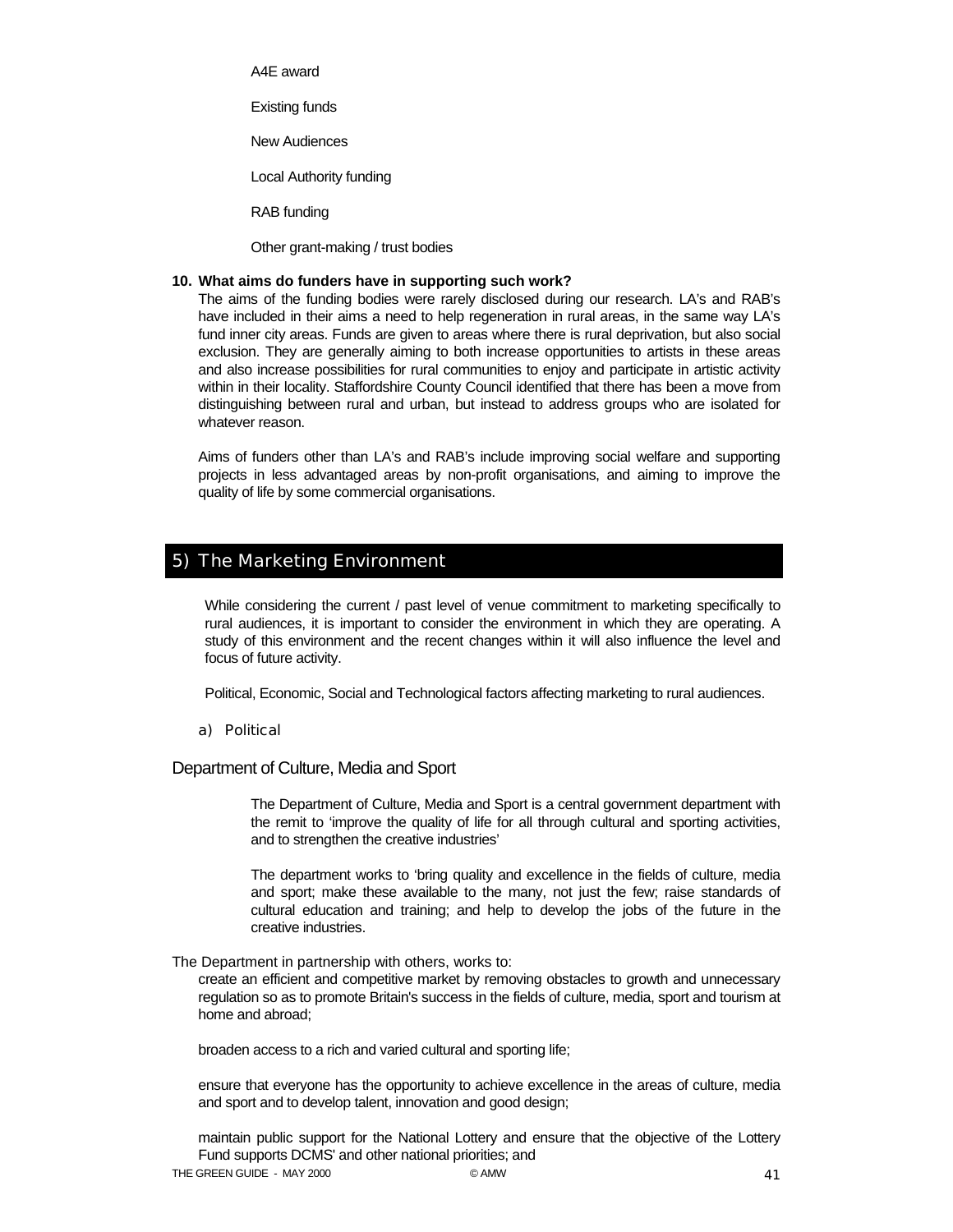promote the role of the Department's sectors in urban and rural regeneration and in combating social exclusion.

In carrying out these objectives the Department will:

seek maximum value for money in using our human and financial resources, through applying the principles of efficiency among and effectiveness in its sectors and in encouraging partnership with others**.** 

In 1999 Chris Smith announced a challenge to the arts world to increase participation in the arts in the UK, from half to two-thirds of the population over the next ten years. The DCMS has outlined ten goals for the arts to help achieve this mission:

**Excellence** 

Innovation

A thriving arts sector

More consumption of the Arts

More participation in the Arts

More relevant training for the arts sector

Better use of arts in education

Combating social exclusion and promoting regeneration

Improving public perceptions of the Arts

Promoting British culture overseas

The work of DCMS is undertaken through regional partners, these include the Regional Arts Boards (which also represent the Arts Council, Crafts Council and British Film Institute), Area Museums Councils, Regional Tourist Boards, regional offices of English Heritage and the English Sports Council.

In each region, there is an informal grouping of representatives from each of these partners which form the Regional Cultural Forums of Consortia

Through the establishment of the DCMS and its range of funding programmes to meet the above ten goals, the environment in which the arts operates has changed. The level of support, both financial and political, is greater and the perceived and actual value of the arts is heightened.

Through greater levels of funding, opportunities to test new audience development initiatives – in this context, those targeting rural audiences – have been far more possible.

#### Regional Cultural Consortia

To establish a stronger regional focus for all DCMS policies and programmes Regional Cultural Consortiums have been established in each of the English regions outside of London, led by strong local Chairs. DCMS staff have been appointed to each of the regional Government Offices to improve communication between the central department and the regional partners and interests. Ministers and senior officials are also undertaking more regional visits around the country to highlight the regional dimension of the DCMS.

As detailed above, these Regional Cultural Consortia bring together representatives from regional agencies working in the arts, heritage, museums, tourism, libraries, sport and archives, and from the local government, as well as others including individuals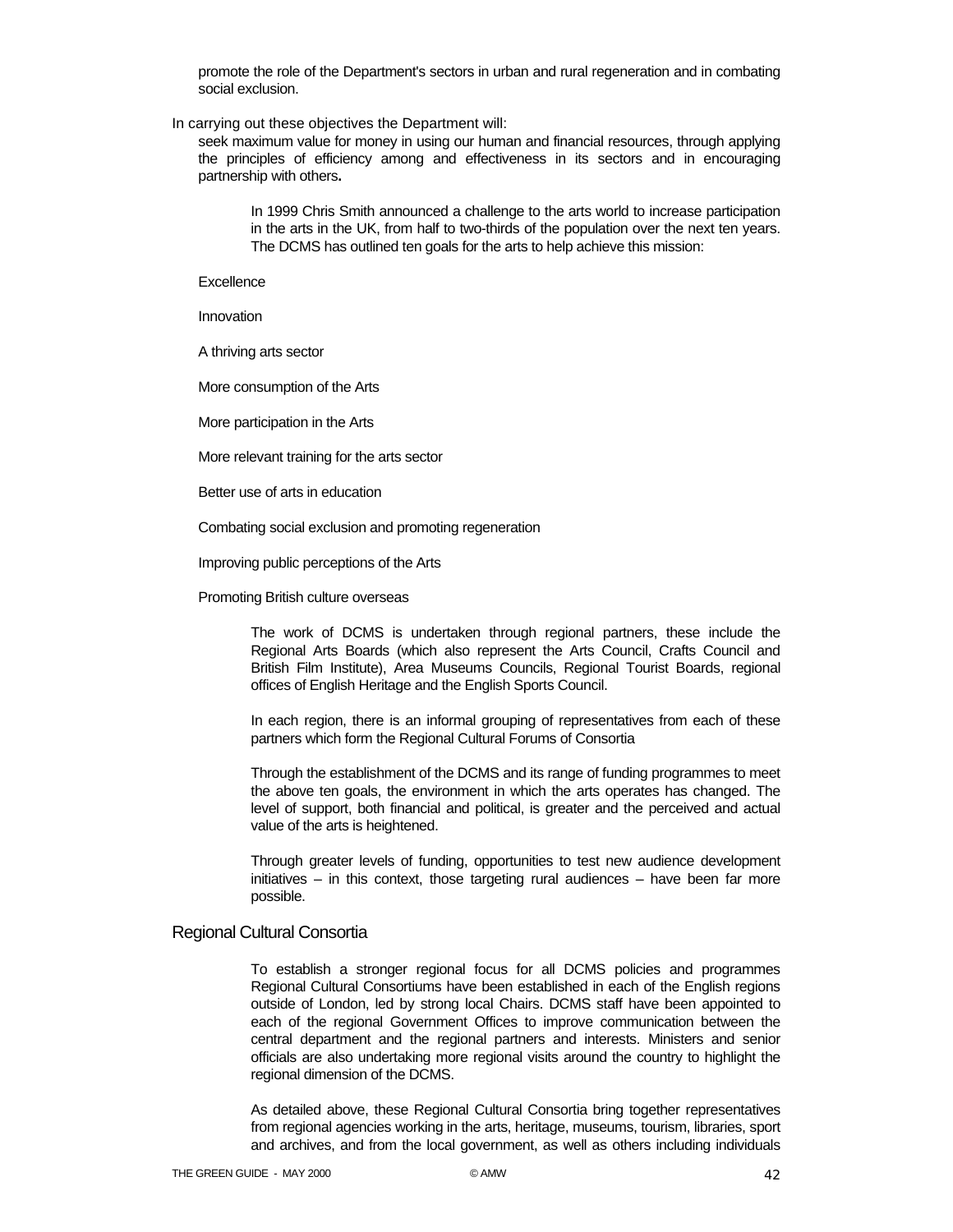from the creative industries. The Consortiums are expected to draw up a strategy that sets out the future of culture in their region. They are meant to provide a strong voice for culture in the region and encourage a 'joined-up' approach to the delivery of regional cultural services, providing a forum for representatives from different areas of the cultural industries to exchange ideas and information.

Regional Cultural Consortiums and Regional Tourist Boards work closely with the Regional Development Agencies (RDAs). The RDAs were established in April 1999 to draw up an economic strategy for their regions. In preparing, these RDAs must take into consideration the regional cultural and tourism strategies.

Best Value – A Brief Outline of the Key Issues

Best Value legislation, taking effect in April 2000 means each local authority needs to show continuous improvement in cost and quality, in its services (including the arts). These services will be measured through economy, efficiency and effectiveness and aims to provide accountability for the local people and means that the authority is responsible to central government. The aim is to codify, formalise and standardise existing practice, with a view to publicising achievements. The audit commission will have the power to inspect Best Value performance plans / reviews and to intervene in failing authorities by;

Ordering amendments to plans

Externalise services

Hold local enquiries.

There is an aim to have a five year cycle of Best Value reviews, on a 'worst first' basis. Also annual Best Value performance reviews will provide a summary of an authority's corporate / service objectives, performance indicators (PI's), standards or targets. There will be no extra money given to local authorities to help them ensure Best Value. If services do not give Best Value then resources will be redistributed.

There are four C's included within the Best Value legislation;

to Challenge why and how a service is being provided

to Compare – Invite comparison with other arts service providers (performance indicators and benchmarking)

to Consult with local tax payers, service users and the wider business community

to embrace fair Competition as a means of securing efficient and affective services

Best Value will be addressing the needs of the arts, by emphasising the instrumental effect of the arts, as opposed to the intrinsic effects, and the way the arts can address 'cross cutting' issues of: Public Health, Community Safety, Social Exclusion, Environmental Sustainability, Regeneration, Life-long Learning. Impact will be measured against a number of Best Value criteria, including; user, community, public, educational, sustainability and strategic outcomes.

The Social Exclusion Unit - Policy Action Team 10 (PAT 10)

In 1997 The Social Exclusion Unit was established by the Prime Minister with the remit of helping to improve Government action to reduce social exclusion by producing 'joined up solutions to joined up problems'.

The unit is staffed by a mixture of civil servants external secondees from areas with direct experience of social exclusion such as the probation service, housing, police,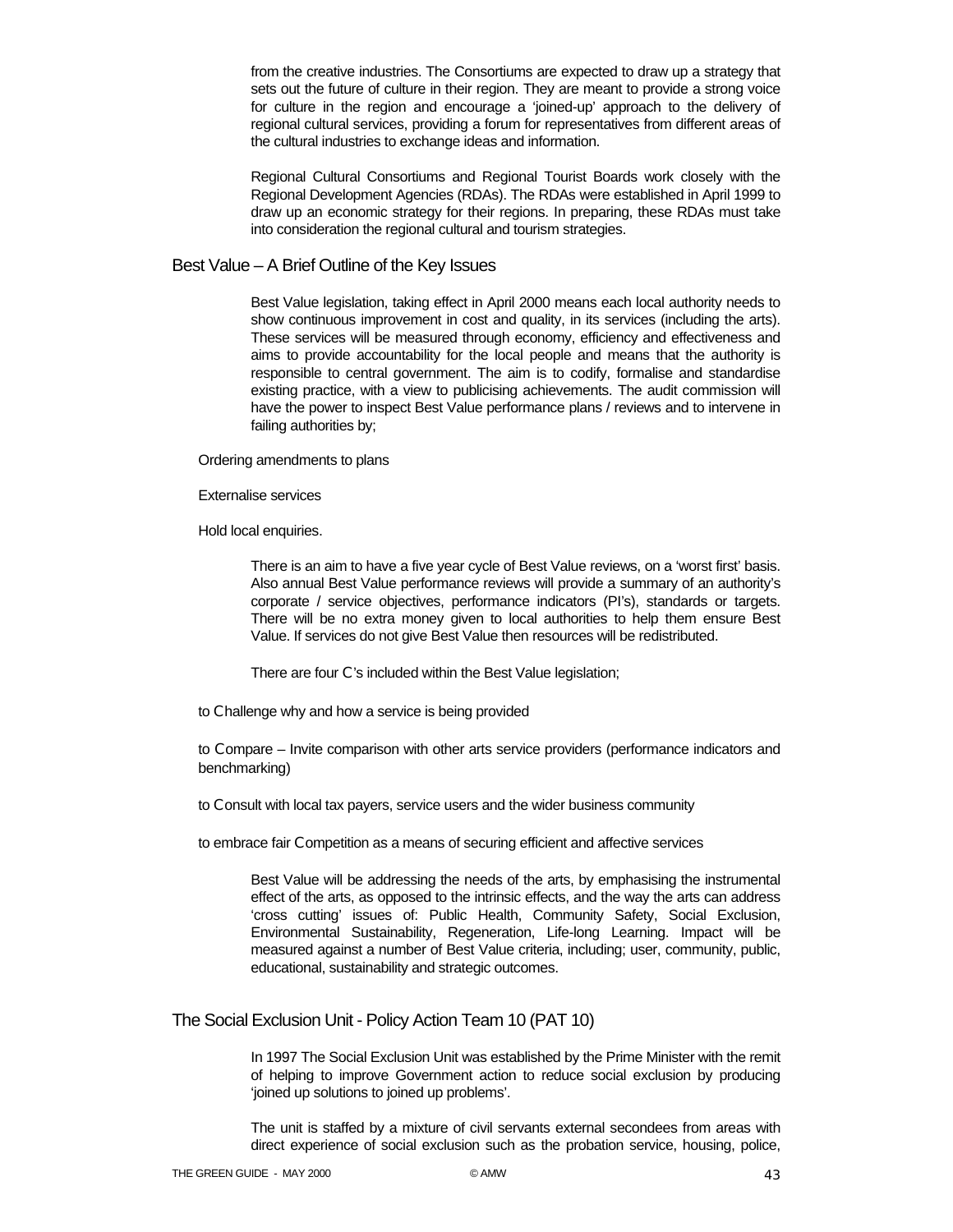local authorities, the voluntary sector and business. The unit reports directly to the Prime Minister and is located within the Cabinet Office.

In 1998, the unit's report on neighbourhood renewal was published giving a detailed picture of the concentration in poor neighbourhoods of a range of interlocking problems such as high levels of unemployment, crime, ill-health and education. The report showed how the gap with the rest of the country had widened and set out a range of issues on which urgent policy work was needed.

As a result, the unit established 18 Policy Action Teams to work on solutions, whose combined work would form a national strategy - *The National Strategy for Neighbourhood Renewal* – in Spring 2000.

Areas covered by the PAT's inlcude: Jobs, Skills, Business, Neighbourhood Management, Housing Management, Neighbourhood Wardens, Unpopular Housing, Anti-social behaviour, Community self-help, Arts and Sport, Schools plus, Young People, Financial Services, IT, Learning Lessons, Joining it up Locally, Better Information.

Policy Action Team 10 is the team which has a particular remit for Arts and Sports, championed by Kate Hoey, Parliamentary under Secretary of State and Minister for Sport.

The remit of PAT 10 was to report on $8$ :

Best practice in using arts, sport and leisure to engage people in poor neighbourhoods, particularly those who may feel most excluded, such as disaffected young people and people from ethnic minorities;

How to maximise the impact on poor neighbourhoods of Government spending and policies on art, sport and leisure.

Its goal was to draw up an action plan with targets to maximise the impact of arts, sport and leisure policies in contributing to neighbourhood regeneration and increasing local participation.

#### **Key findings**:

Participation, and the provision of services to support participation, in arts and sport, can help address neighbourhood renewal by improving communities 'performance' on the four key indicators of health, crime, employment and education.

There are various distinctive contributions which the arts and sport have to offer to tackling the causes of social exclusion. These can be summarised under the headings of: growing industries, engaging and strengthening local communities, and an emphasis on people, not buildings or places.

In addition to the well-established benefits to physical health, regular moderate intensity exercise can contribute to greater self-esteem, improved mental well being, and, in certain circumstances, improved mental acuity. Play promotes children's development, learning, health, creativity and independence; and a number of schools have worked successfully with play to improve children's learning.

However, these significant benefits are frequently overlooked both by some providers of arts and sports facilities and programmes and by those involved in area regeneration programmes.

#### **Barriers to be overcome include:**

Projects are often focused on the requirements of particular funding organisations or programmes rather than on the needs of those on the receiving end;

THE GREEN GUIDE - MAY 2000 **CAMW** 6 AMW 6 AMW 44 <sup>8</sup> Summary of the report by Policy Action Team 10, The Social Exclusion Unit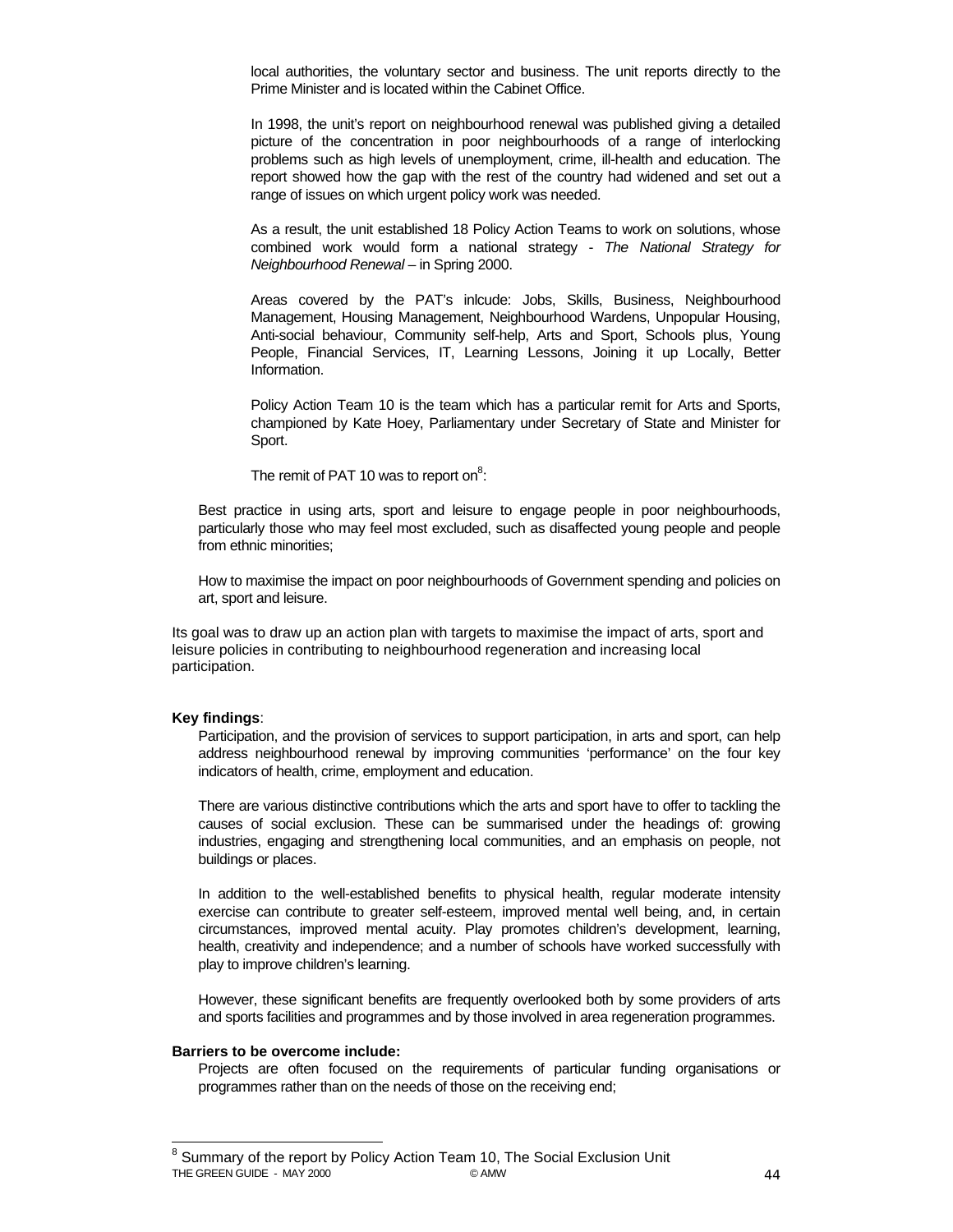They are often funded on a short-term basis, whereas a longer period will often be needed for sustainable benefits to accrue;

Arts and sports bodies tend to regard community development work as being both an 'add-on' to their 'real' work and as a lesser form of activity;

Other bodies involved in regeneration tend to regard arts and sport as peripheral; regeneration projects tend to focus on changing the physical environment, and to pay insufficient attention to building individual and collective 'self-help' capacity building within the community;

There is a lack of available evaluated information about the regenerative aspects of arts and sports community development projects and information in accessible formats about facilities/funds available to community groups and people/groups at risk of social exclusion.

Schools could play a more important role in developing the habit of participation in arts and sports

Links between arts and sports bodies and the major organisations involved in area-based community regeneration schemes are often poor.

#### **Key principles**

Principles which help to exploit the potential of arts/sport in regenerating communities include:

**Valuing diversity:** People have a basic right to explore their own culture and identity in terms and forms which they choose and determine. This diversity should be recognised as a profound strength, and a rich source of ideas and practice which the whole cultural sector may draw upon. Whether in sport, art or approaches to local development, the diversity of community activity can often provide breakthroughs which more established and better-funded parts of the sector struggle to find.

**Embedding local control:** One of the major benefits of participating in cultural or sporting activity is the opportunity to build local organisational skills and capacity. Community-based sports and arts projects can be managed centrally, but they will tend to have less impact and be less sustainable, as well as finding it harder to secure people's commitment. A model which offers control by those who are involved, albeit in partnership with funding agencies, local authorities and other stakeholders, is likely to have much deeper impact on those involved and the wider community.

**Supporting local commitment:** The benefits of arts and sports projects are inseparable from the act of participation and engagement. One of the most difficult roles for the state, whether locally or nationally, is to find ways of supporting this type of local cultural activity without interfering with it, and especially without creating dependency. The most effective initiatives are those where local enthusiasm and voluntary commitment can be matched appropriately by the support of local authorities and partners in the voluntary, educational, cultural or business sectors.

**Promoting equitable partnerships:** All community-based arts and sports projects involve partnership of some kind, but the way they are conducted varies widely. The test of fair partnership is whether there is an equitable distribution of risks and benefits among all those involved.

**Defining common objectives in relation to actual needs:** It is essential that projects are undertaken by people and organisations who have shared - or at least not incompatible objectives, and that they are articulated and understood by those involved. Since these objectives should relate directly to local needs, in many cases this is best done by bringing together all the stakeholders to agree an initiative's objectives jointly.

**Working flexibly with change:** One of the great weaknesses of the arts and sport funding systems is a tendency towards inertia arising from the difficulty of changing existing patterns of support. Once buildings, organisations and staff are in place, they tend to displace as the primary focus of concern the objectives they were intended to meet, or the communities they were intended to serve. At local level, it is vital to retain a degree of flexibility so that new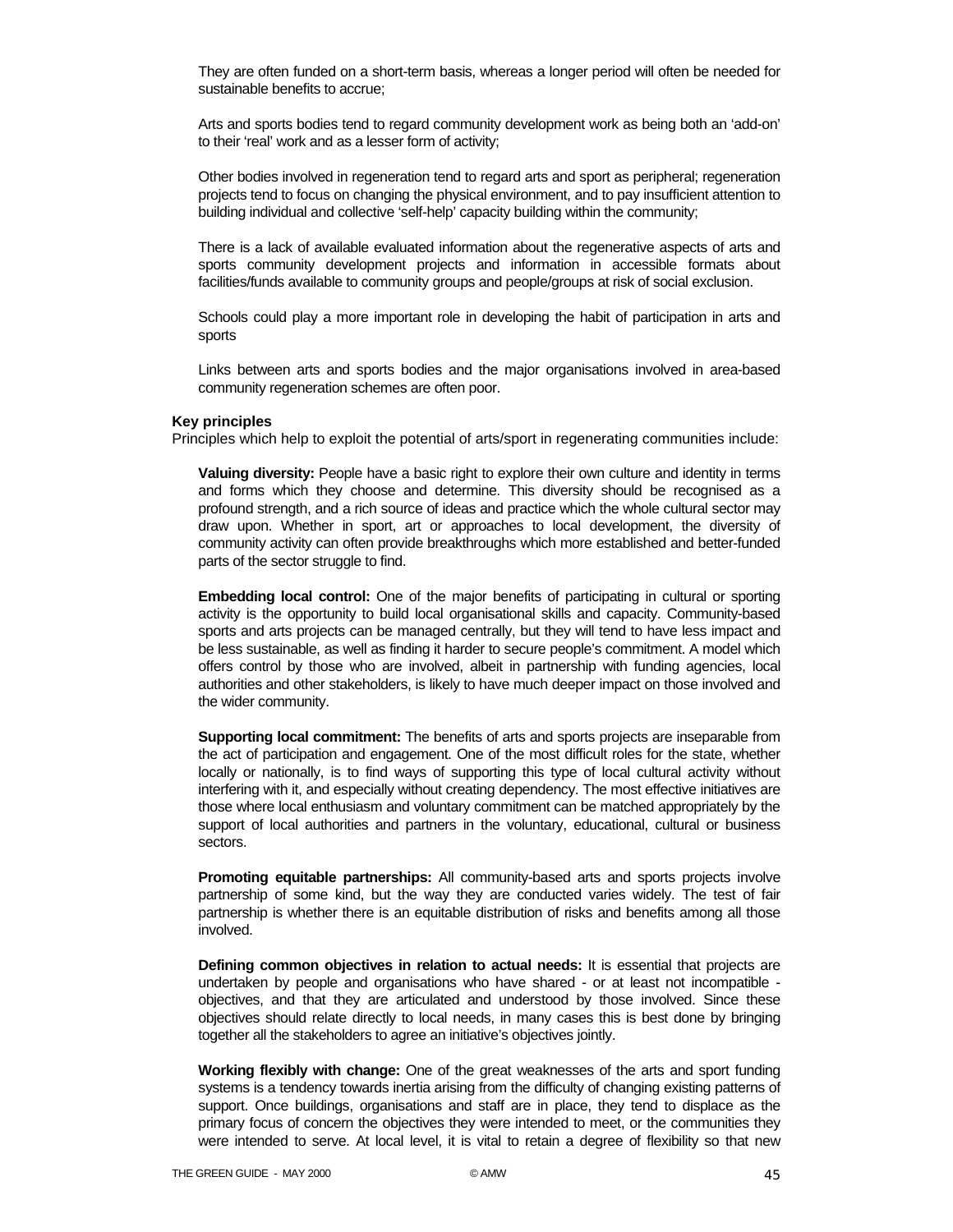responses can be offered to new situations. This needs to be built into the arrangements for monitoring and evaluating outcomes.

**Securing sustainability:** The development of community-based arts and sports activity has been severely hampered by a lack of sustained commitment and resourcing, whether at local or national levels. This is an argument not just for more money, but more importantly for the development of systems of support for services, not projects. A regime which offers only shortterm projects and part-funding is inadequate. New programmes should normally be planned for at least a 5-year timescale, although they will not necessarily require funding for that length of time.

**Pursuing quality across the spectrum:** Community development work is properly seen as part of the task of sustaining high quality in the arts and sport, rather than as a distinct or even opposed activity. Community development work should not be conceived in terms which stigmatise or condescend to those in the neighbourhoods concerned. The aim is to give everyone the opportunity to develop their talents and broaden their horizons and to strive for best practice in delivering services enable people to develop their skills. The more that happens, the better for arts and sport across the board.

**Connecting with the mainstream:** It is essential not to isolate arts and sport community development initiatives, either from the rest of policy in the social inclusion and community development agenda or from mainstream arts and sports development. Sustained success in the cultural and sporting realms will be experienced only where initiatives are firmly connected with successful programmes addressing the other causes and symptoms of social exclusion. Policy which fails to make effective use of cultural and sporting issues will inevitably underachieve. The time is right to connect arts and sport policy with the mainstream.

#### **Key recommendations**

#### *Funding bodies,*

Funding bodies should develop and publish an action plan to promote access to arts and sport for ethnic minority and disabled citizens.

All funding organisations should consider some form of dispensation allowing advance or prompt payment for voluntary organisations.

Funding bodies should make external evaluation and the means to carry it out integral to funded projects and programmes.

#### *Local authorities,*

Wider regeneration strategies and other strategies adopted by local authorities to improve an area's performance in the four 'key indicators' of health, crime, education and employment should explicitly consider the role which their cultural, leisure and tourism capacity can play.

Local authorities should map/assess culture and leisure provision and expenditure geographically (eg ward by ward) and according to the social, ethnic and professional background of users. There is a clear need for better information and analysis of expenditure and outcomes in this area.

local authorities should seek to improve value for money from their assets/facilities as a whole by ensuring the widest feasible use of them (eg school arts and sports facilities out of school hours).

#### *Government Departments*,

Government departments in charge of area based schemes should incorporate the best practice principles outlined above into their guidance to avoid imposing solutions on the communities they are intended to serve. They should require applicants to state what consideration they have given to the contribution arts and sports can make, both to regeneration generally and to meeting objectives in the health, education and other fields.

The DCMS (and DTI through the Business Link network) should encourage commercial culture and leisure industries to invest in talent throughout society.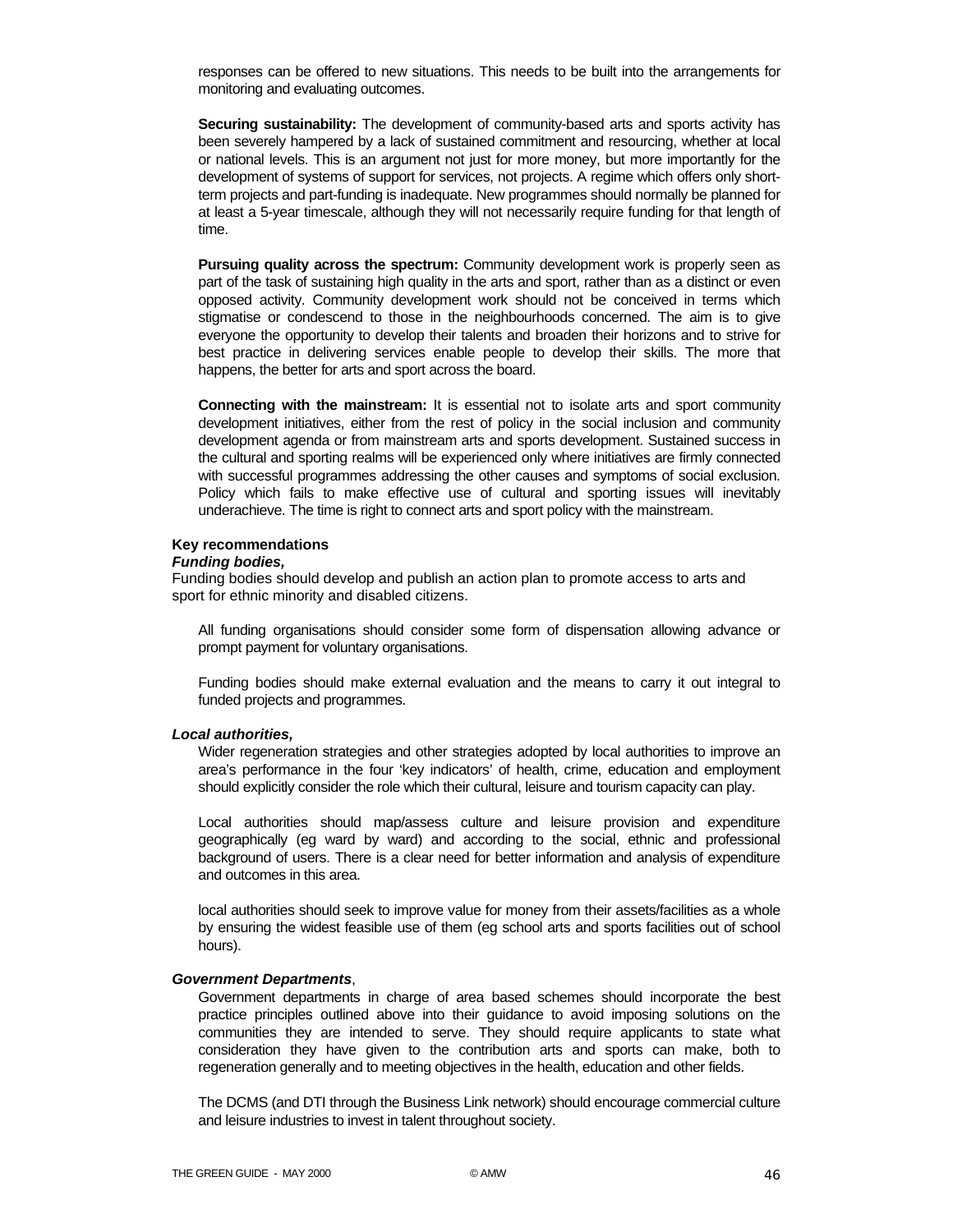The DfEE, Department of Health and Home Office should encourage health/education/crime reduction organisations to consider ways in which arts and sport can help them achieve their aims.

The DCMS should ensure that the Government Regional Offices and the new Regional Development Agencies, DCMS regional cultural consortiums and Regional Chambers involve culture, leisure and tourism organisations in plans for regeneration.

#### *Others,*

The report has identified a number of area-based schemes which would particularly benefit from closer links with arts and sport. These are: European Social Fund and Regional Development Fund grants; Single Regeneration Budgets; New Deal for Community 'Pathfinder' Areas; Health Action Zones; Employment Zones; Education Action Zones.

The Arts Council for England and Sport England should provide a positive response to the report showing how they will: develop stronger partnerships with other agencies; consider novel funding arrangements for community groups; and involve the voluntary sector.

National Lottery distributors should consider together the best ways to fund community-run multi-purpose 'community venues' in areas with poor access to facilities, which can be used flexibly to meet local needs rather than a more narrowly conceived facility to provide arts or sports facilities alone.

Within the first draft of the final strategy report, *Bringing Britain Together: a national strategy for neighbourhood renewal,* new funding schemes to implement the recommended changes have been outlined.

#### **New deal for Communities**

£800 million over 3 years to support this programme which seeks to provide funding for the intensive regeneration of small neighbourhoods. The scheme will support plans that bring together local people, community and voluntary organisations, public agencies, local authorities and business in an intensive local focus to tackle problems such as:

Poor job prospects

High levels of crime

A rundown environment

No one in charge of managing the neighbourhood and co-ordinating the public services that affect it.

The key to New Deal for Communities is that it is flexible and very local. Bodies like housing associations, schools and voluntary organisations will be given the chance to lead regeneration programmes. All bids will need to involve and engage the community and have strong leadership.

The programme will start later this year in 17 pilot or pathfinder areas, selected because their problems are severe, with more areas being allowed to bid in later years.

### **Criteria:**

To get funding, an area will have to provide a clear statement of:

What's wrong and what needs to change

How it will be achieved, drawing on lessons learned elsewhere

Who will do what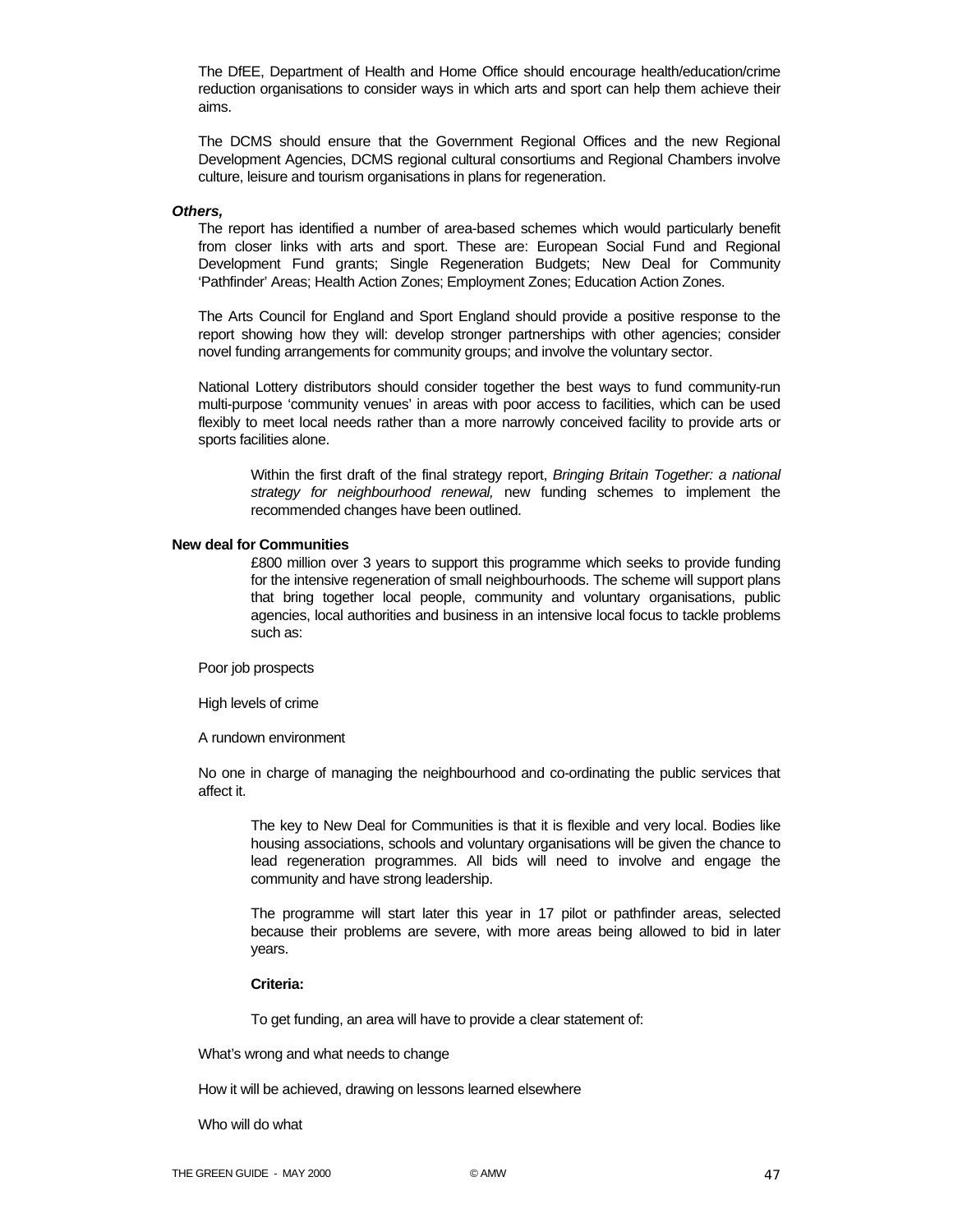Who is in charge of making it happen locally

#### **Sure Start**

This programme is to support young children in deprived neighbourhoods. It will be based on proven experience that investment in early childhood can help later performance at school, prevent truancy and reduce risk of unemployment, drug abuse and crime.

Local partnerships and organisations will be able to bid for money from a Children's fund for schemes that bring together services to support the developmental and emotional needs of young children and families. Funding will be particularly targeted on 0 – 3 year olds and services will include childcare, primary healthcare, play and support for families.

Sure Start funding will amount to £450 million over three years.

#### **Single Regeneration budget**

Now in it's fifth year, this scheme has been allocated £700 million over the next three years for new schemes (existing schemes are funded in addition to this sum). The scheme has been revamped to concentrate on areas of severe need, to give greater support to community development and involvement and to complement other initiatives such as the New Deal for Communities and area based initiatives like Employment Zones, Education and Health Action Zones.

SRB schemes will be targeted on larger areas, covering on average 25,000 people.

#### **Health, Education and Employment Zones**

The Government has been implementing a series of 'Zones' to encourage new ways of working in education, health and employment targeting areas of intense social exclusion. Many zones will cover the same areas as current programmes.

#### Department of the Environment, Transport and the Regions

The Department of Environment, Transport and the Regions (DETR) was a result of the former Departments of Environment and Transport being merged into one, in 1997, following the General Election. The main aim of this was to achieve a more integrated approach to policy on these issues.

"The aim of DETR is to improve the quality of life by promoting sustainable development at home and abroad, fostering economic prosperity and supporting local democracy."

The objectives relevant to this research include the aims:

To promote efficient and integrated transport services across different modes and reduce road traffic growth, in order better to meet the mobility needs of the travelling public and industry.

To enhance opportunity in rural areas

The DETR spends around £13 billion in pursuit of its policy objectives, and by 2001/02 this figure is planned to rise to nearly £15.5 billion.

The Government has also produced a White Paper on the Future of Transport, with an aim to develop an integrated transport system. They wish to do this by increasing personal choice through improving the alternatives. They acknowledge that the car will remain important, so the existing road network must be improved, they want to persuade people to use their cars a little less – and public transport a little more.

In terms of rural specific strategies the main conclusions of the work is the need for a strategic approach to managing local traffic, so they work as part of a wider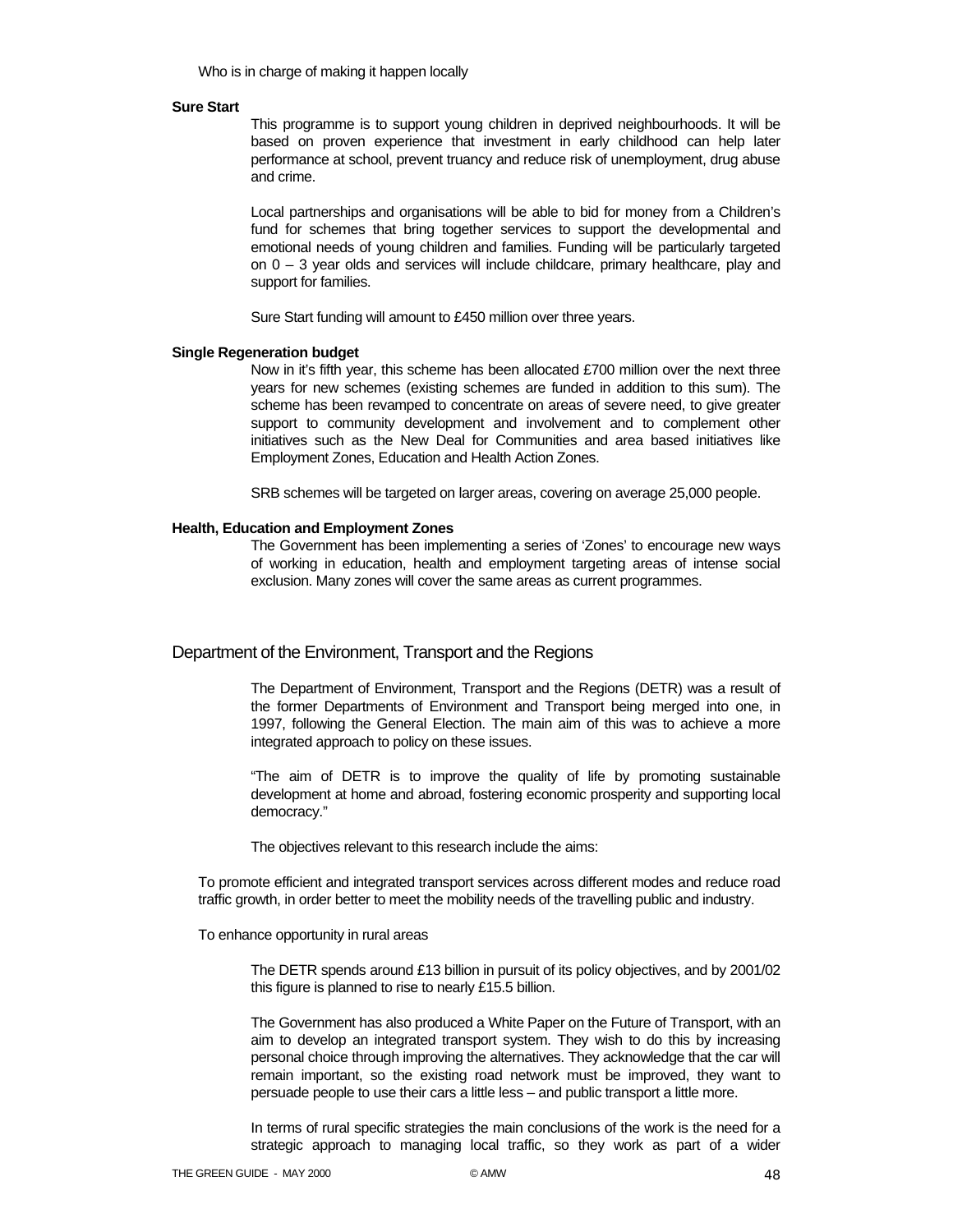consideration of traffic and transport. The Countryside Commission has carried out a number of demonstration projects that the Government has recognised. These included projects in Cumbria, Surrey and Dartmoor. These projects incorporated traffic calming, protecting a quiet country lane, providing increased public transport information, reducing speed limits and producing cycleways and schemes. The Commission is also setting up a Rural Traffic Advisory Service later this year.

#### *DETR action in rural areas*

The White Paper states that many rural areas are poorly served by public transport. 20% of rural settlements are estimated to have a bus service with fewer than four return journeys a day and no evening or weekend service. The Rural Bus Partnership fund of £45 million a year nationally marks a development in support for public transport in rural areas. The 1999 DETR Annual Report also emphasises that it aims to cut dependence on the car and instead promote cycling and walking, and also improve bus services, especially in rural areas. The Department claim they have already distributed new support for rural bus services, innovative bus-related projects, and for community-based projects to meet rural transport needs. Taxis and private vehicles are important in this integrated public transport system. Their objectives are generally aiming to enhance opportunities in rural areas.

Transport in rural areas has been looked at in Cornwall from the point of view of the need to increase access for the mobility-impaired and the over 65's. As a result, four Super Low Floor (SLF) buses have been introduced. The entrances of these buses are much lower, enabling wheelchair users and those who have difficulty walking easier access to public transport.

One year after the SLF buses were introduced the findings were:

over three-quarters of all passengers expressed a preference for them over traditional vehicles.

Approximately one-third of passengers said they now took more journeys on the service, 1 in 6 stating the reason to be the improved buses.

Passengers with pushchairs and senior citizens were noted to have benefited most – two of the groups identified by the Rural Development Commission as having greatest need for public transport in rural areas.

It has helped drivers to keep to the timetable and by using a specific group of drivers it has led to improved relationships with passengers contributing an increased feeling of security.

#### b) Economic

### The Changing Funding System

The funding system has recently undergone significant changes with the de-centralisation to the English regions of funds and decision-making.

Increasing emphasis is being placed upon combating social exclusion and community involvement, in line with other national and local government policy (see Best Value).

Some RABs are concerned with rural arts development issues and have established strategies and funding priorities for their development. The situation is fluid at the moment, but it is anticipated that the English arts funding system will be giving greater priority to Rural Arts and Audience Development issues in future with attendant funding opportunities for all scales of arts organisations.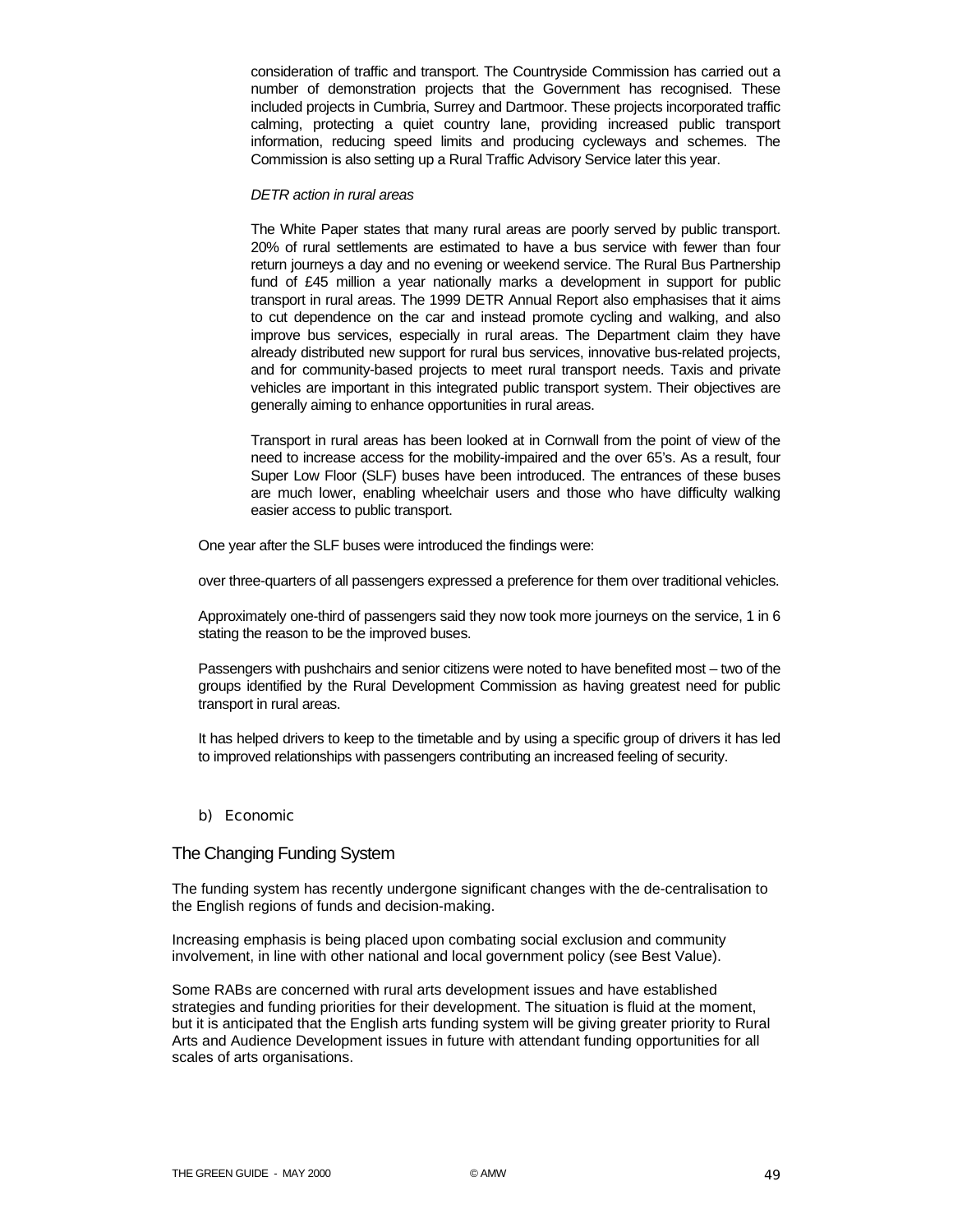### Financial Viability of Rural Transport

Transport has been identified throughout the research process amongst all groups consulted as one of the barriers to arts attendance. However, the expense of providing transport services in rural areas precludes many commercial companies from doing so.

As has been identified, people on low incomes living in rural areas are more likely to have private transport than those on comparable incomes in urban and semi-urban areas. There are, of course, many who do not have access to private transport. However, these are likely to be people on very low incomes such as elderly, young and disabled people. So, while there is a demand it is amongst groups who are least likely to be able to pay commercial rates.

The growth of community transport schemes indicates a recognition that the existing demand should instead be met through subsidised and voluntary services.

### c) Social

### Community Transport Schemes

Over 10 million passengers per year are served by a range of community transport schemes around the country. The schemes, often set up by community members in association with their Local Authority, are more flexible than commercial services and more closely tailored to meet a need within the host community. Such is their growth rate that the DETR has recognised their value and is fully supportive of the Community Transport Association – the umbrella body for such schemes.

The growth of such schemes offers people in rural areas far more flexibility and many more options for spending their leisure time. They also offer an opportunity for arts organisations who feel they have little or no influence over existing commercial public transport to provide at the very least a point of contact for their customers in rural areas – or perhaps to work in partnership with such schemes and plan venue-specific services.

On discussion with the CTA Rural Transport Officer for England, their eagerness to work in partnership with the arts has become clear as their aim is to provide affordable and flexible services to enable people living in rural areas to lead full lives.

### Demographic Changes

As can be seen from the RDC research outlined in section III.B.1 above, the rural share of the population is growing with an increase of 6.9% between 1981 – 1991, compared with a total population increase of 3%.

In addition to rurally specific population changes, there are nationwide trends such as the ageing population with over 20% of the population projected to be over 60 by the year 2011. This is particularly relevant to transport needs as the elderly has already been identified as a group for whom availability of rural transport is a serious issue.

### d) Technological

### New Technology

With more people living in rural areas working from home, new technology such as internet and email could play a valuable role in reaching those customers. Through the ability to reach individuals and establish two way communication, the internet and email provide new opportunities to shape services to meet the needs of the customer more closely.

It also provides new sales and promotion channels which have the capacity to be interactive and to provide a range of information.

The negative side of the Internet – while it will be valuable in many ways  $-$  is that it represents a threat on leisure time.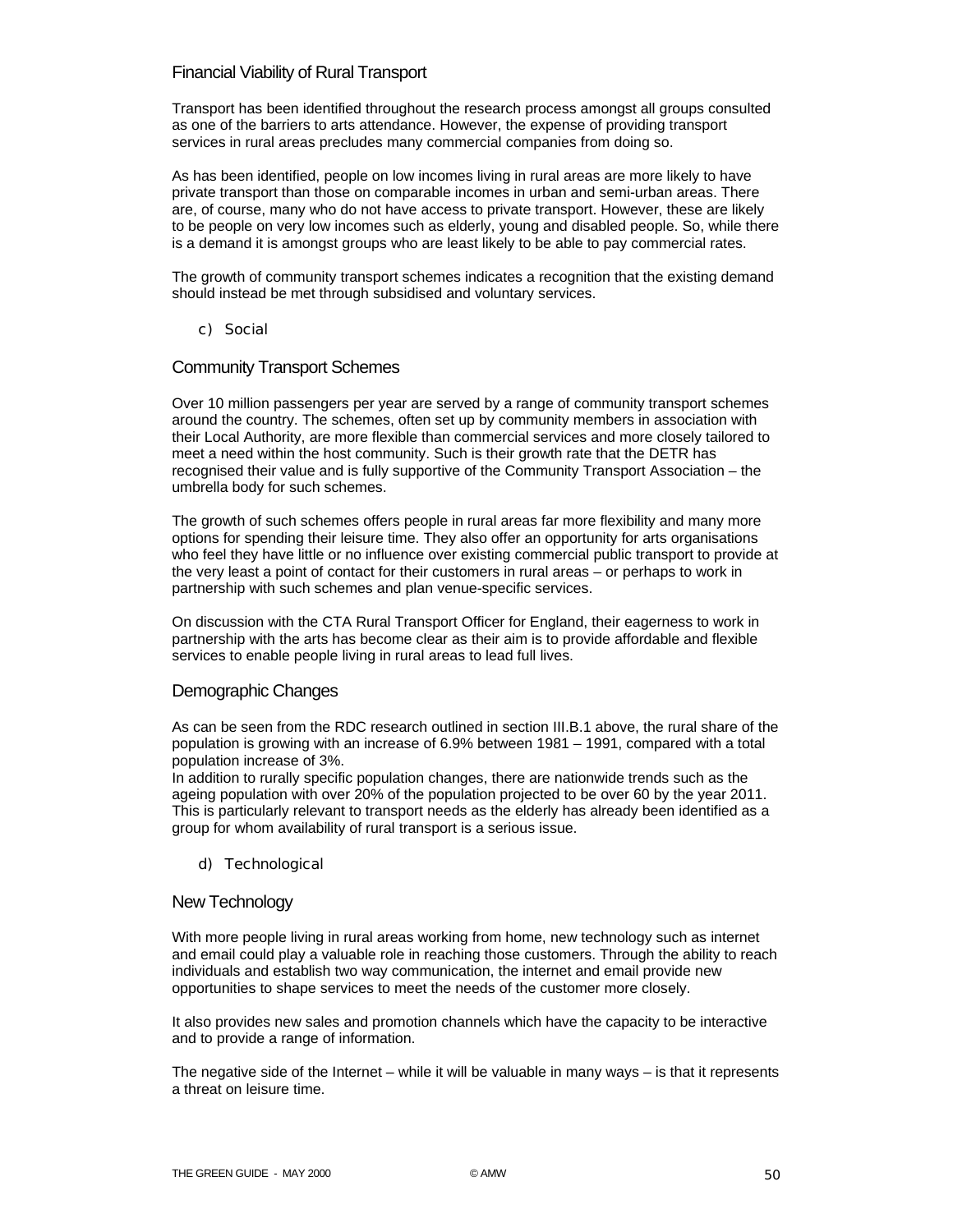#### a) Summary

From the information gathered in this research, it can be seen that venues consider rurally based audiences to be important but that they are not, on the whole, treating them any differently from audiences living elsewhere.

Staff at venues are aware of the range of barriers which exist for people living in rural areas but little action is being taken to address these as a part of core activity although project work has been undertaken by some.

While transport has been identified as a barrier to attendance, it is quite separate from arts organisations' core activity and is not easily overcome. It is also only one of many barriers, implying that transport alone cannot overcome non-attendance. From the examples above in Best Practice, networking has been an integral part of transport projects and has been seen to reap rewards. However, the employment of an outreach worker is a significant investment which might preclude many arts organisations from using this method.

Networking has been proved to be an effective audience development tool through examples such as the NRTF, In-Roads and The Ballet Bus. The personal contact with a representative of the venue provides an improved level of service for customers as well as helping to overcome reservations about feeling uncomfortable or unwelcome at the venue. Building a relationship with customers is the first step in generating loyalty which is a long-term investment for the arts organisation.

Venues are still relying upon traditional methods of information dissemination and promotion which can be easily incorporated into their overall campaign planning.

While some organisations have implemented audience development projects targeting the rural sector, follow up is limited. The projects tend to be resource heavy and therefore unsustainable.

Integration between initiatives targeting rural communities is very limited and there is currently no central resource to disseminate examples of best practice. Information on successful projects is shared informally although this inevitably leaves gaps of knowledge which can lead to organisations 'reinventing the wheel'.

Villages are very different in character and the same solution will not necessarily fit all.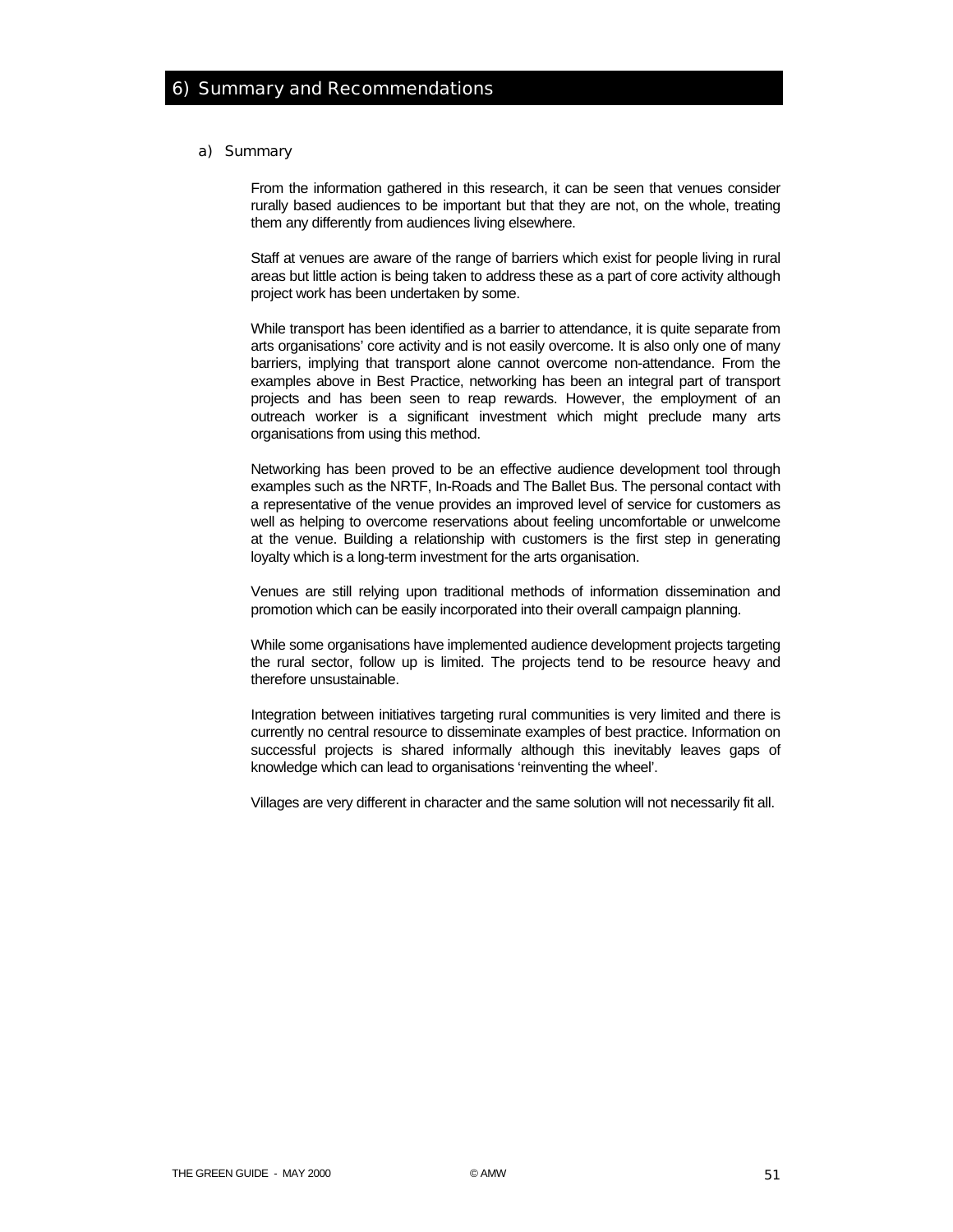### b) Recommendations

With an overview of the current situation and the broader context in which the arts organisations are operating, it is possible to make some recommendations to take rural arts marketing forward:

The arts constituency to tap into the existing network of community transport schemes for mutual benefit. For further details of schemes within specific areas contact Keith Potter, CTA Rural Transport Officer for England 01579 342042

Many arts venues are widely using traditional promotional methods to reach rural communities. In its research the RDC identified that many people living in rural communities also work from home. There is potential to begin using new technology to reach individuals in rural communities such as email listings and web communities.

From the rural research (RDC) the shape of rural communities can be seen to include a range of local networks made up of local group / clubs and societies. This is a valuable resource for arts organisations to tap into to disseminate information about their product. Lack of information has also been identified as a barrier to attendance.

45% of rural parishes have a village newsletter, 74% have a church newsletter and 93% have at least one public notice board. These are a valuable resource for arts organisations to disseminate information and build profile in rural areas.

Develop a central resource for arts professionals to access information about initiatives around the country from which new projects can be devised and mistakes can be avoided.

Dissemination of information about the work of other sectors/organisations within rural areas such as The Community Transport Association, Countryside Agency, Rural Community Councils etc, to encourage partnerships and an easier route into local communities for the arts through existing professional networks.

Investigate examples of good practice in other industries around customer service and relationship building, for example, Personal Bankers in the Financial Services sector, with a view to implementing a similar structure within arts organisations to generate loyalty amongst customers

Finally, it is recommended that further investigation takes place, broadening the study to include small scale. This study has merely touched upon the work of small scale venues via the NRTF and has not considered touring companies. It is inevitable that those working in rurally focused organisations with very limited resources will be able to offer a valuable insight into developing audiences and promoting the arts to rurally based customers.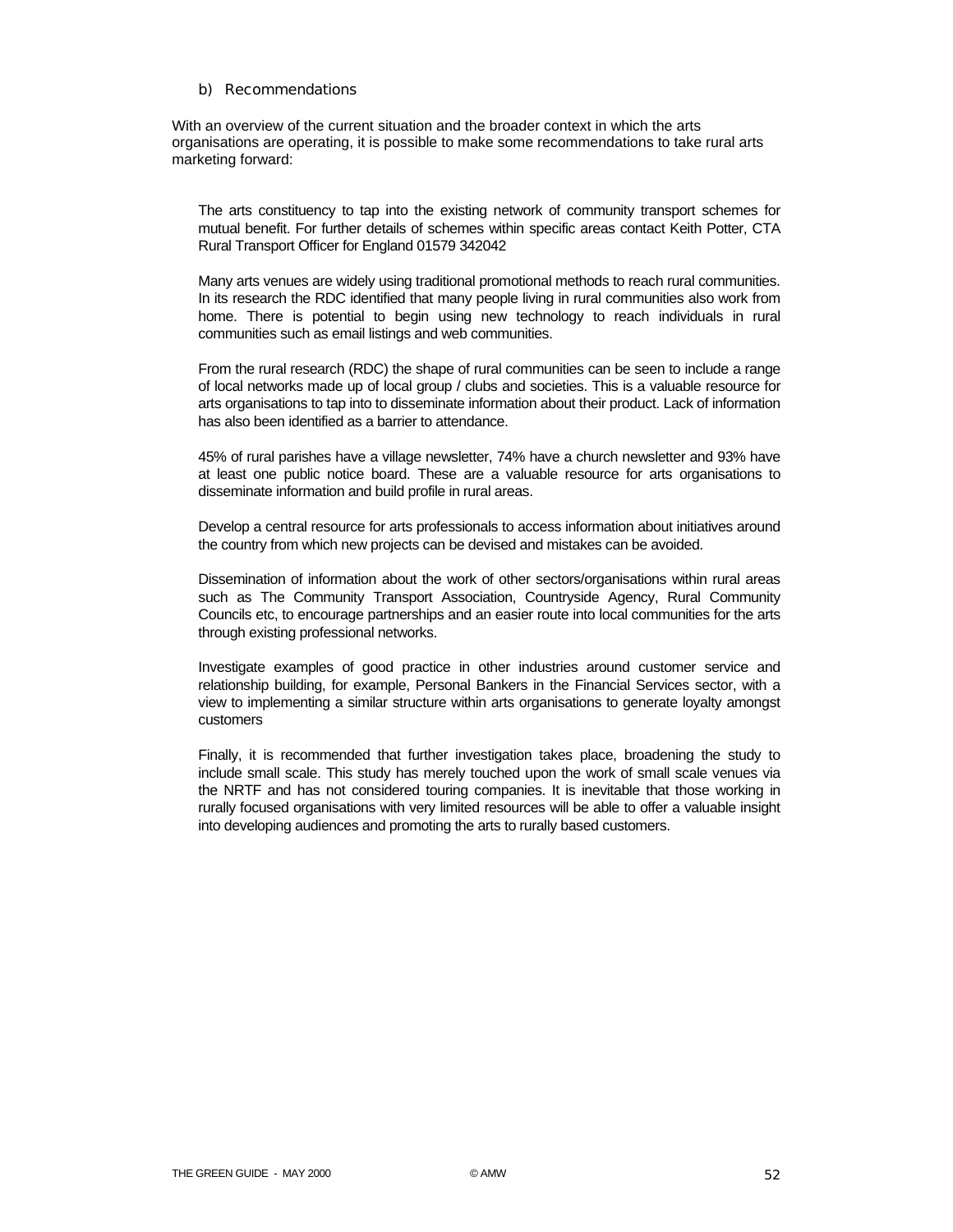# 7) Appendices

### a) Consultation

| <b>Name</b>                 | <b>Organisation &amp; Address</b> | <b>Contact</b>                    |
|-----------------------------|-----------------------------------|-----------------------------------|
| <b>Keith Potter</b>         | Community Transport               | 01579 342042 (tel & fax)          |
|                             | Association                       |                                   |
|                             | 1 Holman Road                     |                                   |
|                             | Liskeard                          |                                   |
|                             | Cornwall                          |                                   |
|                             | <b>PL14 3UT</b>                   |                                   |
| <b>VENUES</b> (contacted by |                                   |                                   |
| telephone)                  |                                   |                                   |
| David Porter                | <b>NRTF</b>                       |                                   |
| <b>Matthew Cleaver</b>      | The Anvil, Basingstoke            |                                   |
| Sally Semple                | The Hall For Cornwall             |                                   |
| Lois Wright                 | Leighton Buzzard Theatre          |                                   |
| Fred Moroni                 | <b>Malvern Festival Theatre</b>   |                                   |
| Emma Killick                | <b>New Perspectives</b>           |                                   |
| Emma Cooper-Hammond         | South Hill Parks Arts Centre      |                                   |
| <b>Matthew Sanders</b>      | The Theatre Royal                 |                                   |
| <b>Esther Blaine</b>        | Countess of Huntingdon's          |                                   |
|                             | Hall, Worcester                   |                                   |
| <b>Gale Pettifer</b>        | City Hall, Salisbury              |                                   |
| <b>Rachel Greaves</b>       | <b>Chard Guildhall</b>            |                                   |
| <b>Steve Cowton</b>         | Alnwick Playhouse                 |                                   |
| <b>Denise Coates</b>        | <b>Forest Arts</b>                |                                   |
| Lawrence Smith              | Solihull Arts Complex             |                                   |
| <b>RAB'S</b>                |                                   |                                   |
| Liz Wilson                  | Eastern Arts Board                | 01223 215355 (tel)                |
|                             | Cherry Hinton Hall                | 01223 248075 (fax)                |
|                             | <b>Cherry Hinton Road</b>         | info@eastern-arts.co.uk           |
|                             | Cambridge                         |                                   |
|                             | CB1 4DW                           |                                   |
| Jill Johnson                | <b>East Midlands Arts Board</b>   | 01509 218292 (tel)                |
|                             | <b>Mountfields House</b>          | 01509 262214 (fax)                |
|                             | <b>Epinal Way</b>                 | info@em-arts.co.uk                |
|                             | Loughborough                      |                                   |
|                             | Leicestershire                    |                                   |
|                             | <b>LE11 0QE</b>                   |                                   |
| <b>Richard Bliss</b>        | Northern Arts Board               | 0191 281 2866 ext 148 (tel)       |
|                             | 9-10 Osborne Terrace              | 0191 281 3276 (fax)               |
|                             | Jesmond                           | richard.bliss@northernarts.org.uk |
|                             | Newcastle-upon-Tyne               |                                   |
|                             | NE2 1NZ                           |                                   |
| Maureen Jordan              | North West Arts Board             | 0161 827 9242 (tel)               |
|                             | <b>Manchester House</b>           | 0161 834 6969 (fax)               |
|                             | 22 Bridge Street                  | nab@norab.demon.co.uk             |
|                             | Manchester                        |                                   |
|                             | M3 3AB                            |                                   |
| Joanne Day                  | Southern Arts Board               | 01962 855099 (tel)                |
|                             | 13 St Clement Street              | 01962 861186 (fax)                |
|                             | Winchester                        | info@sourthernarts.co.uk          |
|                             | SO23 9DQ                          |                                   |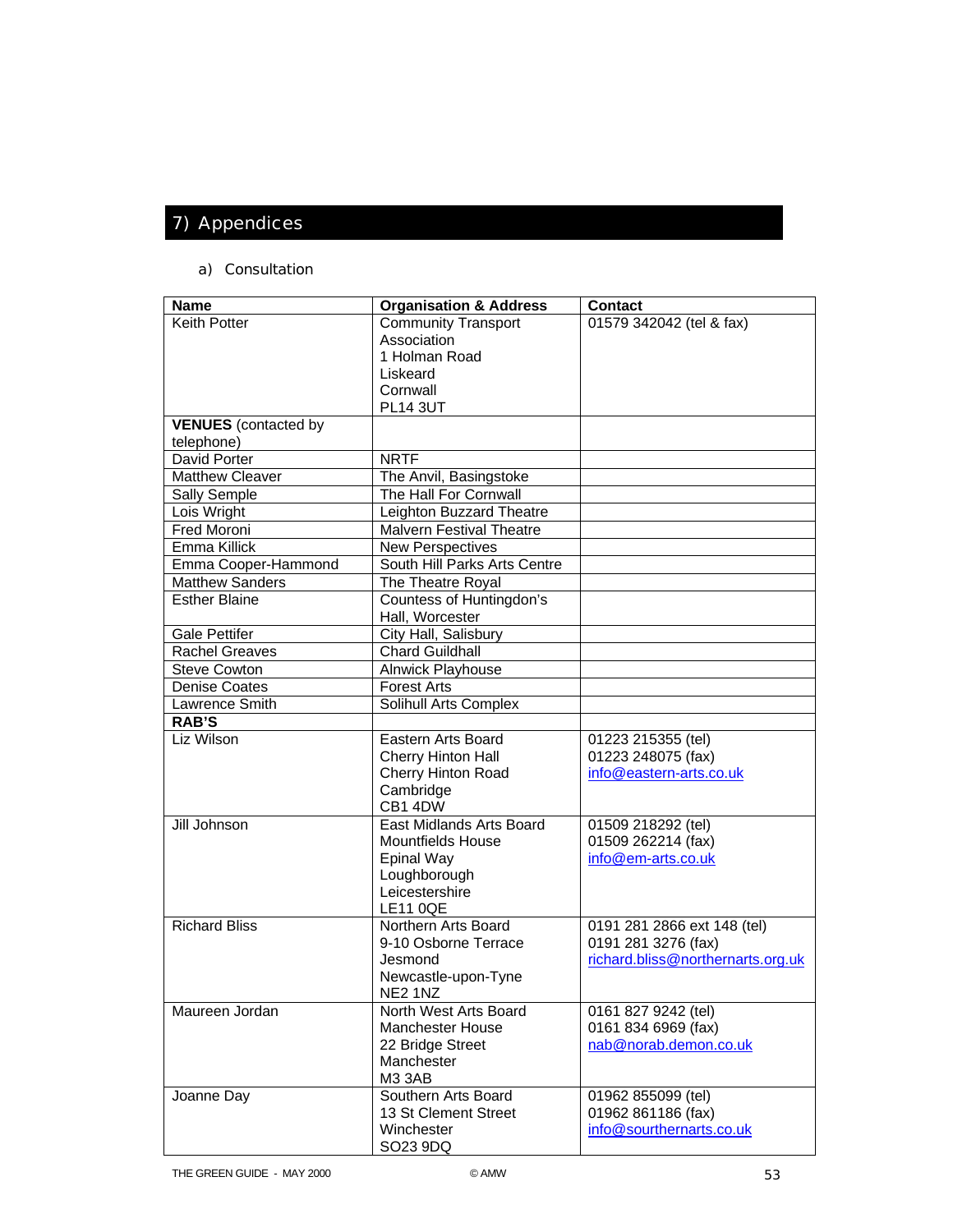| <b>Rob Marshall</b>            | South East Arts Board               | 01892 515210 (tel)            |
|--------------------------------|-------------------------------------|-------------------------------|
|                                | 10 Mount Ephraim                    | 01892 549383 (fax)            |
|                                | <b>Tunbridge Wells</b>              | info@seab.co.uk               |
|                                | Kent                                |                               |
|                                | TN4 8AS                             |                               |
| Ruth Bint/Maggie Bolt          | South West Arts                     | 01392 218188 (tel)            |
|                                | <b>Bradninch Place</b>              | 01392 413554 (fax)            |
|                                | <b>Gandy Street</b>                 | ruth.bint@swa.co.uk           |
|                                | Exeter                              | maggie.bolt@swa.co.uk         |
|                                | EX4 3LS                             |                               |
| <b>Claire Carter</b>           | <b>West Midlands Arts</b>           | 0121 631 3121 (tel)           |
|                                | 82 Granville Street                 | 0121 643 7239 (fax)           |
|                                | Birmingham                          | info@west-midlands-arts.co.uk |
|                                | <b>B1 2LH</b>                       |                               |
| Pam Pfrommer                   | <b>Yorkshire Arts</b>               | 01924 455555 (tel)            |
|                                | 21 Bond Street                      | 01924 466522 (fax)            |
|                                | Dewsbury                            | info@yarts.co.uk              |
|                                | <b>West Yorkshire</b>               |                               |
|                                | <b>WF13 1AX</b>                     |                               |
| <b>LOCAL AUTHORITIES</b>       |                                     |                               |
| <b>Gill Levick/Sally Tunge</b> | <b>Shropshire County Council</b>    | 01743 255078 (tel)            |
|                                | Column House                        |                               |
|                                | Shrewsbury                          |                               |
|                                | SY2 6NW                             |                               |
| Helen Owen                     | <b>Gloucestershire County</b>       | 01452 425079 (tel)            |
|                                | Council                             | 01452 425042 (fax)            |
|                                |                                     |                               |
|                                | Quayside House                      |                               |
|                                | Gloucester                          |                               |
|                                | GL1 2HY                             |                               |
| Mari Martin                    | Norfolk County Council              | 01603 222222 (tel)            |
|                                | <b>Norfolk Arts Service</b>         | 01603 222422 (fax)            |
|                                | <b>County Hall</b>                  |                               |
|                                | Martineau Lane                      |                               |
|                                | <b>Norwich</b>                      |                               |
|                                | <b>Norfolk</b>                      |                               |
|                                | NR1 2DH                             |                               |
| Patrick Conway                 | Durham County Council               | 0191 386 4411 (tel)           |
|                                | <b>County Hall</b>                  |                               |
|                                | Durham                              |                               |
|                                | DH1 5TY                             |                               |
| Ros Shipsides/Nigel Singh      | <b>Staffordshire County Council</b> | 01889 881388 (tel)            |
|                                | Shugborough                         |                               |
|                                | Milford                             |                               |
|                                | Stafford                            |                               |
|                                | ST170XB                             |                               |
| <b>Steve Hollier</b>           | Cambridgeshire County               | 01223 717111 (tel)            |
|                                | Council                             |                               |
|                                | Shire Hall                          |                               |
|                                | Cambridge                           |                               |
|                                | CB30AP                              |                               |
| Jackie Brumwell                | Derbyshire County Council           | 01629 580000 (tel)            |
|                                | <b>County Hall</b>                  | 01629 585279 (fax)            |
|                                | <b>Matlock</b>                      |                               |
|                                | DE4 3AG                             |                               |
| Jayne Knight                   | <b>Suffolk County Council</b>       | 01728 724793 (tel)            |
|                                | Framlington Library                 | 01728 723725 (fax)            |
|                                | The Old Courthouse                  |                               |
|                                | <b>Bridge Street</b>                |                               |
|                                | Framlington                         |                               |
|                                | IP13 9BA                            |                               |
| Jennifer Lowe                  | <b>Cornwall County Council</b>      | 01872 322000 (tel)            |
|                                | <b>County Hall</b>                  |                               |
|                                | Truro                               |                               |
|                                | Cornwall                            |                               |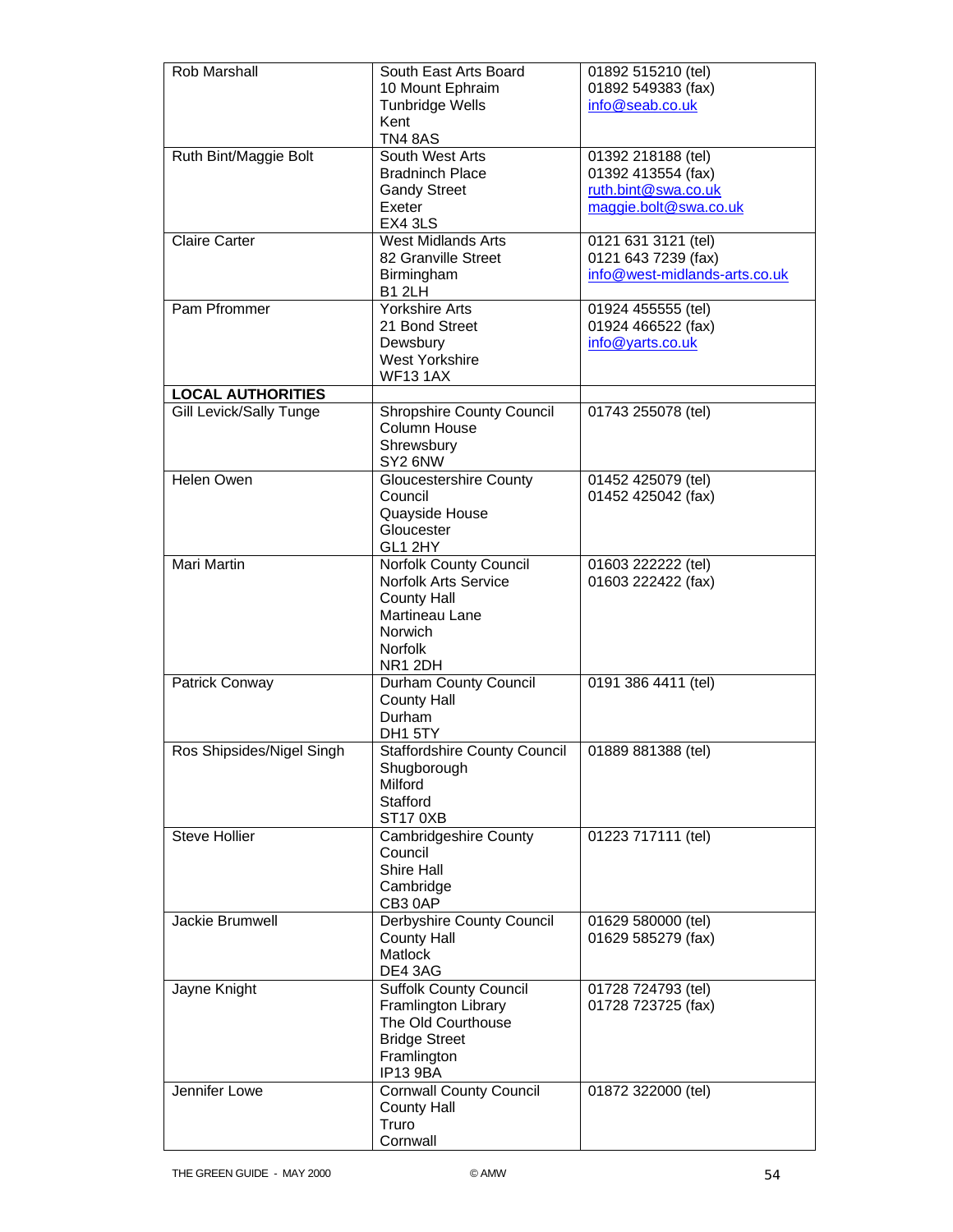|                       | TR1 3AY                           |                          |
|-----------------------|-----------------------------------|--------------------------|
| <b>Nicky Duirs</b>    | <b>Cheshire County Council</b>    | 01244 602836 (tel)       |
|                       | County Hall                       |                          |
|                       | Cheshire                          |                          |
|                       | CH <sub>1</sub> 1SG               |                          |
| <b>Esther Rowland</b> | <b>Essex County Council</b>       | 01245 436133 (tel)       |
|                       | <b>Cultural Services</b>          | 01245 436841 (fax)       |
|                       | PO BOX 47                         |                          |
|                       | Chelmsford                        |                          |
|                       | CM <sub>2</sub> 6WN               |                          |
| <b>Helen Ellis</b>    | <b>Viking Community Transport</b> | 01621 843164 (tel & fax) |
|                       | Room 15, St. Cedd's House         |                          |
|                       | <b>Maldon District Council</b>    |                          |
|                       | Offices                           |                          |
|                       | Princes Road                      |                          |
|                       | Maldon                            |                          |
|                       | Essex                             |                          |
|                       | CM9 5DL                           |                          |

NB. A further range of venues responded by questionnaire, for reasons of space these have not been included in the above list however their valuable contributions have been included in the overall report.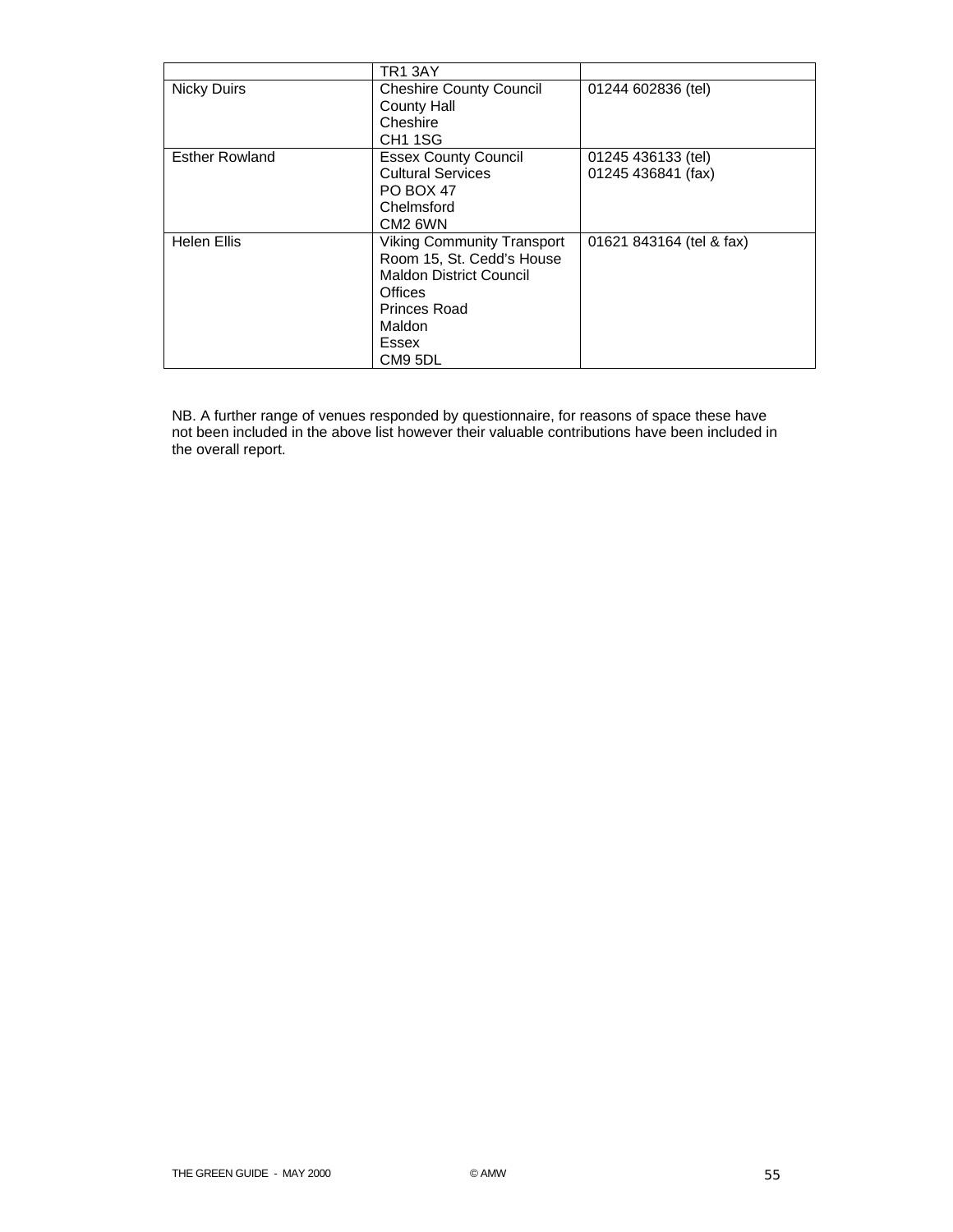### b) Funding Sources

| <b>Trusts / Foundations</b>               | <b>Companies</b>                | European                      |
|-------------------------------------------|---------------------------------|-------------------------------|
| The Baring Foundation                     | Marks & Spencer plc             | Tim Grange - EC Contact       |
| 60 London Wall                            | <b>Community Involvement</b>    | Point Officer                 |
| London                                    | Programme                       | The International Arts Bureau |
| EC2M 5TQ                                  | <b>Michael House</b>            | 4 Baden Place                 |
| 0171 767 1348                             | <b>Baker Street</b>             | Crosby Row                    |
|                                           | London                          | London                        |
|                                           | W1A 1DN                         | SE11YW                        |
|                                           | (0171 935 4422)                 | (01714030777)                 |
|                                           |                                 | iab@mcmail.com                |
| The Calouste Gulbenkian                   | Ford of Britain Trust           |                               |
| Foundation                                | Room 1/661                      |                               |
| 98 Portland Place                         | Ford Motor Company Ltd          |                               |
| London                                    | Eagle Way                       |                               |
| W <sub>1</sub> N <sub>4ET</sub>           | <b>Brentwood</b>                |                               |
| 0171 636 5513                             | Essex                           |                               |
|                                           | <b>CM13 3BW</b>                 |                               |
|                                           | (01277252551)                   |                               |
| The Esmée Fairbairn Charitable            | Lloyds TSB Foundation for       |                               |
| Trust                                     | <b>England and Wales</b>        |                               |
| 7 Cowley Street                           | <b>PO Box 140</b>               |                               |
| London                                    | St Mary's Court                 |                               |
| SW1P 3NB                                  | 20 St Mary-At-Hill              |                               |
| (0171 227 5400)                           | London                          |                               |
|                                           | EC3R 8NA                        |                               |
|                                           | (01712045276)                   |                               |
|                                           | www.lloydstsbfoundations.org.uk |                               |
| The Pilgrim Trust                         |                                 |                               |
| <b>Fielden House</b>                      |                                 |                               |
| Little College Street                     |                                 |                               |
| London                                    |                                 |                               |
| SW1P 3SH                                  |                                 |                               |
| (0171 222 4723)<br>The John Jarrold Trust |                                 |                               |
| Messrs Jarrold and Sons                   |                                 |                               |
| <b>Whitefriars</b>                        |                                 |                               |
|                                           |                                 |                               |
| Norwich<br>NR31SH                         |                                 |                               |
| (01603660211)                             |                                 |                               |
| The Ashe Charitable Foundation            |                                 |                               |
| c/o Binder Hamlyn                         |                                 |                               |
| 17 Lansdowne Road                         |                                 |                               |
| Croydon                                   |                                 |                               |
| CR9 2PL                                   |                                 |                               |
| 0181 688 4422                             |                                 |                               |